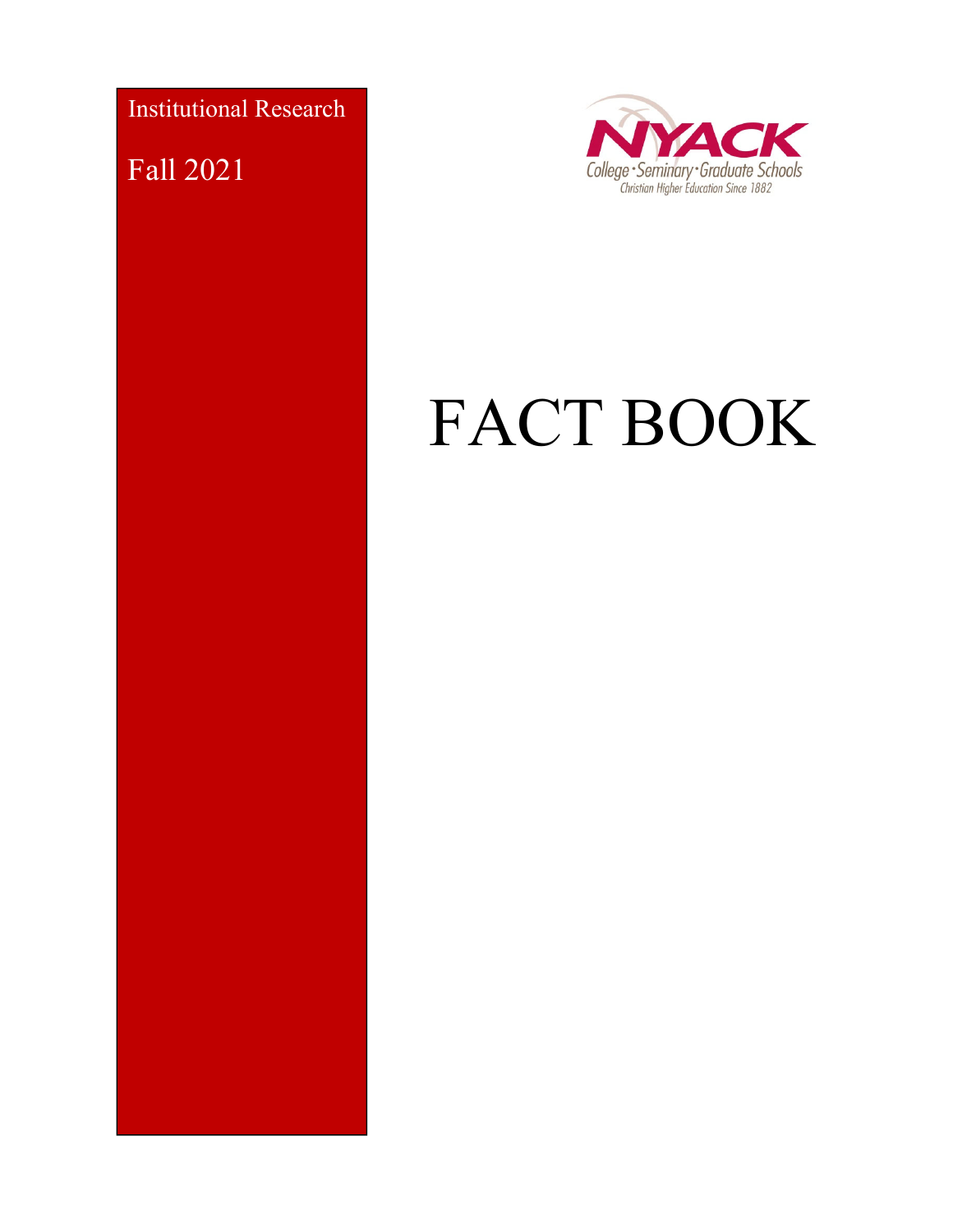#### **Nyack College Factbook, Fall 2021**

Initial printing Dec 2021

Electronic copy available at www.nyack.edu/facts

*For more information, contact:*

Office of Institutional Research Nyack College 2 Washington Street New York, NY 10004

(646) 887-6881 ir@nyack.edu

#### **Revisions Log**

| Revision Date | Page / Table         | Item                                             | Change  |
|---------------|----------------------|--------------------------------------------------|---------|
| 1.26.22       |                      | Admissions - Transfer Applied & Admitted for NYC | Adjuste |
| 1.26.22       | Facilities & Housing | Square footage                                   | Added   |

<u>Change</u><br>Adjusted by 1<br>Added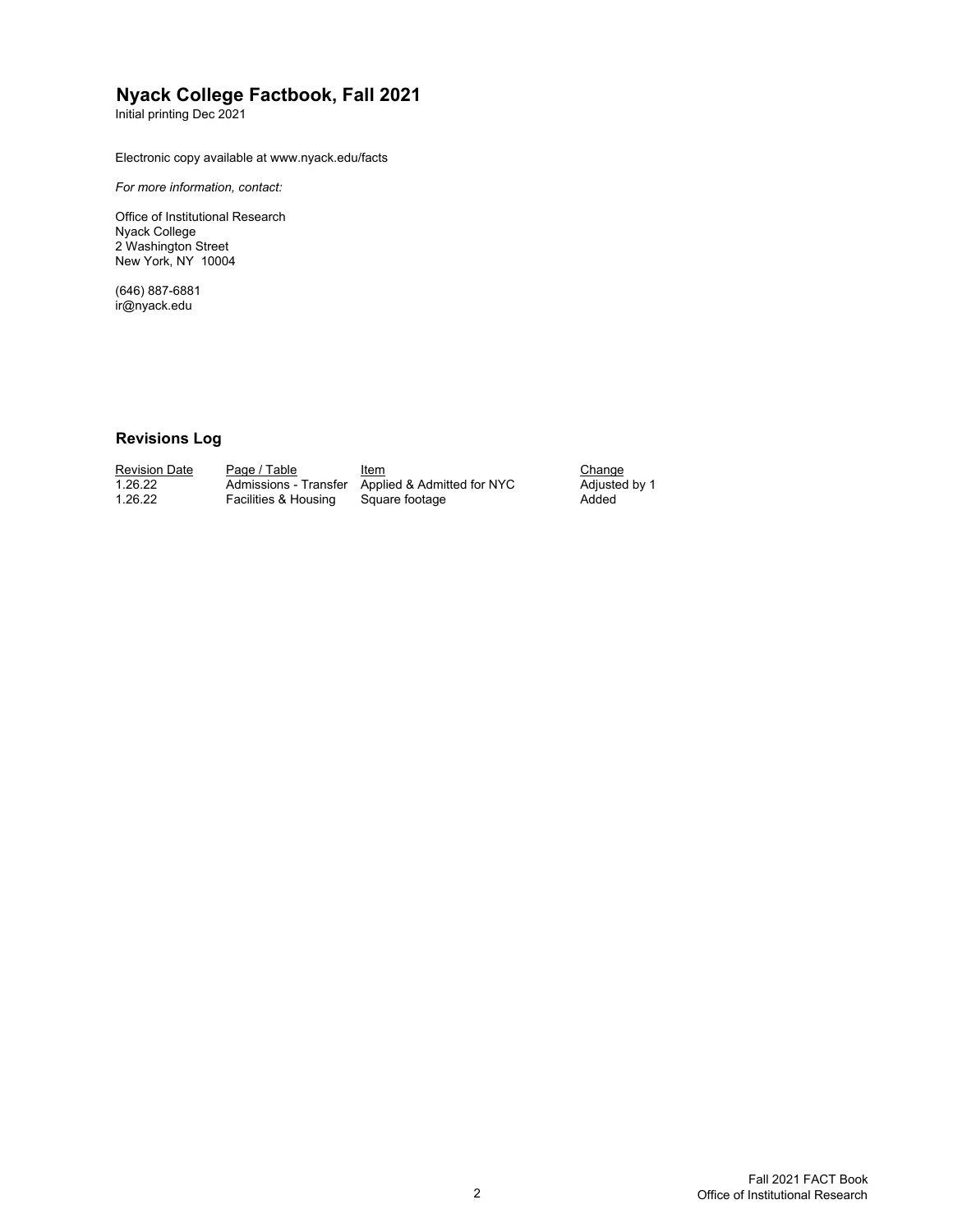# **TABLE OF CONTENTS**

| Key to Abbreviations & Notes on Reporting Conventions    | 4         |
|----------------------------------------------------------|-----------|
| <b>Enrollment</b>                                        |           |
| Total Headcount by Program (Credit & Audit)              | 5         |
| Enrollment Profiles (Credit Only)                        |           |
| Institutional Summary                                    | 6         |
| by Site / Program                                        | 7         |
| by Program                                               |           |
| Undergraduate                                            | 8         |
| Alliance Theological Seminary                            | 9         |
| Alliance Graduate School of Counseling                   | 10        |
| Education (Graduate)                                     | 11        |
| Master of Business Administration (MBA)                  | 12        |
| Master of Science in Organizational Leadership (MSOL)    | 13        |
| Master of Social Work (MSW)                              | 14        |
| by Admitted State                                        | 15        |
| by NY County                                             | 16        |
| by Country                                               | $17 - 18$ |
| by Denomination                                          | 19-20     |
| C&MA                                                     | 21        |
| by Pell Grant Recipients & 1st Generation Students       | 22        |
| by Degrees/Majors                                        | 23-25     |
| by Department (Traditional Undergraduate)                | 26        |
| <b>Admissions</b>                                        |           |
| <b>Traditional Undergraduate</b>                         | 27        |
| First-Time Full-Time Freshmen (FTFTF) - Bachelor-seeking | 28        |
| First-Time Freshmen (FTF)                                | 29        |
| <b>Retention &amp; Graduation</b>                        |           |
| <b>Retention Rates</b>                                   |           |
| <b>Traditional Undergraduate</b>                         | 30        |
| Graduate                                                 | 31        |
| <b>Graduation Rates</b>                                  |           |
| <b>Traditional Undergraduate</b>                         | 32-33     |
| <b>OM</b>                                                | 34        |
| Graduate                                                 | 35-36     |
| Degrees Conferred                                        | 37-38     |
| <b>Faculty</b>                                           |           |
| Faculty                                                  | 39        |
|                                                          |           |
| <b>Facilities</b>                                        |           |
| Facilities & Student Housing                             | 40        |
| <b>Financial Information</b>                             |           |
| Tuition & Fees                                           | 41        |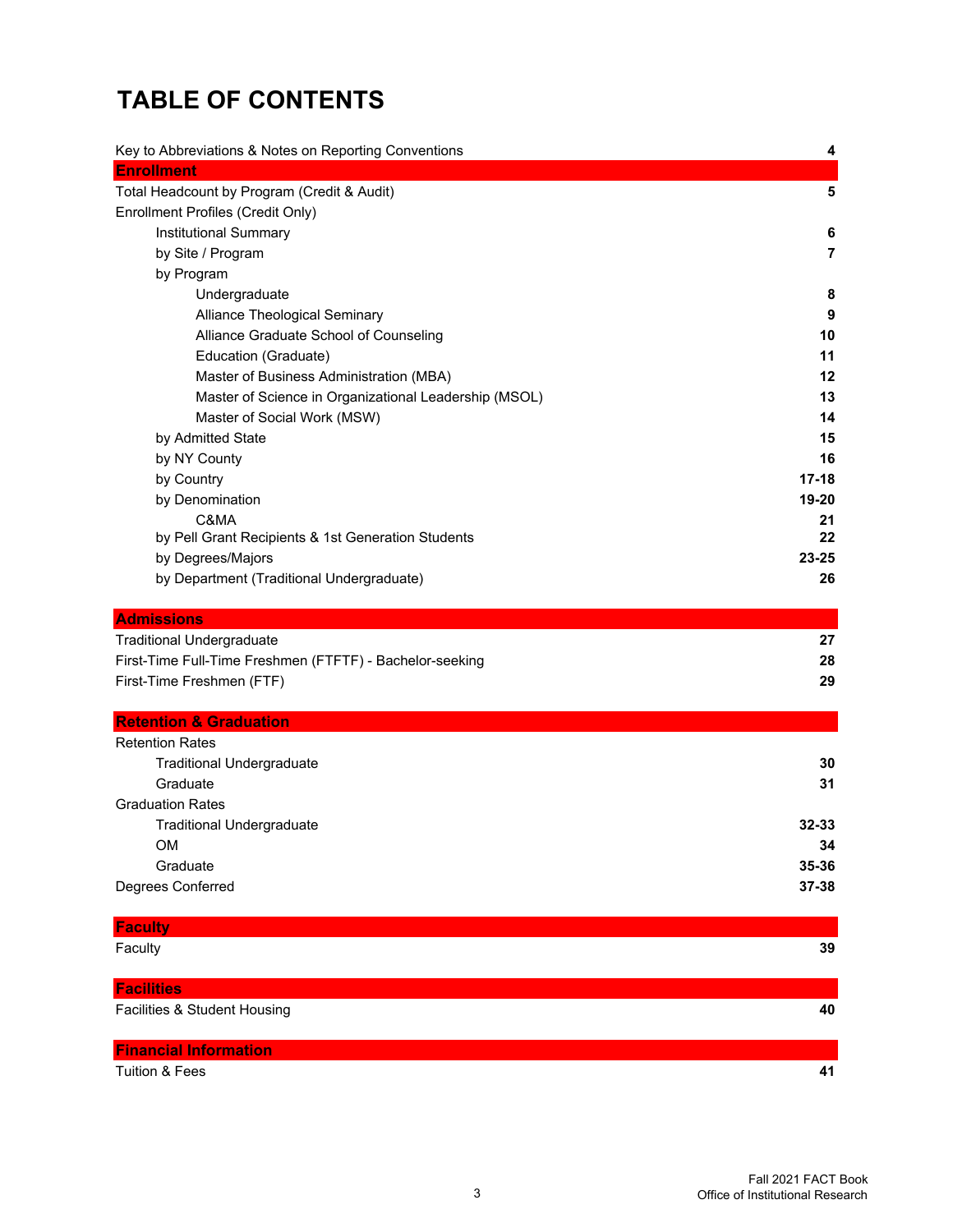#### **Key to Abbreviations (Site / Program Names)**

| <b>Sites</b>                      |                                                                                                                                                        |
|-----------------------------------|--------------------------------------------------------------------------------------------------------------------------------------------------------|
| Corr Fac                          | NY Correctional Facilities                                                                                                                             |
| <b>LICM</b>                       | Long Island Conservatory of Music                                                                                                                      |
| <b>NYC</b><br>Online<br><b>PR</b> | Manhattan, NY<br>("NYC" & "Manhattan" used interchangeably)<br>Online<br>(Refers only to online degree programs, not courses)<br>San Juan, Puerto Rico |
| Rockland                          | Nyack, NY                                                                                                                                              |
|                                   |                                                                                                                                                        |
| <b>Programs</b><br><b>AGSC</b>    | Alliance Graduate School of Counseling<br>(includes the M.A. in Mental Health Counseling and M.A. in Marriage & Family Therapy)                        |
| <b>ATS</b>                        | Alliance Theological Seminary                                                                                                                          |
| Grad Ed                           | School of Education (graduate programs)                                                                                                                |
| <b>MAJCO</b>                      | Master of Arts in Ancient Judaism & Christian Origins                                                                                                  |
| <b>MBA</b>                        | Master of Business Administration                                                                                                                      |
| <b>MFT</b>                        | Marriage & Family Therapy (AGSC program)                                                                                                               |
| <b>MHC</b>                        | Mental Health Counseling (AGSC program)                                                                                                                |
| <b>MSOL</b>                       | Master of Science in Organizational Leadership                                                                                                         |
| <b>MSW</b>                        | <b>Master of Social Work</b>                                                                                                                           |
| UG                                | Undergraduate                                                                                                                                          |

#### **Notes on Reporting Conventions**

- 1 The "census date" (the date of the data extraction from campus systems) for enrollment and most other reports is on or about October 1 (October 15 prior to 2015).
- 2 Enrollment figures for cohort-based programs reflect active registrations as of the census date
- 3 Students enrolled in two programs (generally matriculated in one and non-matriculated in the other) are counted only once in the program in which they are matriculated. In the case of matriculated enrollment in two programs, enrollment is counted in the higher-level program.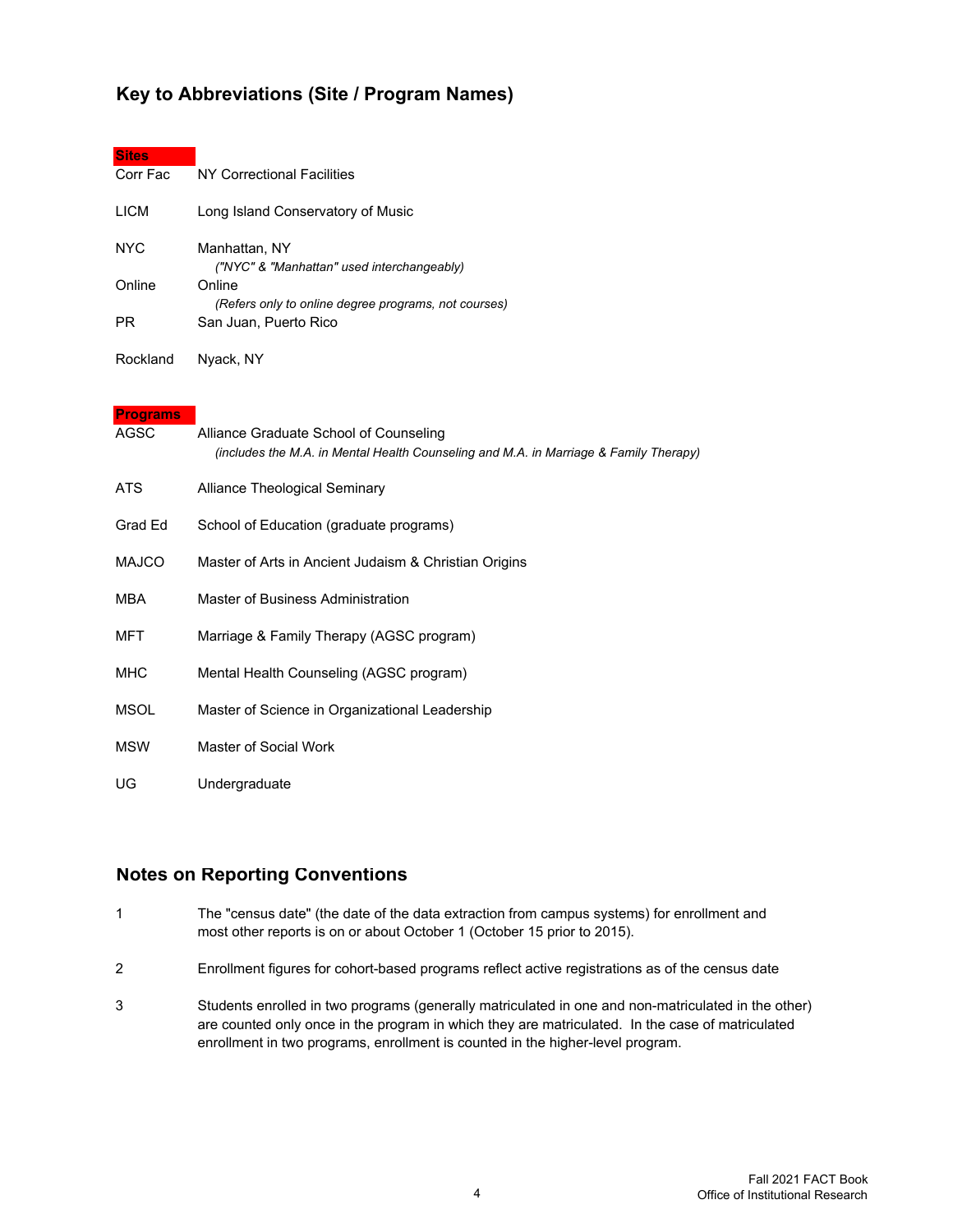# **Total Headcount by Program (Credit & Audit)**



*Cont - In project or thesis continuation DS - Degree-Seeking NDS - Non-Degree-Seeking*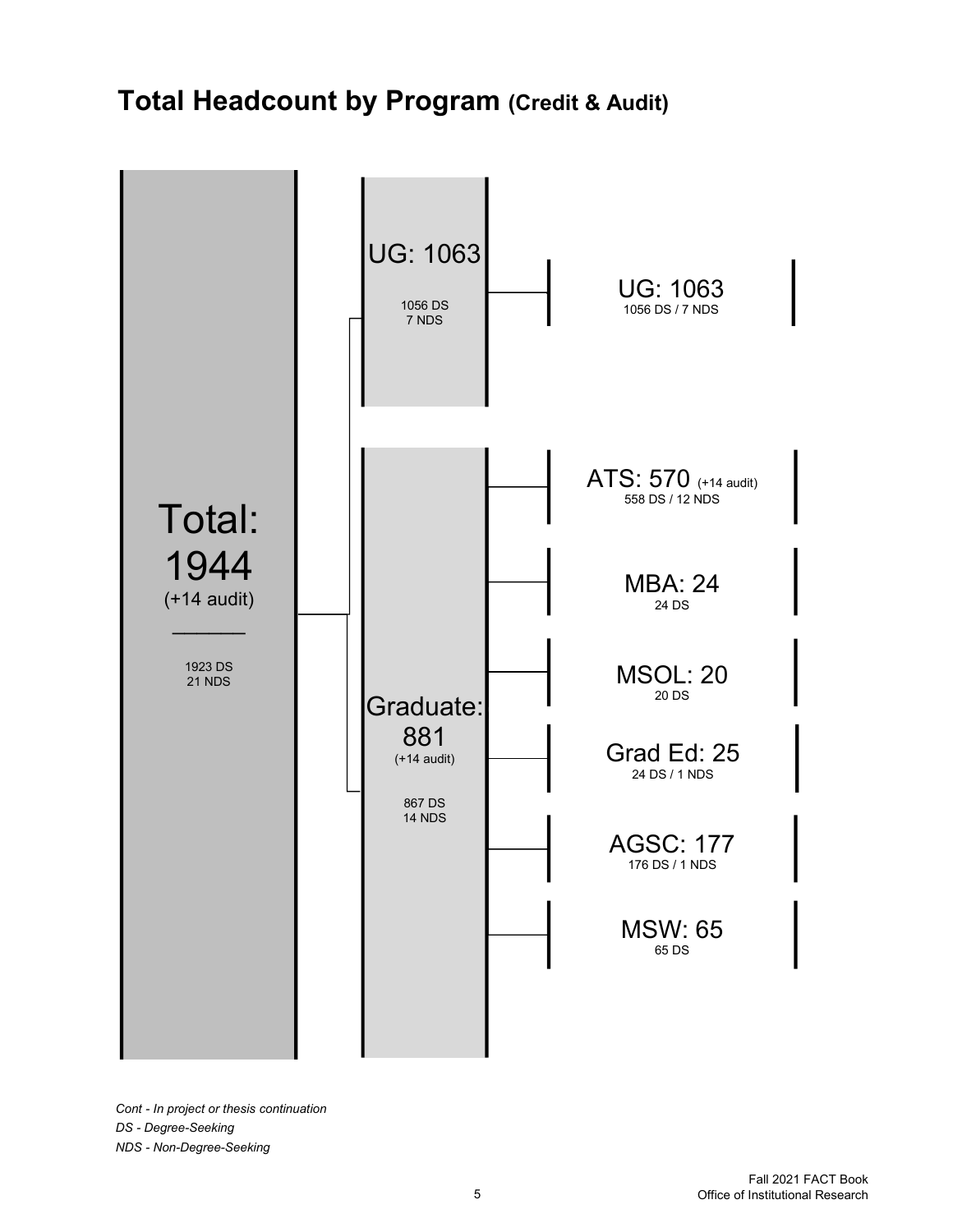| <b>Institutional Summary</b>              | <b>Total</b>   |      |
|-------------------------------------------|----------------|------|
|                                           | N              | %    |
| <b>Credit Students</b>                    | 1,944          |      |
| Audit Only (not included in counts below) | 14             |      |
| <b>Total Head Count</b>                   | 1,958          |      |
|                                           |                |      |
| <b>Matriculation</b>                      |                |      |
| Degree-Seeking                            | 1923           | 98.9 |
| Non-Degree                                | 21             | 1.1  |
| Load Status*                              |                |      |
| Full-time                                 | 1190           | 61.2 |
| Part-time                                 | 754            | 38.8 |
| FTE*                                      | 1441.3         |      |
| Gender                                    |                |      |
| Female                                    | 1094           | 56.3 |
| Male                                      | 850            | 43.7 |
| <b>Race/Ethnicity</b>                     |                |      |
| American Indian / Alaskan Native          | $\overline{ }$ | 0.4  |
| Asian                                     | 162            | 8.3  |
| Black / African American                  | 524            | 27.0 |
| Hispanic / Latino                         | 617            | 31.7 |
| Nat Hawaiian / Other Pacif Island         | 4              | 0.2  |
| White                                     | 201            | 10.3 |
| Two or More Races                         | 44             | 2.3  |
| Non-Resident / Int'l                      | 344            | 17.7 |
| Unknown                                   | 41             | 2.1  |
| Age                                       |                |      |
| $\leq 22$                                 | 361            | 18.6 |
| 23-29                                     | 428            | 22.0 |
| 30-39                                     | 434            | 22.3 |
| 40-49                                     | 347            | 17.8 |
| 50-59                                     | 276            | 14.2 |
| $60+$                                     | 98             | 5.0  |
| Average                                   | 36.5           |      |

*\* FT defined as 12 credits for UG, 9 credits for Grad, 6 credits for DMin*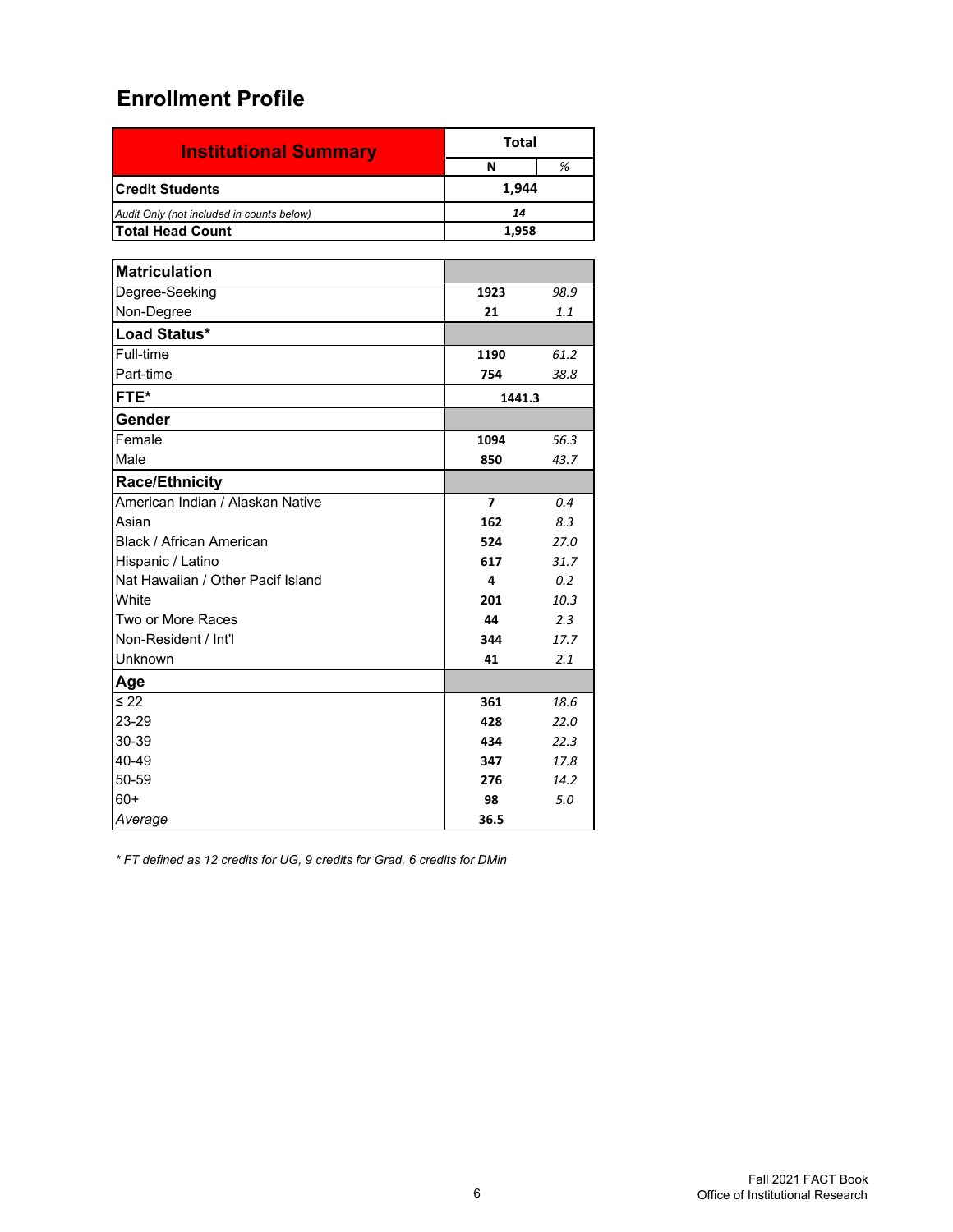| by Site / Program                     |                | <b>NYC</b><br>Online^ |                          | <b>Puerto Rico</b> |                          | <b>Corr Facilities</b> |                | <b>LICM</b> |              |       |
|---------------------------------------|----------------|-----------------------|--------------------------|--------------------|--------------------------|------------------------|----------------|-------------|--------------|-------|
|                                       | N              | %                     | N                        | %                  | N                        | %                      | N              | %           | N            | %     |
| Total (credit only)                   | 1,130          |                       |                          | 289                |                          | 232                    |                | 85          | 208          |       |
| Percentage                            | 58.1%          |                       |                          | 14.9%              |                          | 11.9%                  |                | 4.4%        | 10.7%        |       |
| Audit Only - not inc. in counts below | 13             |                       |                          | 1                  |                          | 0                      |                | 0           |              | 0     |
|                                       |                |                       |                          |                    |                          |                        |                |             |              |       |
| <b>Matriculation</b>                  |                |                       |                          |                    |                          |                        |                |             |              |       |
| Degree-Seeking                        | 1122           | 99.3                  | 283                      | 97.9               | 225                      | 97.0                   | 85             | 100.0       | 208          | 100.0 |
| Non-Degree                            | 8              | 0.7                   | 6                        | 2.1                | $\overline{\phantom{a}}$ | 3.0                    | 0              | 0.0         | 0            | 0.0   |
| Load Status*                          |                |                       |                          |                    |                          |                        |                |             |              |       |
| Full-time                             | 781            | 69.1                  | 101                      | 34.9               | 64                       | 27.6                   | 36             | 42.4        | 208          | 100.0 |
| Part-time                             | 349            | 30.9                  | 188                      | 65.1               | 168                      | 72.4                   | 49             | 57.6        | 0            | 0.0   |
| FTE*                                  |                |                       |                          |                    |                          |                        |                |             |              |       |
| <b>FTE</b>                            | 897.3          |                       |                          | 163.7              |                          | 120.0                  |                | 52.3        |              | 208.0 |
| FTE %                                 | 62.3%          |                       |                          | 11.4%              |                          | 8.3%                   | 3.6%           |             | 14.4%        |       |
| Gender                                |                |                       |                          |                    |                          |                        |                |             |              |       |
| Female                                | 696            | 61.6                  | 173                      | 59.9               | 104                      | 44.8                   | $\mathbf 0$    | 0.0         | 121          | 58.2  |
| Male                                  | 434            | 38.4                  | 116                      | 40.1               | 128                      | 55.2                   | 85             | 100.0       | 87           | 41.8  |
| <b>Race/Ethnicity</b>                 |                |                       |                          |                    |                          |                        |                |             |              |       |
| Amer Indian / Alask Nat               | 6              | 0.5                   | 0                        | 0.0                | 0                        | 0.0                    | $\mathbf{1}$   | 1.2         | 0            | 0.0   |
| Asian                                 | 120            | 10.6                  | 39                       | 13.5               | 0                        | 0.0                    | $\overline{2}$ | 2.4         | 1            | 0.5   |
| Black / African American              | 380            | 33.6                  | 99                       | 34.3               | 0                        | 0.0                    | 45             | 52.9        | 0            | 0.0   |
| Hispanic / Latino                     | 317            | 28.1                  | 57                       | 19.7               | 232                      | 100.0                  | 11             | 12.9        | 0            | 0.0   |
| Nat Hawaiian / Other Pac Isl          | $\overline{2}$ | 0.2                   | $\overline{2}$           | 0.7                | 0                        | $0.0\,$                | 0              | 0.0         | 0            | 0.0   |
| White                                 | 118            | 10.4                  | 74                       | 25.6               | 0                        | 0.0                    | 9              | 10.6        | 0            | 0.0   |
| Two or More Races                     | 33             | 2.9                   | 4                        | 1.4                | 0                        | 0.0                    | 7              | 8.2         | 0            | 0.0   |
| Non-Resident / Int'l                  | 131            | 11.6                  | 7                        | 2.4                | 0                        | 0.0                    | 0              | 0.0         | 206          | 99.0  |
| Unknown                               | 23             | 2.0                   | $\overline{\phantom{a}}$ | 2.4                | 0                        | 0.0                    | 10             | 11.8        | 1            | 0.5   |
| Age                                   |                |                       |                          |                    |                          |                        |                |             |              |       |
| ≤22                                   | 339            | 30.0                  | 10                       | 3.5                | 4                        | 1.7                    | 0              | 0.0         | 8            | 3.8   |
| 23-29                                 | 254            | 22.5                  | 64                       | 22.1               | 29                       | 12.5                   | 7              | 8.2         | 74           | 35.6  |
| 30-39                                 | 205            | 18.1                  | 70                       | 24.2               | 54                       | 23.3                   | 30             | 35.3        | 75           | 36.1  |
| 40-49                                 | 145            | 12.8                  | 71                       | 24.6               | 72                       | 31.0                   | 29             | 34.1        | 30           | 14.4  |
| 50-59                                 | 133            | 11.8                  | 50                       | 17.3               | 56                       | 24.1                   | 17             | 20.0        | 20           | 9.6   |
| $60+$                                 | 54             | 4.8                   | 24                       | 8.3                | 17                       | 7.3                    | $\overline{2}$ | 2.4         | $\mathbf{1}$ | 0.5   |
| Average                               | 33.7           |                       |                          | 40.8               |                          | 44.0                   |                | 42.5        | 34.7         |       |

*\* FT defined as 12 credits for UG, 9 credits for Grad, 6 credits for DMin*

*^ refers to students in online degree programs*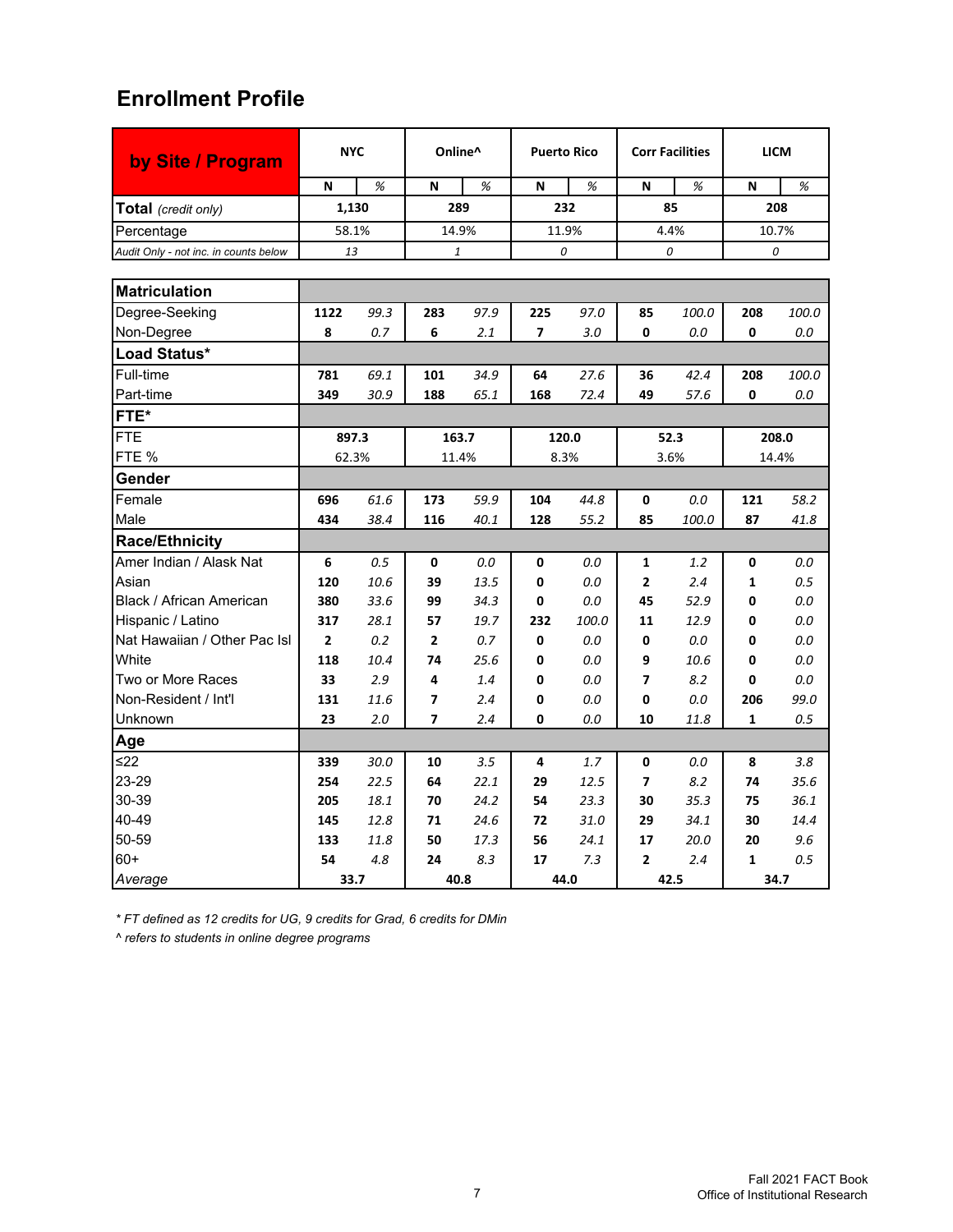| <b>Undergraduate</b>                  | <b>Total</b>   |       |                | <b>NYC</b> |              | Online |      | <b>Puerto Rico</b> |                | <b>Corr Fac</b> | <b>LICM</b>  |         |
|---------------------------------------|----------------|-------|----------------|------------|--------------|--------|------|--------------------|----------------|-----------------|--------------|---------|
|                                       | N              | %     | N              | %          | N            | %      | N    | %                  | N              | %               | $\mathbf N$  | %       |
| Total (credit only)                   | 1,063          |       | 633            |            | 77           |        | 61   |                    | 85             |                 | 207          |         |
| Percentage                            | 100.0%         |       | 59.5%          |            |              | 7.2%   |      | 5.7%               | 8.0%           |                 | 19.5%        |         |
| Audit Only - not inc. in counts below | 0              |       | 0              |            |              | 0      |      | 0                  |                | 0               |              | 0       |
|                                       |                |       |                |            |              |        |      |                    |                |                 |              |         |
| <b>Matriculation</b>                  |                |       |                |            |              |        |      |                    |                |                 |              |         |
| Degree-Seeking                        | 1056           | 99.3  | 631            | 99.7       | 72           | 93.5   | 61   | 100.0              | 85             | 100.0           | 207          | 100.0   |
| Non-Degree                            | 7              | 0.7   | $\mathbf{2}$   | 0.3        | 5            | 6.5    | 0    | 0.0                | 0              | 0.0             | 0            | $0.0\,$ |
| <b>Load Status</b>                    |                |       |                |            |              |        |      |                    |                |                 |              |         |
| Full-time ( $\geq$ 12 credits)        | 817            | 76.9  | 539            | 85.2       | 25           | 32.5   | 10   | 16.4               | 36             | 42.4            | 207          | 100.0   |
| Part-time (≤ 11 credit hours)         | 246            | 23.1  | 94             | 14.8       | 52           | 67.5   | 51   | 83.6               | 49             | 57.6            | 0            | 0.0     |
| <b>FTE</b>                            | 899.0          | 100.0 | 570.3          | 63.4       | 42.3         | 4.7    | 27.0 | 3.0                | 52.3           | 5.8             | 207.0        | 23.0    |
| <b>Classification</b>                 |                |       |                |            |              |        |      |                    |                |                 |              |         |
| Freshmen                              | 484            | 45.5  | 190            | 30.0       | 15           | 19.5   | 31   | 50.8               | 49             | 57.6            | 199          | 96.1    |
| Sophomore                             | 217            | 20.4  | 162            | 25.6       | 23           | 29.9   | 11   | 18.0               | 18             | 21.2            | 3            | 1.4     |
| Junior                                | 167            | 15.7  | 131            | 20.7       | 12           | 15.6   | 9    | 14.8               | 13             | 15.3            | 2            | 1.0     |
| Senior                                | 188            | 17.7  | 148            | 23.4       | 22           | 28.6   | 10   | 16.4               | 5              | 5.9             | 3            | 1.4     |
| Non-Degree                            | $\overline{ }$ | 0.7   | $\overline{2}$ | 0.3        | 5            | 6.5    | 0    | 0.0                | 0              | 0.0             | 0            | 0.0     |
| Gender                                |                |       |                |            |              |        |      |                    |                |                 |              |         |
| Female                                | 575            | 54.1  | 389            | 61.5       | 42           | 54.5   | 23   | 37.7               | 0              | $0.0\,$         | 121          | 58.5    |
| Male                                  | 488            | 45.9  | 244            | 38.5       | 35           | 45.5   | 38   | 62.3               | 85             | 100.0           | 86           | 41.5    |
| <b>Race/Ethnicity</b>                 |                |       |                |            |              |        |      |                    |                |                 |              |         |
| Amer Indian / Alaskan Nat             | 5              | 0.5   | 4              | 0.6        | 0            | 0.0    | 0    | 0.0                | 1              | 1.2             | 0            | 0.0     |
| Asian                                 | 40             | 3.8   | 36             | 5.7        | $\mathbf{1}$ | 1.3    | 0    | 0.0                | $\overline{2}$ | 2.4             | 1            | 0.5     |
| Black / African American              | 285            | 26.8  | 206            | 32.5       | 34           | 44.2   | 0    | 0.0                | 45             | 52.9            | 0            | 0.0     |
| Hispanic / Latino                     | 310            | 29.2  | 218            | 34.4       | 20           | 26.0   | 61   | 100.0              | 11             | 12.9            | 0            | $0.0\,$ |
| Nat Hawaiian / Oth Pacif Isl          | 1              | 0.1   | $\mathbf{1}$   | 0.2        | 0            | 0.0    | 0    | 0.0                | 0              | $0.0\,$         | 0            | $0.0\,$ |
| White                                 | 77             | 7.2   | 51             | 8.1        | 17           | 22.1   | 0    | 0.0                | 9              | 10.6            | 0            | 0.0     |
| Two or More Races                     | 29             | 2.7   | 22             | 3.5        | 0            | 0.0    | 0    | 0.0                | 7              | 8.2             | 0            | 0.0     |
| Non-Resident / Int'l                  | 290            | 27.3  | 84             | 13.3       | 1            | 1.3    | 0    | 0.0                | 0              | 0.0             | 205          | 99.0    |
| Unknown                               | 26             | 2.4   | 11             | 1.7        | 4            | 5.2    | 0    | 0.0                | 10             | 11.8            | 1            | 0.5     |
| Age                                   |                |       |                |            |              |        |      |                    |                |                 |              |         |
| $\leq 22$                             | 347            | 32.6  | 331            | 52.3       | 4            | 5.2    | 4    | 6.6                | 0              | 0.0             | 8            | 3.9     |
| 23-29                                 | 232            | 21.8  | 135            | 21.3       | 10           | 13.0   | 7    | 11.5               | 7              | 8.2             | 73           | 35.3    |
| 30-39                                 | 214            | 20.1  | 80             | 12.6       | 18           | 23.4   | 11   | 18.0               | 30             | 35.3            | 75           | 36.2    |
| 40-49                                 | 141            | 13.3  | 33             | 5.2        | 25           | 32.5   | 24   | 39.3               | 29             | 34.1            | 30           | 14.5    |
| 50-59                                 | 106            | 10.0  | 42             | 6.6        | 16           | 20.8   | 11   | 18.0               | 17             | 20.0            | 20           | 9.7     |
| $60+$                                 | 23             | 2.2   | 12             | 1.9        | 4            | 5.2    | 4    | $6.6\,$            | $\mathbf{2}$   | 2.4             | $\mathbf{1}$ | $0.5\,$ |
| Average                               | 32.2           |       | 27.8           |            | 42.1         |        | 42.5 |                    | 42.5           |                 | 34.7         |         |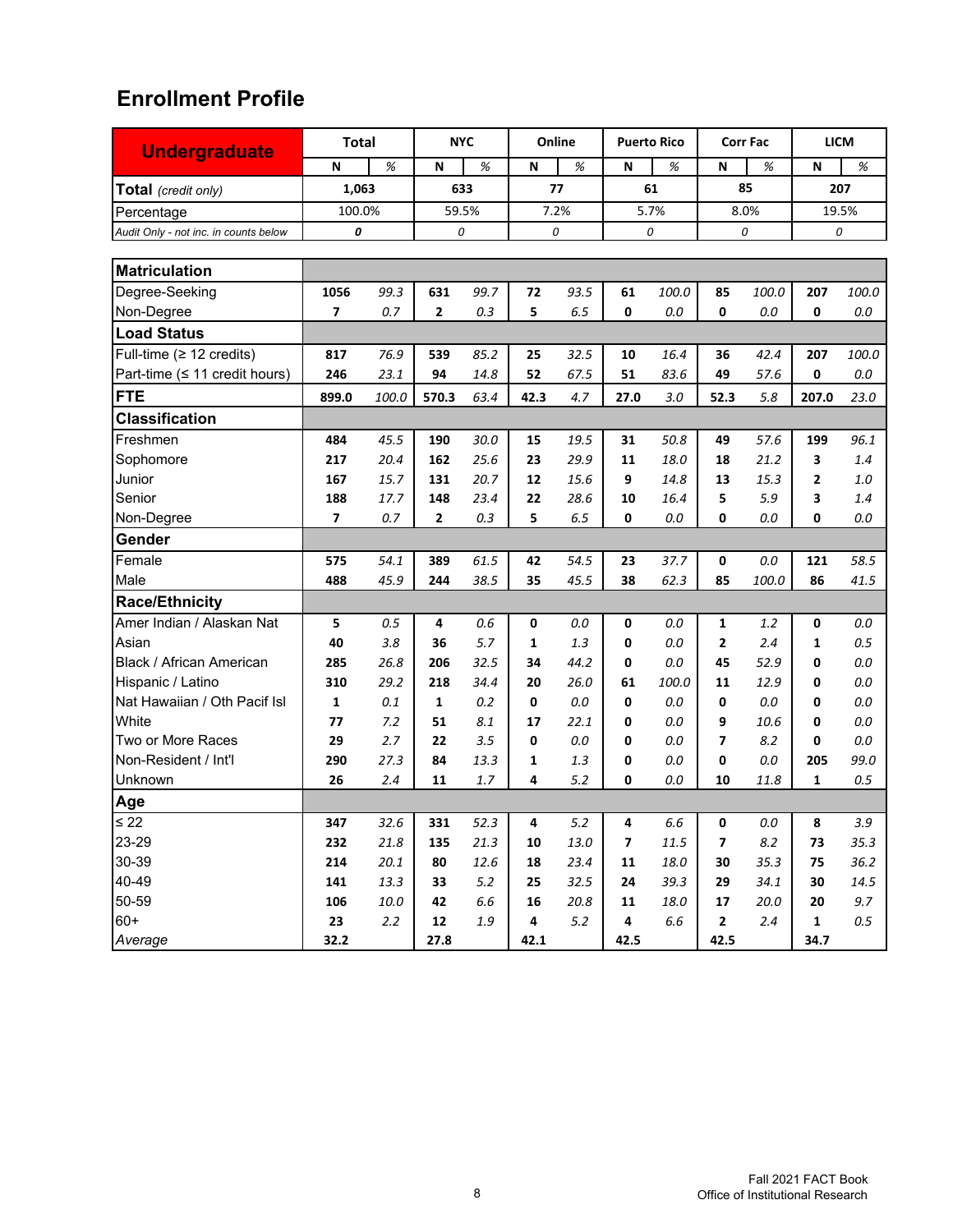| <b>ATS</b>                            |                | <b>Total</b> | <b>NYC</b>     |              | Online         |           | <b>Puerto Rico</b> |               |                          |              |                |           |
|---------------------------------------|----------------|--------------|----------------|--------------|----------------|-----------|--------------------|---------------|--------------------------|--------------|----------------|-----------|
|                                       | N              | %            | N              | N            | N              | %         | N                  | %             | N                        | N            | N              | %         |
| <b>Degree</b>                         |                |              | Master         | <b>DMin</b>  |                | Sub-Total |                    | <b>Master</b> | <b>Master</b>            | <b>DMin</b>  |                | Sub-Total |
| In Program                            |                | 556          | 218            | 54           |                | 272       |                    | 113           | 149                      | 22           |                | 171       |
| <b>Thesis Continuation</b>            | 14             |              |                | 14           |                | 14        |                    |               |                          |              |                | 0         |
| - not inc. in counts below            |                |              |                |              |                |           |                    |               |                          |              |                |           |
| Total (credit only)                   |                | 570          | 218            | 68           |                | 286       |                    | 113           | 149                      | 22           |                | 171       |
| Percentage                            |                | 100.0%       | 38.2%          | 11.9%        |                | 50.2%     |                    | 19.8%         | 26.1%                    | 3.9%         |                | 30.0%     |
| Audit Only - not inc. in counts below | 14             |              | 13             | 0            | 13             |           |                    | $\it 1$       | 0                        | 0            |                | 0         |
|                                       |                |              |                |              |                |           |                    |               |                          |              |                |           |
| <b>Matriculation</b>                  |                |              |                |              |                |           |                    |               |                          |              |                |           |
| Degree-Seeking                        | 544            | 97.8         | 213            | 54           | 267            | 98.2      | 113                | 100.0         | 142                      | 22           | 164            | 95.9      |
| Non-Degree                            | 12             | 2.2          | 5              | 0            | 5              | 1.8       | 0                  | 0.0           | $\overline{\phantom{a}}$ | 0            | $\overline{ }$ | 4.1       |
| Load Status*                          |                |              |                |              |                |           |                    |               |                          |              |                |           |
| Full-time                             | 208            | 37.4         | 83             | 44           | 127            | 46.7      | 27                 | 23.9          | 33                       | 21           | 54             | 31.6      |
| Part-time                             | 348            | 62.6         | 135            | 10           | 145            | 53.3      | 86                 | 76.1          | 116                      | 1            | 117            | 68.4      |
| <b>FTE</b>                            | 324.0          | 100.0        | 128.0          | 47.3         | 175.3          | 54.1      | 55.7               | 17.2          | 71.7                     | 21.3         | 93.0           | 28.7      |
| Gender                                |                |              |                |              |                |           |                    |               |                          |              |                |           |
| Female                                | 269            | 48.4         | 114            | 24           | 138            | 50.7      | 50                 | 44.2          | 79                       | 2            | 81             | 47.4      |
| Male                                  | 287            | 51.6         | 104            | 30           | 134            | 49.3      | 63                 | 55.8          | 70                       | 20           | 90             | 52.6      |
| <b>Race/Ethnicity</b>                 |                |              |                |              |                |           |                    |               |                          |              |                |           |
| Amer Indian / Alaskan Nat             | $\mathbf{1}$   | 0.2          | $\mathbf{1}$   | 0            | $\mathbf{1}$   | 0.4       | 0                  | 0.0           | 0                        | 0            | 0              | 0.0       |
| Asian                                 | 83             | 14.9         | 52             | 8            | 60             | 22.1      | 23                 | 20.4          | 0                        | 0            | 0              | 0.0       |
| Black / African American              | 126            | 22.7         | 74             | 16           | 90             | 33.1      | 36                 | 31.9          | 0                        | 0            | 0              | 0.0       |
| Hispanic / Latino                     | 221            | 39.7         | 37             | 5            | 42             | 15.4      | 8                  | 7.1           | 149                      | 22           | 171            | 100.0     |
| Nat Hawaiian / Oth PI                 | 0              | 0.0          | 0              | 0            | 0              | 0.0       | 0                  | 0.0           | 0                        | 0            | $\mathbf 0$    | 0.0       |
| White                                 | 76             | 13.7         | 27             | 14           | 41             | 15.1      | 35                 | 31.0          | 0                        | 0            | 0              | 0.0       |
| Two or More Races                     | 11             | 2.0          | 6              | $\mathbf{1}$ | $\overline{7}$ | 2.6       | 4                  | 3.5           | 0                        | 0            | 0              | 0.0       |
| Non-Resident / Int'l                  | 33             | 5.9          | 18             | 10           | 28             | 10.3      | 5                  | 4.4           | 0                        | 0            | 0              | 0.0       |
| Unknown                               | 5              | 0.9          | 3              | 0            | 3              | 1.1       | $\overline{2}$     | 1.8           | 0                        | 0            | 0              | 0.0       |
| Age                                   |                |              |                |              |                |           |                    |               |                          |              |                |           |
| $\leq$ 22                             | $\overline{2}$ | 0.4          | $\overline{2}$ | 0            | $\overline{2}$ | 0.7       | 0                  | 0.0           | 0                        | 0            | 0              | 0.0       |
| 23-29                                 | 91             | 16.4         | 45             | $\mathbf{1}$ | 46             | 16.9      | 23                 | 20.4          | 22                       | 0            | 22             | 12.9      |
| 30-39                                 | 135            | 24.3         | 52             | 13           | 65             | 23.9      | 27                 | 23.9          | 40                       | 3            | 43             | 25.1      |
| 40-49                                 | 148            | 26.6         | 57             | 17           | 74             | 27.2      | 26                 | 23.0          | 42                       | 6            | 48             | 28.1      |
| 50-59                                 | 125            | 22.5         | 43             | 15           | 58             | 21.3      | 22                 | 19.5          | 33                       | 12           | 45             | 26.3      |
| $60+$                                 | 55             | 9.9          | 19             | 8            | 27             | 9.9       | 15                 | 13.3          | 12                       | $\mathbf{1}$ | 13             | 7.6       |
| Average                               | 43.8           |              | 42.4           | 48.8         | 43.7           |           | 43.3               |               | 43.5                     | 51.2         | 44.5           |           |

*\* FT defined as 9 credits for Grad, 6 credits for DMin*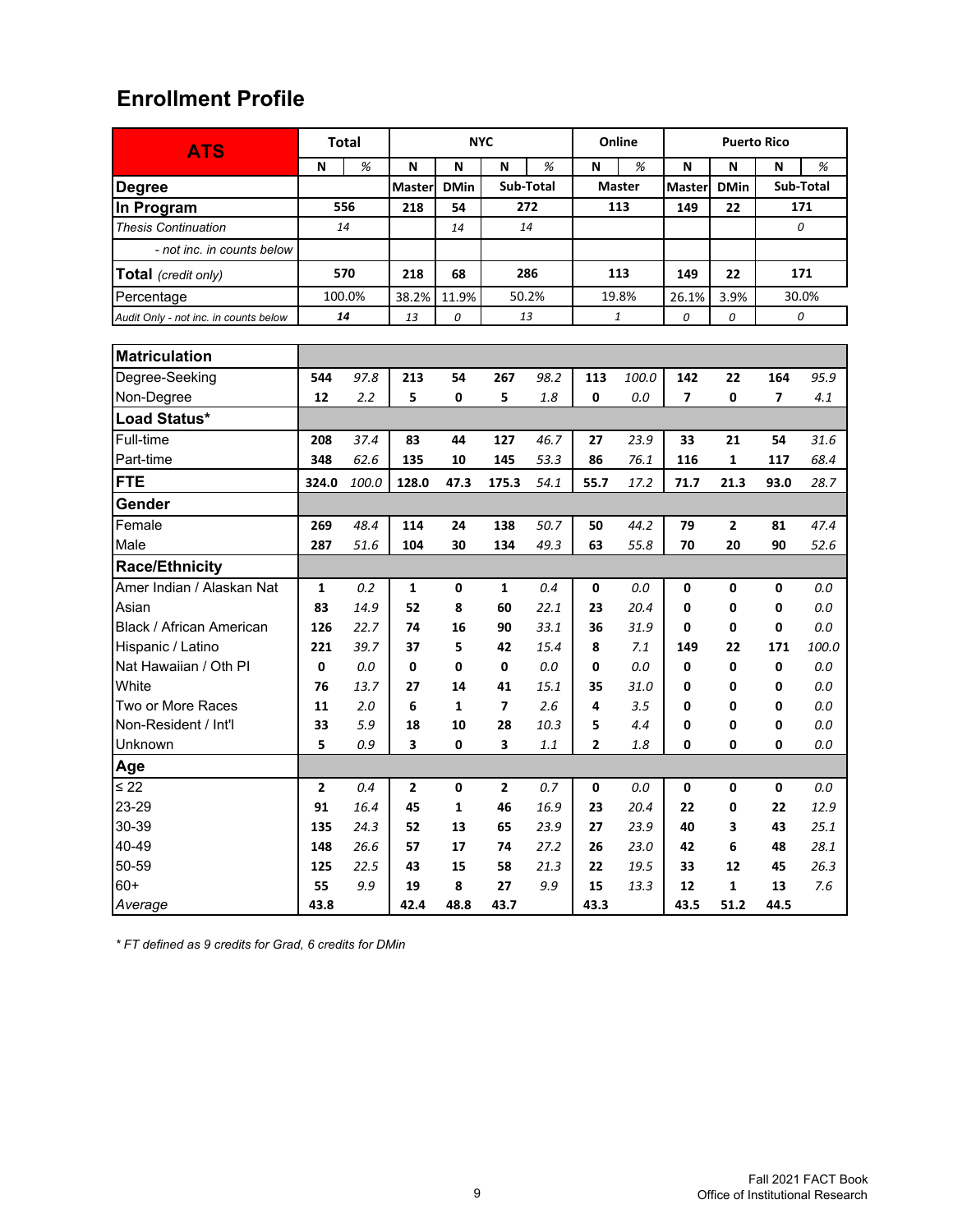| <b>AGSC</b>                               |                | <b>Total</b> |                | <b>NYC</b> |            |      |              |      |                | Online |  |
|-------------------------------------------|----------------|--------------|----------------|------------|------------|------|--------------|------|----------------|--------|--|
|                                           | N              | %            | N              | $\%$       | N          | $\%$ | N            | $\%$ | N              | %      |  |
| <b>Degree</b>                             |                |              | <b>MHC</b>     |            | <b>MFT</b> |      | Sub-Total    |      | <b>MHC</b>     |        |  |
| Total (credit only)                       |                | 177          | 66             |            | 51         |      | 117          |      | 60             |        |  |
| Percentage                                |                | 100.0%       |                |            |            |      | 66.1%        |      | 33.9%          |        |  |
| Audit Only - not included in counts below |                | 0            | 0              |            | 0          |      | 0            |      | 0              |        |  |
|                                           |                |              |                |            |            |      |              |      |                |        |  |
| <b>Matriculation</b>                      |                |              |                |            |            |      |              |      |                |        |  |
| Degree-Seeking                            | 176            | 99.4         | 66             | 100.0      | 50         | 98.0 | 116          | 99.1 | 60             | 100.0  |  |
| Non-Degree                                | 1              | 0.6          | 0              | 0.0        | 1          | 2.0  | 1            | 0.9  | 0              | 0.0    |  |
| <b>Load Status</b>                        |                |              |                |            |            |      |              |      |                |        |  |
| Full-time ( $\geq 9$ credits)             | 62             | 35.0         | 23             | 34.8       | 16         | 31.4 | 39           | 33.3 | 23             | 38.3   |  |
| Part-time (≤ 8 credits)                   | 115            | 65.0         | 43             | 65.2       | 35         | 68.6 | 78           | 66.7 | 37             | 61.7   |  |
| <b>FTE</b>                                | 100.3          | 100.0        | 37.3           | 37.2       | 27.7       | 27.6 | 65.0         | 64.8 | 35.3           | 35.2   |  |
| Gender                                    |                |              |                |            |            |      |              |      |                |        |  |
| Female                                    | 149            | 84.2         | 55             | 83.3       | 41         | 80.4 | 96           | 82.1 | 53             | 88.3   |  |
| Male                                      | 28             | 15.8         | 11             | 16.7       | 10         | 19.6 | 21           | 17.9 | 7              | 11.7   |  |
| <b>Race/Ethnicity</b>                     |                |              |                |            |            |      |              |      |                |        |  |
| Amer Ind / Alaskan Nat                    | 1              | 0.6          | 1              | 1.5        | 0          | 0.0  | 1            | 0.9  | 0              | 0.0    |  |
| Asian                                     | 33             | 18.6         | 10             | 15.2       | 10         | 19.6 | 20           | 17.1 | 13             | 21.7   |  |
| Black / African American                  | 58             | 32.8         | 27             | 40.9       | 16         | 31.4 | 43           | 36.8 | 15             | 25.0   |  |
| Hispanic / Latino                         | 45             | 25.4         | 15             | 22.7       | 10         | 19.6 | 25           | 21.4 | 20             | 33.3   |  |
| Nat Hawaiian / Other PI                   | $\overline{2}$ | 1.1          | 0              | 0.0        | 0          | 0.0  | 0            | 0.0  | $\overline{2}$ | 3.3    |  |
| White                                     | 24             | 13.6         | 7              | 10.6       | 9          | 17.6 | 16           | 13.7 | 8              | 13.3   |  |
| Two or More Races                         | 2              | 1.1          | $\overline{2}$ | 3.0        | 0          | 0.0  | $\mathbf{2}$ | 1.7  | 0              | 0.0    |  |
| Non-Resident / Int'l                      | 7              | 4.0          | 3              | 4.5        | 3          | 5.9  | 6            | 5.1  | 1              | 1.7    |  |
| Unknown                                   | 5              | 2.8          | 1              | 1.5        | 3          | 5.9  | 4            | 3.4  | 1              | 1.7    |  |
| Age                                       |                |              |                |            |            |      |              |      |                |        |  |
| $\leq 22$                                 | 3              | 1.7          | 0              | 0.0        | 0          | 0.0  | 0            | 0.0  | 3              | 5.0    |  |
| 23-29                                     | 53             | 29.9         | 26             | 39.4       | 12         | 23.5 | 38           | 32.5 | 15             | 25.0   |  |
| 30-39                                     | 56             | 31.6         | 22             | 33.3       | 18         | 35.3 | 40           | 34.2 | 16             | 26.7   |  |
| 40-49                                     | 29             | 16.4         | 9              | 13.6       | 5          | 9.8  | 14           | 12.0 | 15             | 25.0   |  |
| 50-59                                     | 24             | 13.6         | 7              | 10.6       | 9          | 17.6 | 16           | 13.7 | 8              | 13.3   |  |
| $60+$                                     | 12             | 6.8          | 2              | 3.0        | 7          | 13.7 | 9            | 7.7  | 3              | 5.0    |  |
| Average                                   | 38.4           |              | 35.8           |            | 41.8       |      | 38.4         |      | 38.5           |        |  |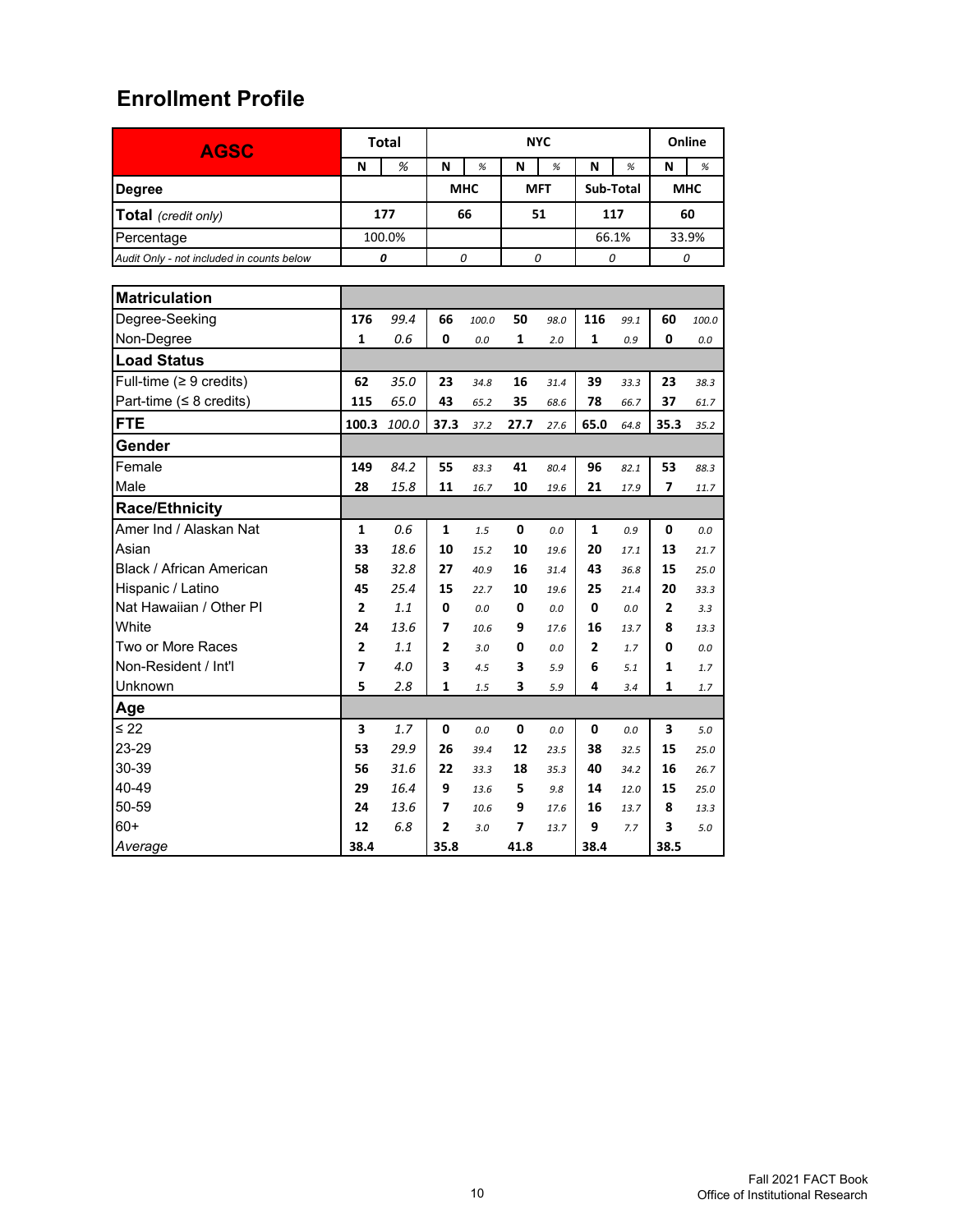| <b>Education (Graduate)</b>               |              | <b>Total</b> | <b>NYC</b> |                | Online         |         |  |
|-------------------------------------------|--------------|--------------|------------|----------------|----------------|---------|--|
|                                           | N            | %            | N          | %              | N              | %       |  |
| Total (credit only)                       |              | 25           |            | $\overline{2}$ |                | 23      |  |
| Percentage                                |              | 100.0%       | 8.0%       |                | 92.0%          |         |  |
| Audit Only - not included in counts below |              | 0            | 0          |                | 0              |         |  |
|                                           |              |              |            |                |                |         |  |
| <b>Matriculation</b>                      |              |              |            |                |                |         |  |
| Degree-Seeking                            | 24           | 96.0         | 2          | 100.0          | 22             | 95.7    |  |
| Non-Degree                                | $\mathbf{1}$ | 4.0          | 0          | 0.0            | $\mathbf{1}$   | 4.3     |  |
| <b>Load Status</b>                        |              |              |            |                |                |         |  |
| Full-time ( $\geq 9$ credits)             | 15           | 60.0         | 1          | 50.0           | 14             | 60.9    |  |
| Part-time ( $\leq 8$ credit hours)        | 10           | 40.0         | 1          | 50.0           | 9              | 39.1    |  |
| <b>FTE</b>                                | 18.3         | 100.0        | 1.3        | 7.3            | 17.0           | 92.7    |  |
| Gender                                    |              |              |            |                |                |         |  |
| Female                                    | 23           | 92.0         | 2          | 100.0          | 21             | 91.3    |  |
| Male                                      | $\mathbf{2}$ | 8.0          | 0          | 0.0            | $\overline{2}$ | 8.7     |  |
| <b>Race/Ethnicity</b>                     |              |              |            |                |                |         |  |
| Amer Indian / Alaskan Nat                 | 0            | 0.0          | 0          | 0.0            | 0              | 0.0     |  |
| Asian                                     | $\mathbf{2}$ | 8.0          | 0          | 0.0            | $\overline{2}$ | 8.7     |  |
| Black / African American                  | 6            | 24.0         | 1          | 50.0           | 5              | 21.7    |  |
| Hispanic / Latino                         | 7            | 28.0         | 1          | 50.0           | 6              | 26.1    |  |
| Nat Hawaiian / Other Pacif Island         | 0            | 0.0          | 0          | 0.0            | 0              | 0.0     |  |
| White                                     | 10           | 40.0         | 0          | 0.0            | 10             | 43.5    |  |
| Two or More Races                         | 0            | 0.0          | 0          | 0.0            | 0              | 0.0     |  |
| Non-Resident / Int'l                      | 0            | 0.0          | 0          | 0.0            | 0              | $0.0\,$ |  |
| Unknown                                   | 0            | 0.0          | 0          | 0.0            | 0              | 0.0     |  |
| Age                                       |              |              |            |                |                |         |  |
| $\leq 22$                                 | $\mathbf{2}$ | 8.0          | 0          | 0.0            | $\overline{2}$ | 8.7     |  |
| 23-29                                     | 9            | 36.0         | 0          | 0.0            | 9              | 39.1    |  |
| 30-39                                     | 8            | 32.0         | 0          | 0.0            | 8              | 34.8    |  |
| 40-49                                     | 4            | 16.0         | 1          | 50.0           | 3              | 13.0    |  |
| 50-59                                     | 2            | 8.0          | 1          | 50.0           | 1              | 4.3     |  |
| $60+$                                     | 0            | 0.0          | 0          | $0.0\,$        | 0              | 0.0     |  |
| Average                                   | 33.2         |              | 47.6       |                | 32.0           |         |  |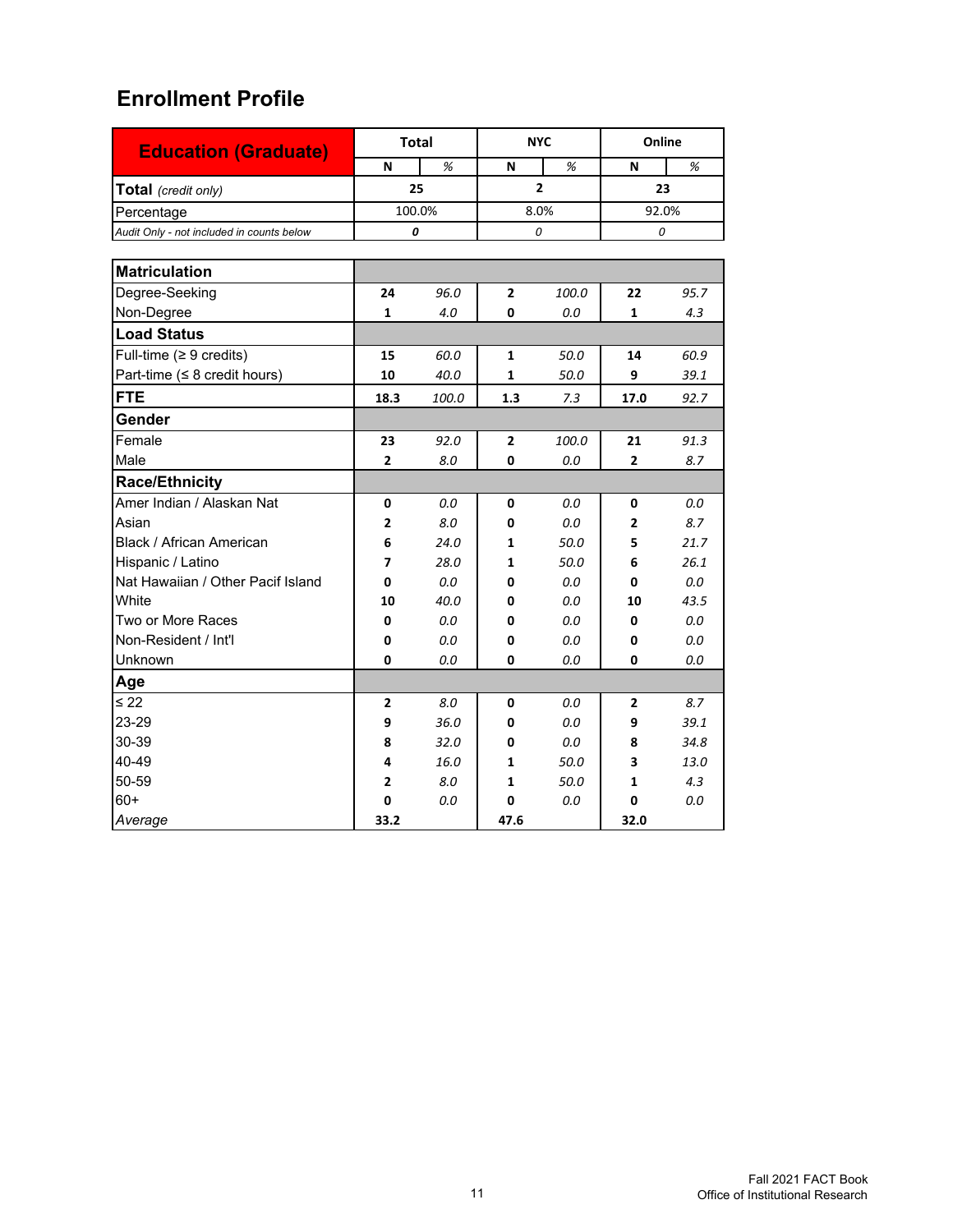| <b>MBA</b>                                          |      | <b>Total</b> |                | <b>NYC</b> | Online |     |
|-----------------------------------------------------|------|--------------|----------------|------------|--------|-----|
|                                                     | N    | %            | N              | %          | N      | %   |
| IN PROGRAM (see below)                              |      | 24           | 24             |            | 0      |     |
| <b>PROJECT CONT.</b> - not included in counts below |      | 0            | 0              |            | 0      |     |
| Total (credit only)                                 |      | 24           |                | 24         | 0      |     |
| Percentage                                          |      | 100.0%       |                | 100.0%     | 0.0%   |     |
| Audit Only - not included in counts below           |      | 0            | 0              |            | 0      |     |
| <b>FTE</b>                                          | 24.0 | 100.0        | 24.0           | 100.0      | 0.0    | 0.0 |
|                                                     |      |              |                |            |        |     |
| <b>Matriculation</b>                                |      |              |                |            |        |     |
| Degree-Seeking                                      | 24   | 100.0        | 24             | 100.0      | 0      |     |
| Non-Degree                                          | 0    | 0.0          | 0              | 0.0        | 0      |     |
| <b>Load Status</b>                                  |      |              |                |            |        |     |
| Full-time ( $\geq 9$ credits)                       | 24   | 100.0        | 24             | 100.0      | 0      |     |
| Part-time ( $\leq 8$ credit hours)                  | 0    | 0.0          | 0              | 0.0        | 0      |     |
| Gender                                              |      |              |                |            |        |     |
| Female                                              | 11   | 45.8         | 11             | 45.8       | 0      |     |
| Male                                                | 13   | 54.2         | 13             | 54.2       | 0      |     |
| <b>Race/Ethnicity</b>                               |      |              |                |            |        |     |
| Amer Indian / Alaskan Nat                           | 0    | 0.0          | 0              | 0.0        | 0      |     |
| Asian                                               | 0    | 0.0          | 0              | 0.0        | 0      |     |
| Black / African American                            | 9    | 37.5         | 9              | 37.5       | 0      |     |
| Hispanic / Latino                                   | 4    | 16.7         | 4              | 16.7       | 0      |     |
| Nat Hawaiian / Other Pacif Island                   | 0    | 0.0          | 0              | 0.0        | 0      |     |
| White                                               | 3    | 12.5         | 3              | 12.5       | 0      |     |
| Two or More Races                                   | 0    | 0.0          | 0              | 0.0        | 0      |     |
| Non-Resident / Int'l                                | 7    | 29.2         | 7              | 29.2       | 0      |     |
| Unknown                                             | 1    | 4.2          | 1              | 4.2        | 0      |     |
| Age                                                 |      |              |                |            |        |     |
| $\leq 22$                                           | 3    | 12.5         | 3              | 12.5       | 0      |     |
| 23-29                                               | 14   | 58.3         | 14             | 58.3       | 0      |     |
| 30-39                                               | 3    | 12.5         | 3              | 12.5       | 0      |     |
| 40-49                                               | 2    | 8.3          | 2              | 8.3        | 0      |     |
| 50-59                                               | 2    | 8.3          | $\overline{2}$ | 8.3        | 0      |     |
| $60+$                                               | 0    | 0.0          | 0              | 0.0        | 0      |     |
| Average                                             | 29.5 |              | 29.5           |            | N/A    |     |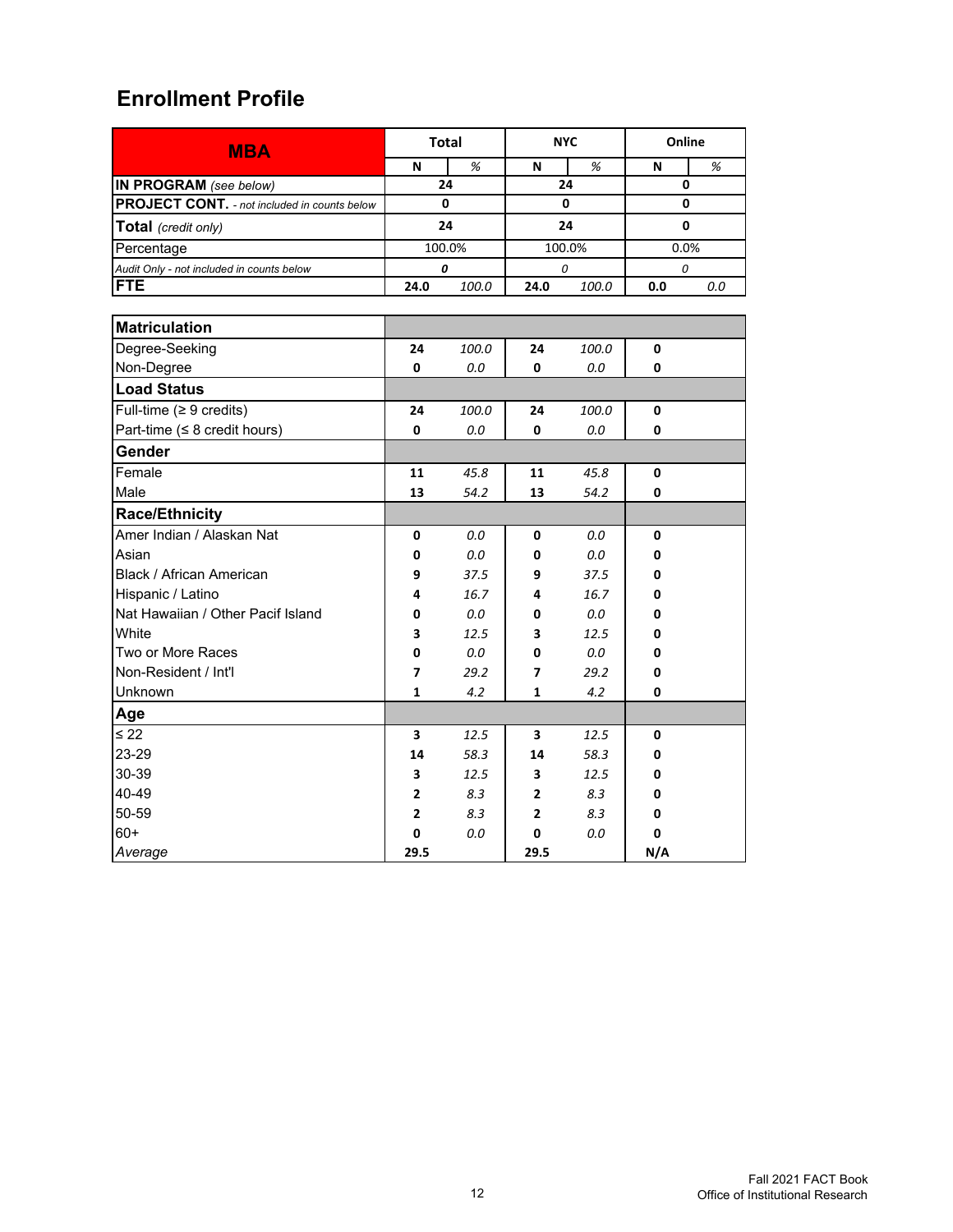| <b>MSOL</b>                                 | <b>Total</b>   |       | <b>NYC</b>   |       | Online       |         |  |
|---------------------------------------------|----------------|-------|--------------|-------|--------------|---------|--|
|                                             | N              | %     | N            | %     | N            | %       |  |
| IN PROGRAM (see below)                      | 20             |       | 4            |       | 16           |         |  |
| THESIS CONT. - not included in counts below | 0              |       | 0            |       | 0            |         |  |
| <b>Total</b> (credit only)                  | 20             |       | 4            |       | 16           |         |  |
| Percentage                                  | 100.0%         |       | 20.0%        |       | 80.0%        |         |  |
| Audit Only - not included in counts below   | 0              |       | 0            |       | 0            |         |  |
| <b>FTE</b>                                  | 16.7           | 100.0 | 3.3          | 20.0  | 13.3         | 80.0    |  |
|                                             |                |       |              |       |              |         |  |
| <b>Matriculation</b>                        |                |       |              |       |              |         |  |
| Degree-Seeking                              | 20             | 100.0 | 4            | 100.0 | 16           | 100.0   |  |
| Non-Degree                                  | 0              | 0.0   | $\mathbf{0}$ | 0.0   | $\mathbf{0}$ | 0.0     |  |
| <b>Load Status</b>                          |                |       |              |       |              |         |  |
| Full-time ( $\geq 9$ credits)               | 15             | 75.0  | 3            | 75.0  | 12           | 75.0    |  |
| Part-time ( $\leq 8$ credit hours)          | 5              | 25.0  | 1            | 25.0  | 4            | 25.0    |  |
| Gender                                      |                |       |              |       |              |         |  |
| Female                                      | 9              | 45.0  | 2            | 50.0  | 7            | 43.8    |  |
| Male                                        | 11             | 55.0  | 2            | 50.0  | 9            | 56.3    |  |
| Race/Ethnicity                              |                |       |              |       |              |         |  |
| Amer Indian / Alaskan Nat                   | 0              | 0.0   | 0            | 0.0   | 0            | 0.0     |  |
| Asian                                       | 0              | 0.0   | 0            | 0.0   | 0            | $0.0\,$ |  |
| Black / African American                    | 9              | 45.0  | 0            | 0.0   | 9            | 56.3    |  |
| Hispanic / Latino                           | 5              | 25.0  | 2            | 50.0  | 3            | 18.8    |  |
| Nat Hawaiian / Other Pacif Island           | 0              | 0.0   | 0            | 0.0   | 0            | 0.0     |  |
| White                                       | 4              | 20.0  | 0            | 0.0   | 4            | 25.0    |  |
| Two or More Races                           | 0              | 0.0   | 0            | 0.0   | 0            | $0.0\,$ |  |
| Non-Resident / Int'l                        | 1              | 5.0   | 1            | 25.0  | 0            | 0.0     |  |
| Unknown                                     | $\mathbf{1}$   | 5.0   | 1            | 25.0  | 0            | 0.0     |  |
| Age                                         |                |       |              |       |              |         |  |
| $\leq 22$                                   | $\mathbf{1}$   | 5.0   | 0            | 0.0   | $\mathbf{1}$ | 6.3     |  |
| 23-29                                       | 9              | 45.0  | $\mathbf{2}$ | 50.0  | 7            | 43.8    |  |
| 30-39                                       | 1              | 5.0   | 0            | 0.0   | 1            | 6.3     |  |
| 40-49                                       | 3              | 15.0  | 1            | 25.0  | $\mathbf{2}$ | 12.5    |  |
| 50-59                                       | 4              | 20.0  | 1            | 25.0  | 3            | 18.8    |  |
| $60+$                                       | $\overline{2}$ | 10.0  | 0            | 0.0   | 2            | 12.5    |  |
| Average                                     | 38.7           |       | 37.7         |       | 39.0         |         |  |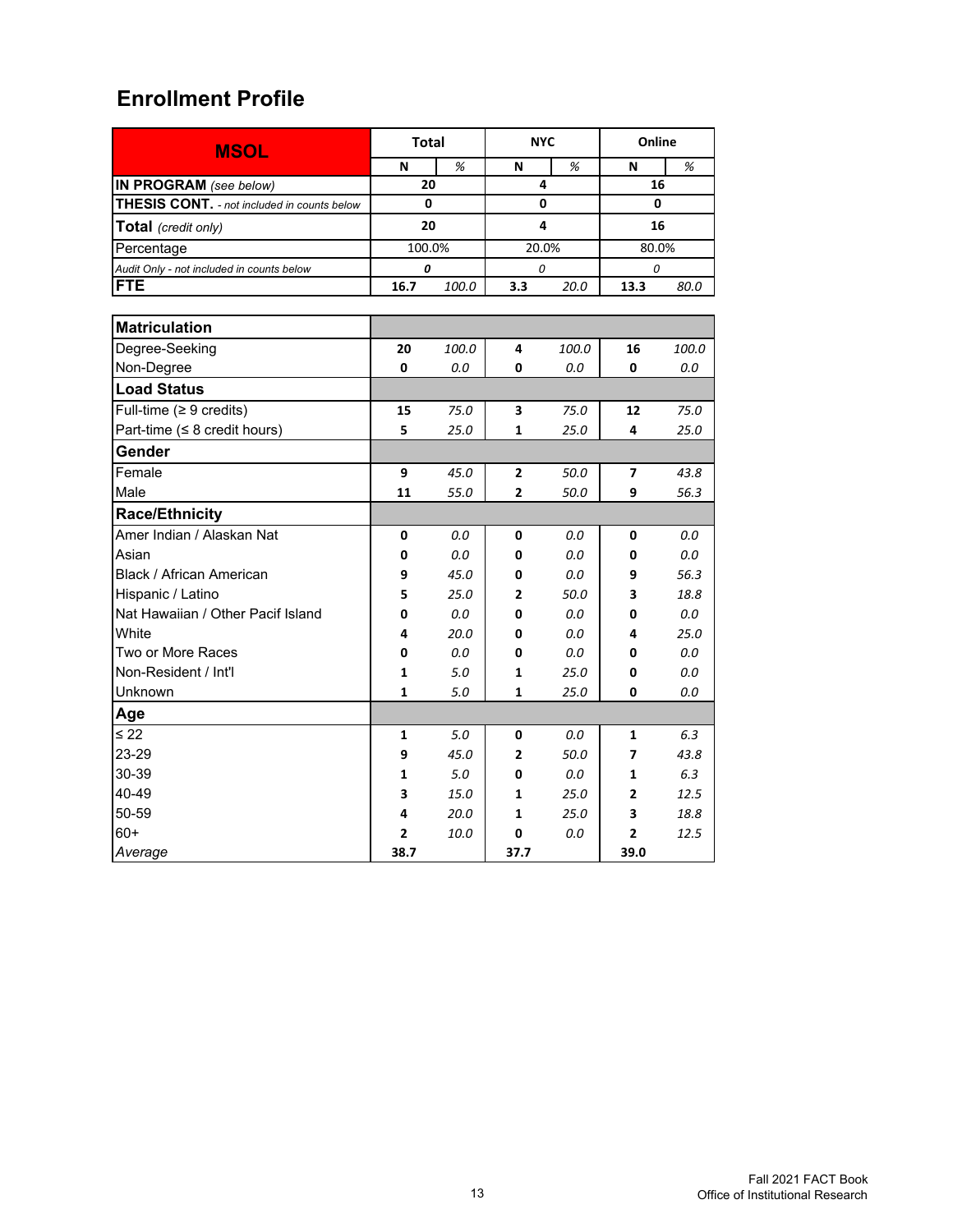| <b>Social Work (MSW)</b>                  |                         | <b>NYC</b> |  |  |  |  |
|-------------------------------------------|-------------------------|------------|--|--|--|--|
|                                           | N                       | %          |  |  |  |  |
| Total (credit only)                       | 65                      |            |  |  |  |  |
| Audit Only - not included in counts below | 0                       |            |  |  |  |  |
|                                           |                         |            |  |  |  |  |
| <b>Matriculation</b>                      |                         |            |  |  |  |  |
| Degree-Seeking                            | 65                      | 100.0      |  |  |  |  |
| Non-Degree                                | 0                       | 0.0        |  |  |  |  |
| <b>Load Status</b>                        |                         |            |  |  |  |  |
| Full-time ( $\geq 9$ credits)             | 49                      | 75.4       |  |  |  |  |
| Part-time ( $\leq 8$ credit hours)        | 16                      | 24.6       |  |  |  |  |
| <b>FTE</b>                                | 54.3                    | 100.0      |  |  |  |  |
| Gender                                    |                         |            |  |  |  |  |
| Female                                    | 56                      | 86.2       |  |  |  |  |
| Male                                      | 9                       | 13.8       |  |  |  |  |
| <b>Race/Ethnicity</b>                     |                         |            |  |  |  |  |
| Amer Indian / Alaskan Nat                 | 0                       | 0.0        |  |  |  |  |
| Asian                                     | 1                       | 1.5        |  |  |  |  |
| Black / African American                  | 27                      | 41.5       |  |  |  |  |
| Hispanic / Latino                         | 25                      | 38.5       |  |  |  |  |
| Nat Hawaiian / Other Pacif Island         | 1                       | 1.5        |  |  |  |  |
| White                                     | 4                       | 6.2        |  |  |  |  |
| Two or More Races                         | $\overline{2}$          | 3.1        |  |  |  |  |
| Non-Resident / Int'l                      | 2                       | 3.1        |  |  |  |  |
| Unknown                                   | 3                       | 4.6        |  |  |  |  |
| Age                                       |                         |            |  |  |  |  |
| $\leq 22$                                 | $\overline{\mathbf{3}}$ | 4.6        |  |  |  |  |
| 23-29                                     | 20                      | 30.8       |  |  |  |  |
| 30-39                                     | 17                      | 26.2       |  |  |  |  |
| 40-49                                     | 15                      | 23.1       |  |  |  |  |
| 50-59                                     | 8                       | 12.3       |  |  |  |  |
| 60+                                       | 2                       | 3.1        |  |  |  |  |
| Average                                   | 37.1                    |            |  |  |  |  |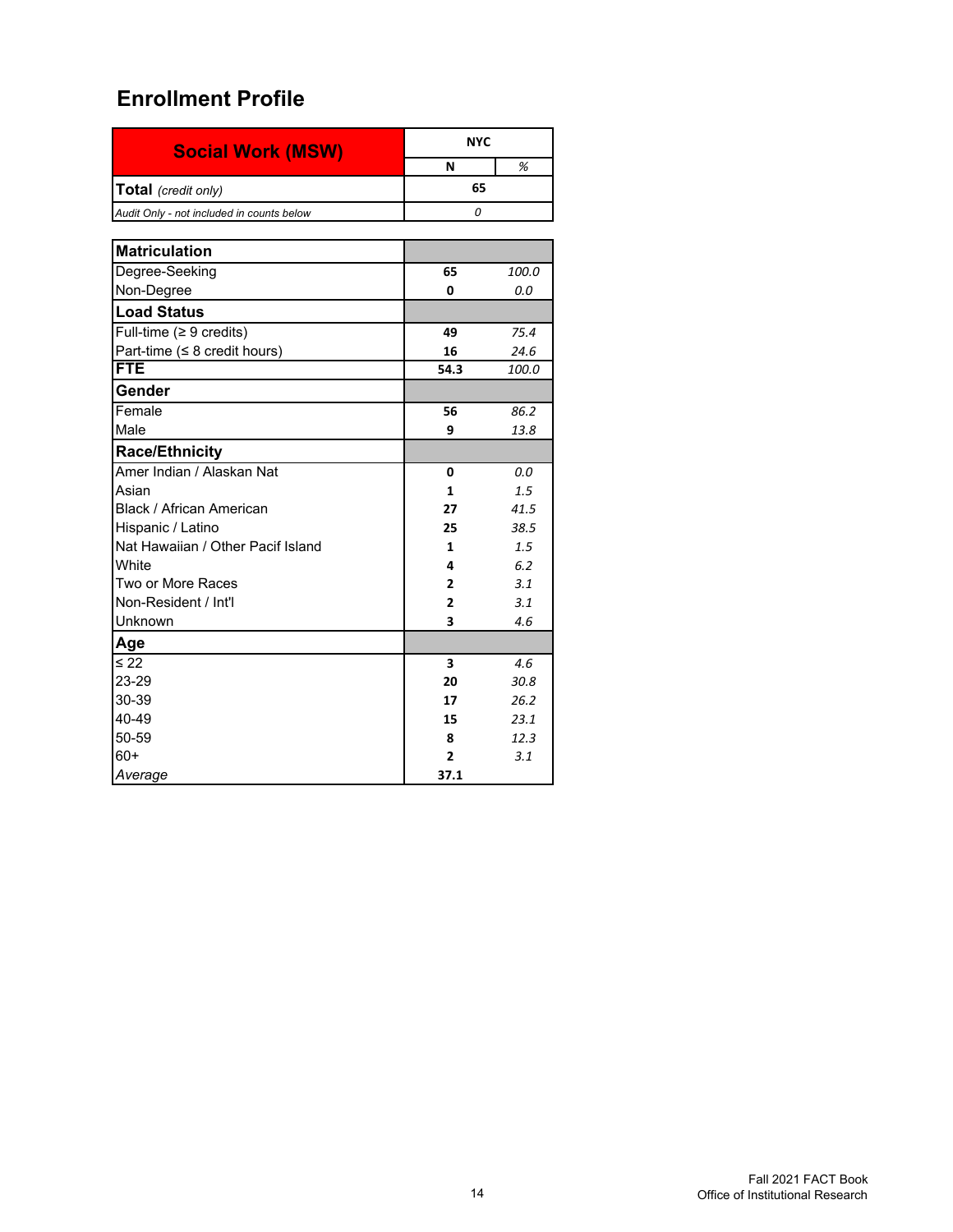## **Enrollment by Admitted State**

| <b>State</b>            | <b>Total</b>            |         | <b>NYC</b>       | <b>Online</b>             | <b>PR</b>      | <b>Corr Fac</b> |     |
|-------------------------|-------------------------|---------|------------------|---------------------------|----------------|-----------------|-----|
|                         | N                       | %       |                  |                           |                |                 |     |
| NY & NJ                 | 1189                    | 61.2    | 78.1             | 74.0                      |                |                 |     |
| <b>New York</b>         | 996                     |         | 742              | 164                       | 4              | 85              | 1   |
| New Jersey              | 193                     |         | 140              | 50                        | $\overline{c}$ |                 | 1   |
| <b>Mid-Atlantic</b>     | 43                      | 2.2     |                  |                           |                |                 |     |
| DC                      | $\overline{2}$          |         | $\overline{2}$   |                           |                |                 |     |
| Delaware                | $\mathbf{1}$            |         | 1                |                           |                |                 |     |
| Maryland                | 12                      |         | 5                | $\overline{7}$            |                |                 |     |
| Pennsylvania            | 22                      |         | 10               | 10                        | $\overline{c}$ |                 |     |
| Virginia                | 5                       |         | $\overline{2}$   | 3                         |                |                 |     |
| West Virginia           | $\mathbf{1}$            |         |                  | 1                         |                |                 |     |
| <b>New England</b>      | 38                      | 2.0     |                  |                           |                |                 |     |
| Connecticut             | 28                      |         | 17               | $\bf8$                    | 3              |                 |     |
| Massachusetts           | 8                       |         | 4                | 3                         | 1              |                 |     |
| Vermont                 | $\overline{2}$          |         | 1                | 1                         |                |                 |     |
| South/Southeast         | 48                      | 2.5     |                  |                           |                |                 |     |
| Florida                 | 19                      |         | 11               | $\overline{4}$            | 4              |                 |     |
| Georgia                 | 4                       |         | 3                | $\mathbf{1}$              |                |                 |     |
| Kentucky                | $\mathbf 1$             |         | 1                |                           |                |                 |     |
| North Carolina          | $\overline{c}$          |         | 1                | 1                         |                |                 |     |
| Oklahoma                | $\mathbf 1$             |         | 1                |                           |                |                 |     |
| South Carolina          | $\overline{2}$          |         | 1                | 1                         |                |                 |     |
| Tennessee               | 5                       |         | 1                | $\ensuremath{\mathsf{3}}$ | 1              |                 |     |
| Texas                   | 14                      |         | 11               | 1                         | $\overline{2}$ |                 |     |
| <b>Midwest</b>          | 25                      | 1.3     |                  |                           |                |                 |     |
| Illinois                | $\overline{4}$          |         | $\mathbf 1$      | 3                         |                |                 |     |
| lowa                    | $\mathbf 1$             |         | 1                |                           |                |                 |     |
| Indiana                 | $\mathbf 1$             |         |                  | 1                         |                |                 |     |
| Kansas                  | 3                       |         | $\boldsymbol{2}$ | 1                         |                |                 |     |
| Minnesota               | $\overline{2}$          |         | 1                | 1                         |                |                 |     |
| Nebraska                | $\overline{\mathbf{4}}$ |         | 3                | $\mathbf{1}$              |                |                 |     |
| Ohio                    | $\overline{7}$          |         | $\mathsf 3$      | $\overline{\mathbf{4}}$   |                |                 |     |
| Wisconsin               | 3                       |         | 1                | $\overline{c}$            |                |                 |     |
| <b>West</b>             | 44<br>$\overline{2}$    | 2.3     |                  |                           |                |                 |     |
| Arizona                 |                         |         | $\mathbf{1}$     |                           | 1              |                 |     |
| California              | 24                      |         | 18               | $\,6$                     |                |                 |     |
| Colorado                | 5<br>1                  |         | 4                | 1                         |                |                 |     |
| Hawaii<br>Montana       | 1                       |         |                  | 1                         |                |                 |     |
| Nevada                  | $\overline{2}$          |         | 1                |                           |                |                 |     |
| Oregon                  | $\mathbf 5$             |         | $\overline{c}$   |                           |                |                 |     |
| Washington              | 4                       |         | 4<br>3           | 1                         |                |                 |     |
| <b>Puerto Rico</b>      | 213                     | 11.0    |                  | 1                         |                |                 |     |
| International           | 344                     | 17.7    |                  | 1<br>$\overline{7}$       | 212            |                 | 206 |
| <b>US Living Abroad</b> | $\pmb{0}$               | $0.0\,$ | 131              |                           |                |                 |     |
|                         |                         |         |                  |                           |                |                 |     |
| <b>Total</b>            | 1944                    | 100     | 1130             | 289                       | 232            | 85              | 208 |

**Total number of states represented: 34 (+ DC & Puerto Rico)**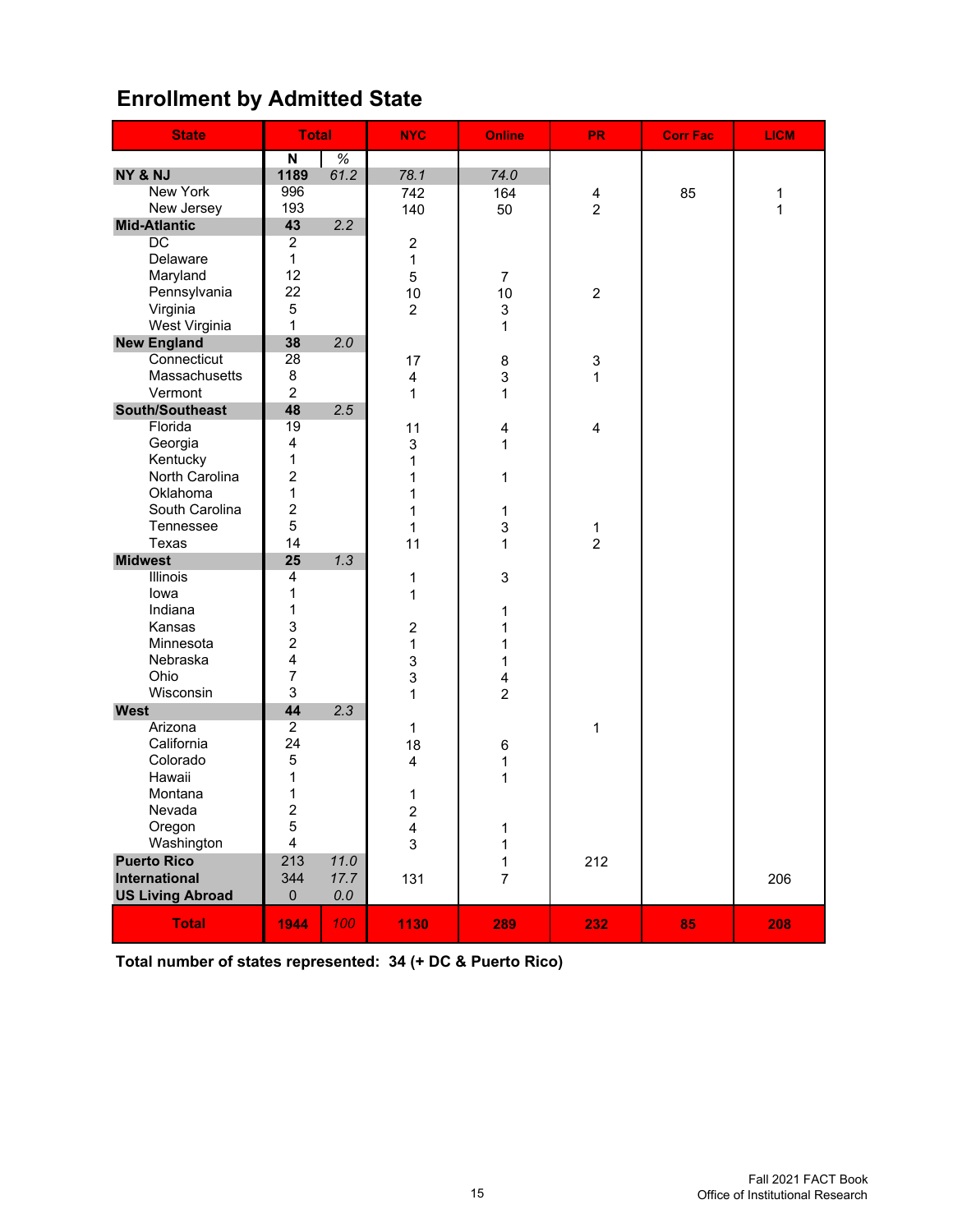| <b>County</b>                | <b>Total</b> |      |           |                | <b>NYC</b> |                  | Online         | <b>PR</b> | <b>Corr Fac</b> | <b>LICM</b> |
|------------------------------|--------------|------|-----------|----------------|------------|------------------|----------------|-----------|-----------------|-------------|
|                              | N            | %    | <b>UG</b> | <b>ATS</b>     | Grad       | <b>Sub-Total</b> |                |           |                 |             |
| <b>NYC Boroughs</b>          | 686          | 35.3 | 53.7      | 42.0           | 64.5       | 52.7             | 29.8           | 1.7       | 0.0             | 0.0         |
| <b>Bronx</b>                 | 104          | 5.3  | 53        | 14             | 20         | 87               | 14             | 3         |                 |             |
| <b>Brooklyn</b>              | 177          | 9.1  | 68        | 37             | 49         | 154              | 22             | 1         |                 |             |
| Manhattan                    | 231          | 11.9 | 144       | 26             | 29         | 199              | 32             |           |                 |             |
| Queens                       | 150          | 7.7  | 67        | 36             | 32         | 135              | 15             |           |                 |             |
| Staten Island                | 24           | 1.2  | 8         | $\overline{7}$ | 6          | 21               | 3              |           |                 |             |
| <b>Long Island</b>           | 75           | 3.9  | 4.1       | 6.3            | 4.7        | 4.8              | 6.9            | 0.0       | 0.0             | 0.5         |
| Nassau                       | 47           | 2.4  | 16        | 12             | 5          | 33               | 13             |           |                 | 1           |
| Suffolk                      | 28           | 1.4  | 10        | 6              | 5          | 21               | $\overline{7}$ |           |                 |             |
| <b>Rockland &amp; Nearby</b> | 117          | 6.0  | 6.0       | 7.0            | 8.5        | 6.7              | 14.2           | 0.0       | 0.0             | 0.0         |
| Rockland                     | 43           | 2.2  | 13        | 9              | 6          | 28               | 15             |           |                 |             |
| Orange                       | 24           | 1.2  | 9         | 4              |            | 13               | 11             |           |                 |             |
| Westchester                  | 50           | 2.6  | 16        | $\overline{7}$ | 12         | 35               | 15             |           |                 |             |
| <b>All Other NY</b>          | 116          | 6.0  | 1.9       | 1.0            | 0.0        | 1.3              | 5.5            | 0.0       | 100.0           | 0.0         |
| All Other NY                 | 116          | 6.0  | 12        | 3              |            | 15               | 16             |           | 85              |             |
| <b>Outside of NY</b>         | 950          | 48.9 | 34.3      | 43.7           | 22.3       | 34.4             | 43.6           | 98.3      | 0.0             | 99.5        |
| <b>Other States</b>          | 600          | 30.9 | 130       | 92             | 32         | 254              | 117            | 228       |                 | 1           |
| International                | 350          | 18.0 | 87        | 33             | 15         | 135              | 9              |           |                 | 206         |
|                              |              |      |           |                |            |                  |                |           |                 |             |
| <b>US Living Abroad</b>      | $\bf{0}$     | 0.0  | 0.0       | 0.0            | 0.0        | 0.0              | 0.0            | 0.0       | 0.0             | 0.0         |
| <b>US Abroad</b>             | 0            | 0.0  |           |                |            | 0                |                |           |                 |             |
|                              |              |      |           |                |            |                  |                |           |                 |             |
| <b>Total</b>                 | 1944         | 100  | 633       | 286            | 211        | 1130             | 289            | 232       | 85              | 208         |

# **Enrollment by County (NY)**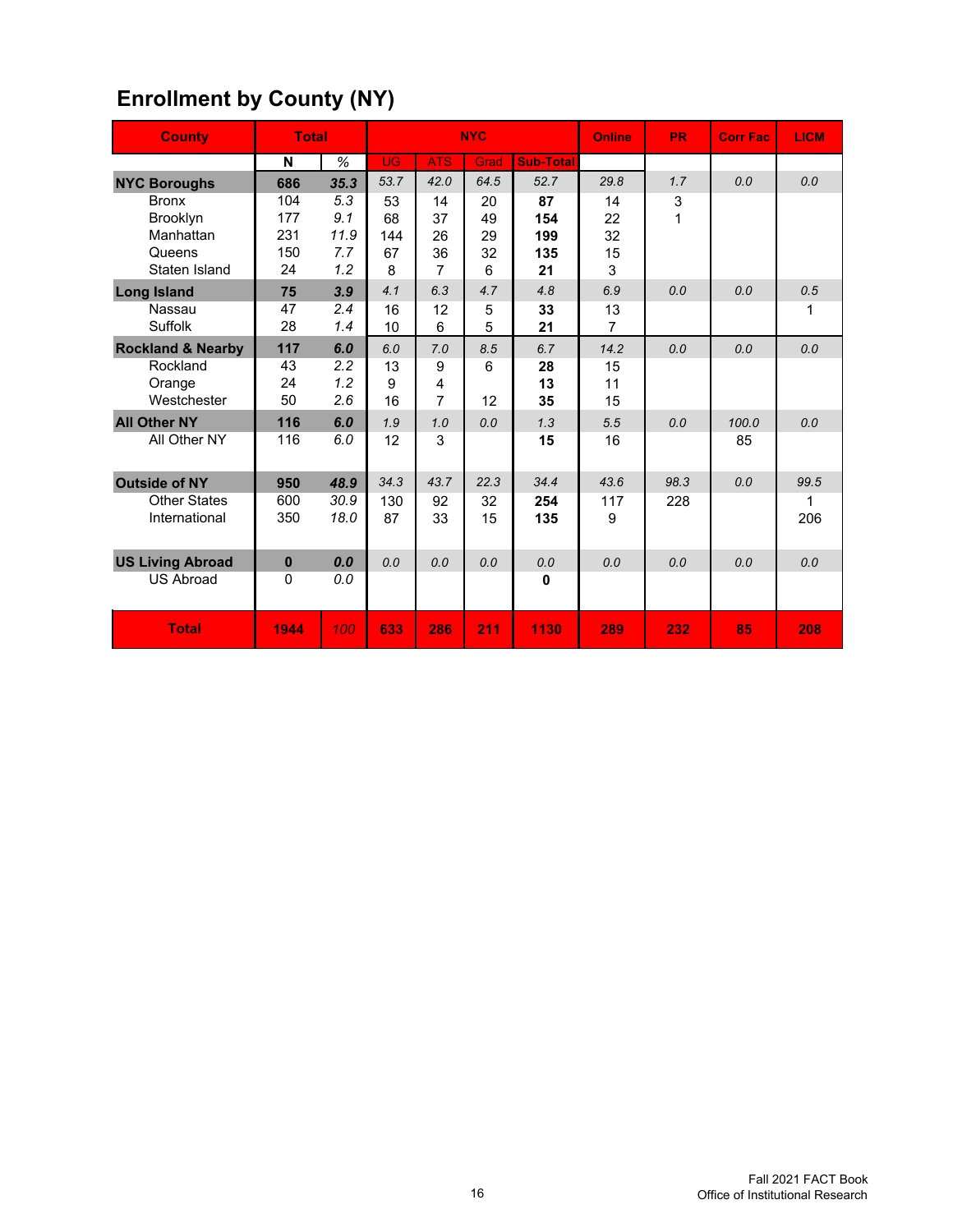# **Enrollment by Country**

| <b>Country</b>         | <b>Total</b>                            |      |                     |                | <b>NYC</b>              |                                      | Online           | <b>PR</b> | <b>Corr Fac</b> | <b>LICM</b>    |
|------------------------|-----------------------------------------|------|---------------------|----------------|-------------------------|--------------------------------------|------------------|-----------|-----------------|----------------|
|                        | $\boldsymbol{\mathsf{N}}$               | %    | <b>UG</b>           | <b>ATS</b>     | Grad                    | Sub-Total                            |                  |           |                 |                |
| <b>USA</b>             | 1591                                    | 81.8 |                     |                |                         | 87.6                                 | 97.6             | 100.0     | 100.0           | 1.0            |
|                        |                                         |      | 545                 | 251            | 194                     | 990                                  | 282              | 232       | 85              | $\overline{2}$ |
| Other N. Amer.         | 16                                      | 0.8  |                     |                |                         |                                      |                  |           |                 |                |
| Canada                 | 15                                      |      |                     | 11             | 1                       | 12                                   | $\boldsymbol{2}$ |           |                 | 1              |
| Mexico                 | $\mathbf{1}$                            |      | 1                   |                |                         | 1                                    |                  |           |                 |                |
| <b>Central America</b> | 14                                      | 0.7  |                     |                |                         |                                      |                  |           |                 |                |
| <b>Belize</b>          | $\mathbf{1}$                            |      | 1                   |                |                         | 1                                    |                  |           |                 |                |
| El Salvador            | 11                                      |      | $\overline{c}$      |                |                         | $\overline{\mathbf{c}}$              |                  |           |                 | 9              |
| Guatemala              | $\overline{2}$                          |      | $\overline{2}$      |                |                         | $\overline{\mathbf{2}}$              |                  |           |                 |                |
| <b>South America</b>   | 29                                      | 1.5  |                     |                |                         |                                      |                  |           |                 |                |
| Argentina              | $\overline{2}$                          |      | $\overline{c}$      |                |                         | $\boldsymbol{2}$                     |                  |           |                 |                |
| <b>Brazil</b>          | 15                                      |      | 6                   | $\overline{2}$ | $\overline{2}$          | 10                                   |                  |           |                 | 5              |
| Chile                  | $\mathbf{1}$                            |      | 1                   |                |                         | 1                                    |                  |           |                 |                |
| Colombia               | $\overline{7}$                          |      | $\overline{c}$      |                |                         | $\overline{\mathbf{2}}$              |                  |           |                 | $\mathbf 5$    |
| Peru                   | $\overline{\mathbf{4}}$                 |      | $\overline{2}$      |                |                         | $\overline{2}$                       | 1                |           |                 | $\mathbf{1}$   |
| Caribbean              | 16                                      | 0.8  |                     |                |                         |                                      |                  |           |                 |                |
| Aruba                  | 1                                       |      |                     |                |                         | 0                                    |                  |           |                 | $\mathbf{1}$   |
| <b>Bahamas</b>         | 1                                       |      | 1                   |                |                         | 1                                    |                  |           |                 |                |
| Dom. Rep.              | 1                                       |      |                     |                | 1                       | 1                                    |                  |           |                 |                |
| Haiti                  | $\overline{\mathbf{4}}$                 |      | 3                   |                | 1                       | 4                                    |                  |           |                 |                |
| Jamaica                | 5                                       |      | 3                   | 1              |                         | $\overline{\mathbf{4}}$              | 1                |           |                 |                |
| St. Maarten            | 1<br>$\overline{\mathbf{3}}$            |      | $\overline{2}$      |                | 1                       | 1<br>3                               |                  |           |                 |                |
| Trin. & Tbgo.          |                                         |      |                     | $\mathbf{1}$   |                         |                                      |                  |           |                 |                |
| <b>Europe</b>          | 46                                      | 2.4  |                     |                |                         |                                      |                  |           |                 |                |
| Austria                | $\mathbf{1}$                            |      | 1                   |                |                         | 1                                    |                  |           |                 |                |
| Germany                | 19                                      |      | 15                  |                | $\overline{\mathbf{4}}$ | 19                                   |                  |           |                 |                |
| Italy                  | $\overline{4}$                          |      | 3                   |                | 1                       | 4                                    |                  |           |                 |                |
| Poland                 | 1                                       |      |                     |                |                         | 0                                    |                  |           |                 | 1              |
| Portugal               | 1                                       |      | 1                   |                |                         | 1                                    |                  |           |                 |                |
| Russia                 | 3                                       |      |                     |                |                         | 0                                    |                  |           |                 | 3              |
| Spain                  | 10                                      |      | 10                  |                |                         | 10                                   |                  |           |                 |                |
| Sweden                 | $\mathbf 2$                             |      | $\overline{c}$      |                |                         | $\boldsymbol{2}$                     |                  |           |                 |                |
| Ukraine                | $\mathbf{1}$<br>$\overline{\mathbf{4}}$ |      | $\overline{4}$      |                |                         | $\pmb{0}$<br>$\overline{\mathbf{4}}$ |                  |           |                 | $\mathbf{1}$   |
| UK                     |                                         |      |                     |                |                         |                                      |                  |           |                 |                |
| <b>Africa</b>          | 14                                      | 0.7  |                     |                |                         |                                      |                  |           |                 |                |
| Benin                  | 1                                       |      | $\mathbf{1}$        |                |                         | 1                                    |                  |           |                 |                |
| <b>Burkina Faso</b>    | 1                                       |      |                     |                |                         | $\pmb{0}$                            | $\mathbf 1$      |           |                 |                |
| Cameroon               | 1                                       |      |                     | $\mathbf{1}$   |                         | $\mathbf{1}$                         |                  |           |                 |                |
| Egypt                  | 1                                       |      |                     |                |                         | $\mathbf 0$                          |                  |           |                 | $\mathbf{1}$   |
| Kenya                  | $\overline{\mathbf{2}}$                 |      | 1                   | $\mathbf{1}$   |                         | $\overline{\mathbf{2}}$              |                  |           |                 |                |
| Liberia<br>Malawi      | $\mathbf{3}$<br>$\mathbf{1}$            |      | $\overline{c}$<br>1 | $\mathbf{1}$   |                         | 3<br>$\overline{\mathbf{1}}$         |                  |           |                 |                |
| Nigeria                | 3                                       |      | $\overline{c}$      | 1              |                         | 3                                    |                  |           |                 |                |
| Zimbabwe               | $\mathbf{1}$                            |      | $\mathbf 1$         |                |                         | 1                                    |                  |           |                 |                |
|                        |                                         |      |                     |                |                         |                                      |                  |           |                 |                |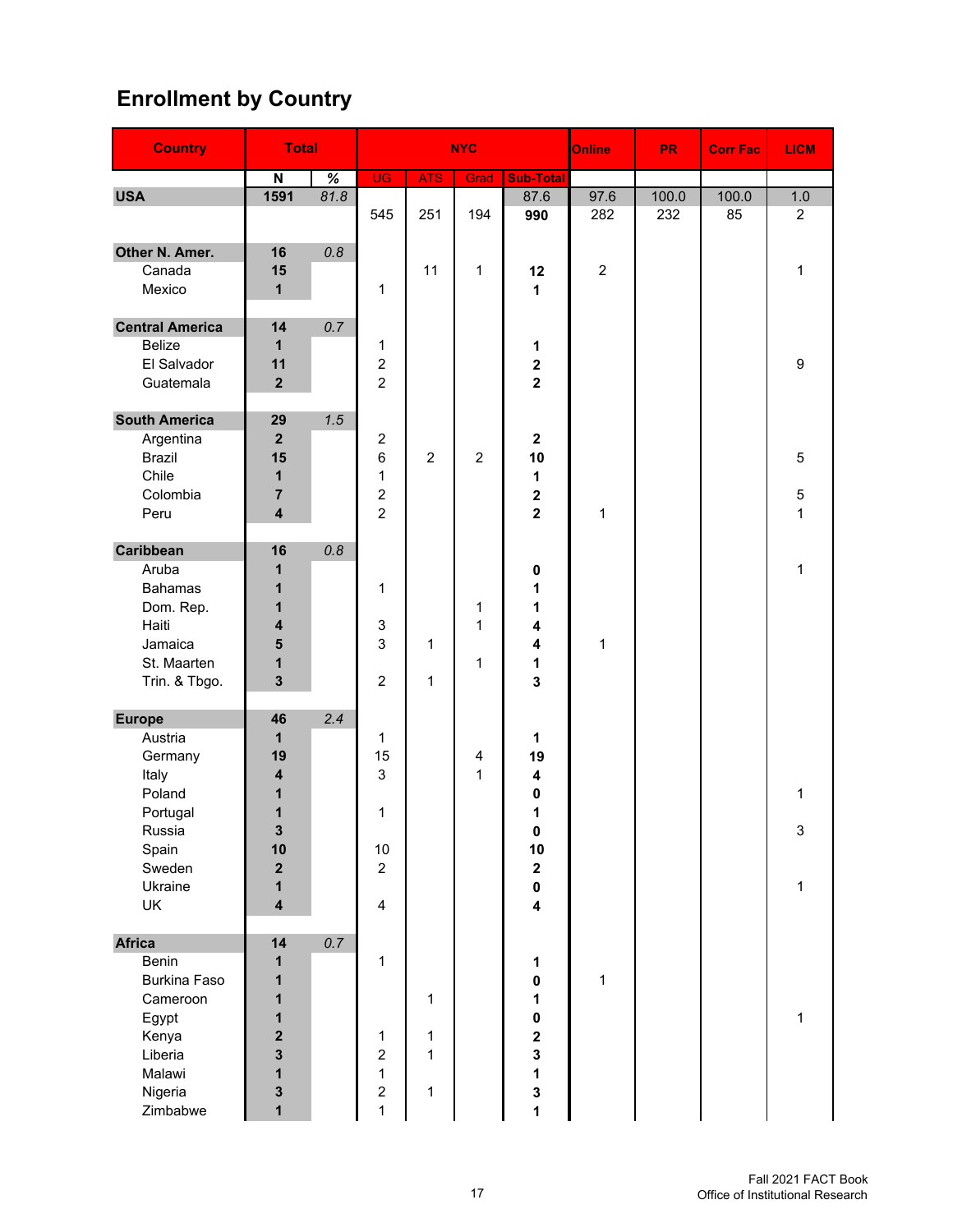| <b>Enrollment by Country (continued)</b> |  |
|------------------------------------------|--|
|                                          |  |

| <b>Country</b> | <b>Total</b>            |                          | <b>NYC</b> |                |                |                  | Online      | <b>PR</b> | <b>Corr Fac</b> | <b>LICM</b>    |
|----------------|-------------------------|--------------------------|------------|----------------|----------------|------------------|-------------|-----------|-----------------|----------------|
|                | $\overline{\mathsf{N}}$ | $\overline{\mathcal{U}}$ | <b>UG</b>  | <b>ATS</b>     | Grad           | <b>Sub-Total</b> | <b>UG</b>   |           |                 |                |
| Oceania        |                         | 0.0                      |            |                |                |                  |             |           |                 |                |
|                |                         |                          |            |                |                |                  |             |           |                 |                |
| Asia           | 218                     | 11.2                     |            |                |                |                  |             |           |                 |                |
| Afghanistan    | 1                       |                          | 1          |                |                | 1                |             |           |                 |                |
| Armenia        | 1                       |                          |            |                |                | 0                | 1           |           |                 |                |
| Bangladesh     | $\overline{2}$          |                          |            |                |                | 0                |             |           |                 | $\overline{c}$ |
| China          | 90                      |                          | 3          | $\overline{2}$ |                | 5                | $\mathbf 1$ |           |                 | 84             |
| Georgia        | 1                       |                          |            |                | 1              | 1                |             |           |                 |                |
| Hong Kong      | $\overline{2}$          |                          |            | 1              |                | 1                |             |           |                 | $\mathbf{1}$   |
| India          | 14                      |                          |            | 1              | $\overline{2}$ | 3                |             |           |                 | 11             |
| Indonesia      | $\overline{\mathbf{2}}$ |                          | 1          |                |                | 1                |             |           |                 | 1              |
| Japan          | 6                       |                          |            |                | 1              | 1                |             |           |                 | 5              |
| Kazakhstan     | $\mathbf 1$             |                          |            |                |                | 0                |             |           |                 | $\mathbf{1}$   |
| Korea, South   | 46                      |                          | 6          | 10             | $\overline{2}$ | 18               |             |           |                 | 28             |
| Malaysia       | 1                       |                          |            |                |                | 0                |             |           |                 | $\mathbf{1}$   |
| Mongolia       | 1                       |                          | 1          |                |                | 1                |             |           |                 |                |
| Pakistan       | 1                       |                          |            |                |                | $\pmb{0}$        |             |           |                 | 1              |
| Philippines    | $6\phantom{1}$          |                          | 3          |                |                | 3                |             |           |                 | 3              |
| Taiwan         | 5                       |                          | 1          |                |                | 1                |             |           |                 | 4              |
| Thailand       | 1                       |                          |            |                |                | 0                |             |           |                 | $\mathbf{1}$   |
| Turkey         | 34                      |                          |            |                |                | 0                |             |           |                 | 34             |
| Turkmenistan   | 1                       |                          |            |                |                | $\pmb{0}$        |             |           |                 | $\mathbf{1}$   |
| Vietnam        | $\overline{2}$          |                          |            | $\overline{2}$ |                | $\overline{2}$   |             |           |                 |                |
|                |                         |                          |            |                |                |                  |             |           |                 |                |
| <b>Unknown</b> | $\mathbf 0$             | 0.0                      |            |                |                | $\mathbf 0$      |             |           |                 |                |
|                |                         |                          |            |                |                |                  |             |           |                 |                |
| <b>Total</b>   | 1944                    | 100                      | 633        | 286            | 211            | 1130             | 289         | 232       | 85              | 208            |

#### **Total number of countries represented: 57**

*NOTE: USA = U.S. citizens. All other countries = international & permanent resident students*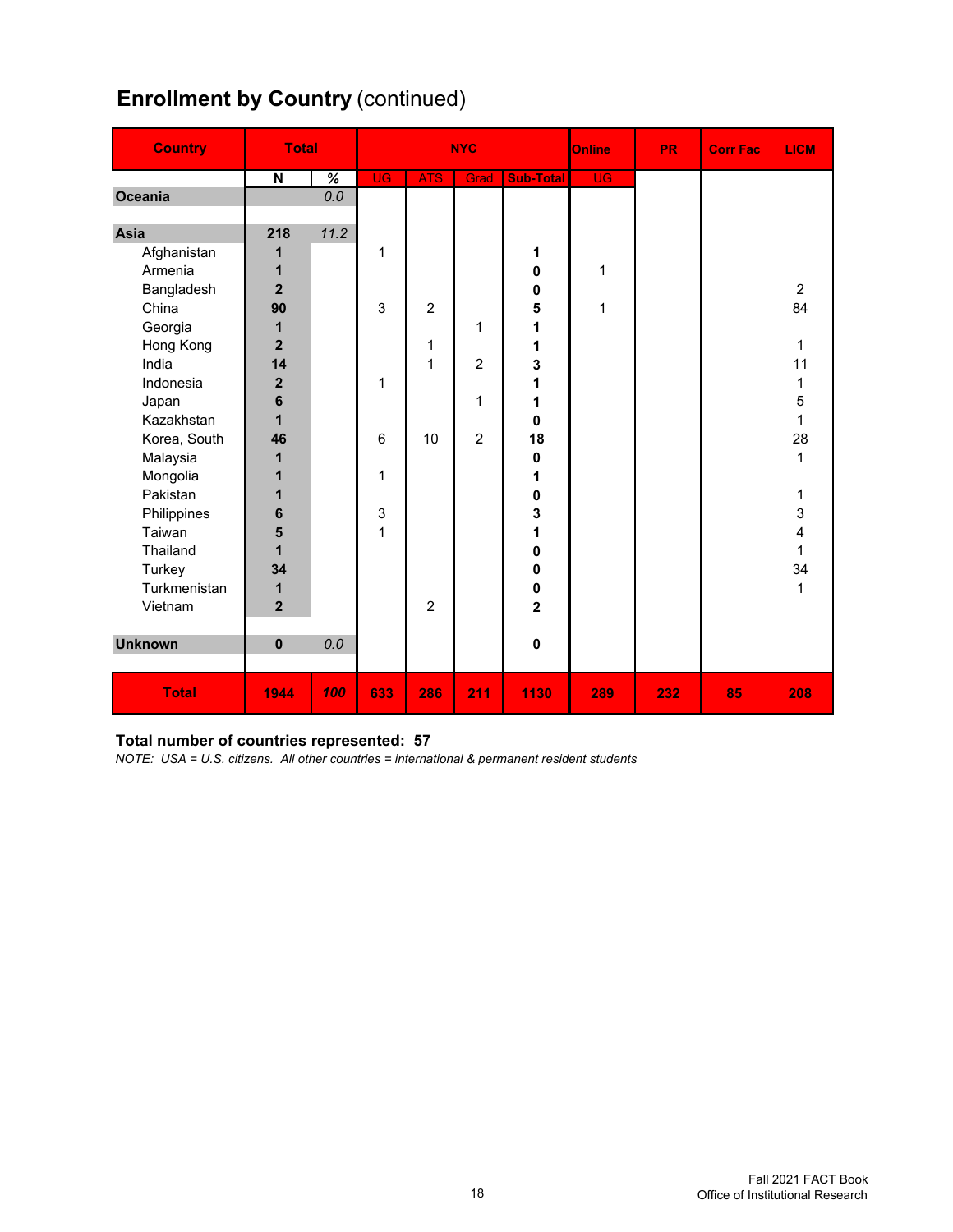# **Enrollment by Denomination**

| <b>Denomination</b>                       |                                         | <b>Inst</b> |                |                | <b>Undergraduate</b>    |                |             |                |                | <b>ATS</b>     |                |                | <b>Grad (non-ATS)</b> |             |
|-------------------------------------------|-----------------------------------------|-------------|----------------|----------------|-------------------------|----------------|-------------|----------------|----------------|----------------|----------------|----------------|-----------------------|-------------|
|                                           |                                         |             | <b>NYC</b>     | ONL            | <b>PR</b>               | Corr           | <b>LICM</b> |                | <b>NYC</b>     | ONL            | PR.            | <b>NYC</b>     | <b>ONL</b>            | <b>LICM</b> |
|                                           | N                                       | $\%$        |                |                |                         |                |             | <b>DMin</b>    | <b>Mast</b>    |                |                |                |                       |             |
| <b>Adventist</b>                          | 34                                      | 1.7         |                |                |                         |                |             |                |                |                |                |                |                       |             |
| ADVENTIST CHR CHURCH                      | 12                                      |             | 8              |                | 1                       |                | 2           |                |                |                |                |                | 1                     |             |
| SEVENTH DAY ADVENTIST                     | 22                                      |             | 12             | 1              |                         | 1              | 2           |                | 1              |                |                | 3              | $\overline{2}$        |             |
| Anglican / Episcopal                      | 5                                       | 0.3         |                |                |                         |                |             |                |                |                |                |                |                       |             |
| ANGLICAN CHURCH OF CAN                    | 0                                       |             |                |                |                         |                |             |                |                |                |                |                |                       |             |
| REFORMED EPISCOPAL                        | 0                                       |             |                |                |                         |                |             |                |                |                |                |                |                       |             |
| THE EPISCOPAL CHURCH                      | 5                                       |             |                |                |                         |                |             |                | 1              |                | $\overline{2}$ | $\overline{2}$ |                       |             |
| <b>Baptist</b>                            | 154                                     | 7.9         |                |                |                         |                |             |                |                |                |                |                |                       |             |
| AMERIC, BAPTIST IN USA                    | 28                                      |             | 10             | 1              |                         |                |             |                | 3              | 1              | 7              | 4              | 2                     |             |
| <b>BAPT GENERAL CONFERENCE</b>            | $\Omega$                                |             |                |                |                         |                |             |                |                |                |                |                |                       |             |
| BAPT MISS ASSOC OF AMER                   | $\Omega$                                |             |                |                |                         |                |             |                |                |                |                |                |                       |             |
| <b>BAPTIST-OTHER</b>                      | 102                                     |             | 44             | 5              | 4                       | 4              | 1           | $\overline{2}$ | 17             | 3              | 10             | 11             | 1                     |             |
| CONS BAPT ASSOC OF AMER                   | 0                                       |             |                |                |                         |                |             |                |                |                |                |                |                       |             |
| <b>INDEPENDENT BAPTIST</b>                | 8                                       |             | 4              |                |                         |                |             |                | 1              | 3              |                |                |                       |             |
| NAT'L BAPTIST CONVENTION                  | $\overline{2}$                          |             | $\overline{2}$ |                |                         |                |             |                |                |                |                |                |                       |             |
| SEVENTH DAY BAP GEN CONF                  | $\Omega$                                |             |                |                |                         |                |             |                |                |                |                |                |                       |             |
| SOUTHERN BAPTIST CONV                     | 14                                      |             | 9              |                |                         |                |             |                | 3              | 1              | 1              |                |                       |             |
| <b>Brethren</b>                           | $\overline{2}$                          | 0.1         |                |                |                         |                |             |                |                |                |                |                |                       |             |
| <b>BRETHREN CHURCH (ASHLAND)</b>          | 0                                       |             |                |                |                         |                |             |                |                |                |                |                |                       |             |
| CHURCH OF THE BRETHREN                    | $\mathbf{1}$                            |             |                |                |                         |                |             |                | 1              |                |                |                |                       |             |
| <b>BRETHREN- OTHER</b>                    | $\mathbf{1}$                            |             |                |                |                         |                |             | 1              |                |                |                |                |                       |             |
| C&MA                                      | 229                                     | 11.8        | 35             | 6              | 16                      | $\overline{2}$ | 1           | 24             | 26             | 35             | 56             | 18             | 10                    |             |
| <b>Church of God (Anderson, IN)</b>       | $\overline{\mathbf{4}}$                 | 0.2         | 4              |                |                         |                |             |                |                |                |                |                |                       |             |
| <b>Churches of Christ-Chr Ch</b>          | 93                                      | 4.8         |                |                |                         |                |             |                |                |                |                |                |                       |             |
| CHR CHURCH (Disc of Christ)               | 73                                      |             | 43             | 3              | $\overline{2}$          |                | 3           | 1              | 2              |                | 7              | 9              | 3                     |             |
| <b>CHURCHES OF CHRIST</b>                 | 20                                      |             | 15             |                |                         |                | 1           |                |                |                | 1              | 1              | 2                     |             |
| <b>Churches of God (Gen Conf)</b>         | 13                                      | 0.7         | 6              | 1              | $\overline{2}$          |                |             |                | 1              |                |                | $\overline{2}$ | 1                     |             |
| <b>Evangelical Cong Church</b>            | 3                                       | 0.2         | 3              |                |                         |                |             |                |                |                |                |                |                       |             |
| <b>Evangelical Covenant Church</b>        | 5                                       | 0.3         | $\overline{2}$ |                |                         |                |             |                | 3              |                |                |                |                       |             |
| <b>Evangelical Free Church</b>            | 13                                      | 0.7         | 10             |                |                         |                |             |                | 1              | 1              |                | 1              |                       |             |
| Inter/Multidenominational                 | 22                                      | 1.1         | 8              | 5              |                         |                |             |                | $\overline{2}$ | $\overline{2}$ |                | $\overline{2}$ | 3                     |             |
| <b>Jewish</b><br>MESSIANIC JEWISH         | $\overline{\mathbf{3}}$<br>$\mathbf{1}$ | 0.2         |                |                |                         |                |             |                |                |                |                |                |                       |             |
| <b>TRADITIONAL JUDAISM</b>                | 2                                       |             |                |                |                         |                |             |                |                |                |                |                | 1                     |             |
|                                           | $\overline{7}$                          | 0.4         |                |                |                         | 1              |             |                |                |                |                | 1              |                       |             |
| Lutheran<br><b>EVANG LUTHERAN IN AMER</b> | 1                                       |             |                |                |                         |                |             |                |                | 1              |                |                |                       |             |
| <b>LUTHERAN BRETHREN</b>                  | 0                                       |             |                |                |                         |                |             |                |                |                |                |                |                       |             |
| LUTHERAN- OTHER                           | 6                                       |             | 3              |                |                         |                |             |                | 1              |                | 1              | 1              |                       |             |
| <b>Mennonite</b>                          | 10                                      | 0.5         |                |                |                         |                |             |                |                |                |                |                |                       |             |
| MENNONITE BRETHREN                        | 1                                       |             |                |                |                         |                |             | 1              |                |                |                |                |                       |             |
| MENNONITE CHURCH                          | 5                                       |             | 1              |                | $\overline{\mathbf{c}}$ |                |             | 1              |                |                | 1              |                |                       |             |
| MENNONITE- OTHER                          | 4                                       |             |                |                | $\overline{2}$          |                |             |                |                |                | 1              | 1              |                       |             |
| <b>Methodist</b>                          | 37                                      | 1.9         |                |                |                         |                |             |                |                |                |                |                |                       |             |
| AFRICAN METH EPISC (AME)                  | 13                                      |             | 1              | $\overline{c}$ |                         |                |             | $\overline{c}$ | 8              |                |                |                |                       |             |
| AFRICAN METH EPISC ZION                   | 6                                       |             | 3              | 1              |                         |                |             |                |                |                |                | 1              | 1                     |             |
| FREE METHODIST CHURCH                     | $\mathbf 2$                             |             | 1              |                |                         |                |             |                |                |                |                | 1              |                       |             |
| <b>METHODIST- OTHER</b>                   | $\overline{7}$                          |             | 1              |                | $\overline{2}$          |                |             |                |                |                | 2              | 2              |                       |             |
| UNITED METHODIST                          | $\overline{7}$                          |             | $\overline{2}$ | $\mathbf{1}$   |                         |                |             | 1              | 1              | 1              |                |                | 1                     |             |
| WESLEYAN                                  | 2                                       |             |                |                |                         |                |             |                |                |                | 1              | 1              |                       |             |
| <b>Nat'l Assoc of Cong Chr Ch</b>         | $\mathbf{1}$                            | 0.1         |                |                |                         |                |             |                | 1              |                |                |                |                       |             |
| <b>Nazarene</b>                           | 10                                      | 0.5         | 5              |                |                         |                |             | 4              | 1              |                |                |                |                       |             |
| Nondenominational                         | 308                                     | 15.8        | 115            | 15             | 1                       | 4              | 3           | 8              | 48             | 25             |                | 61             | 28                    |             |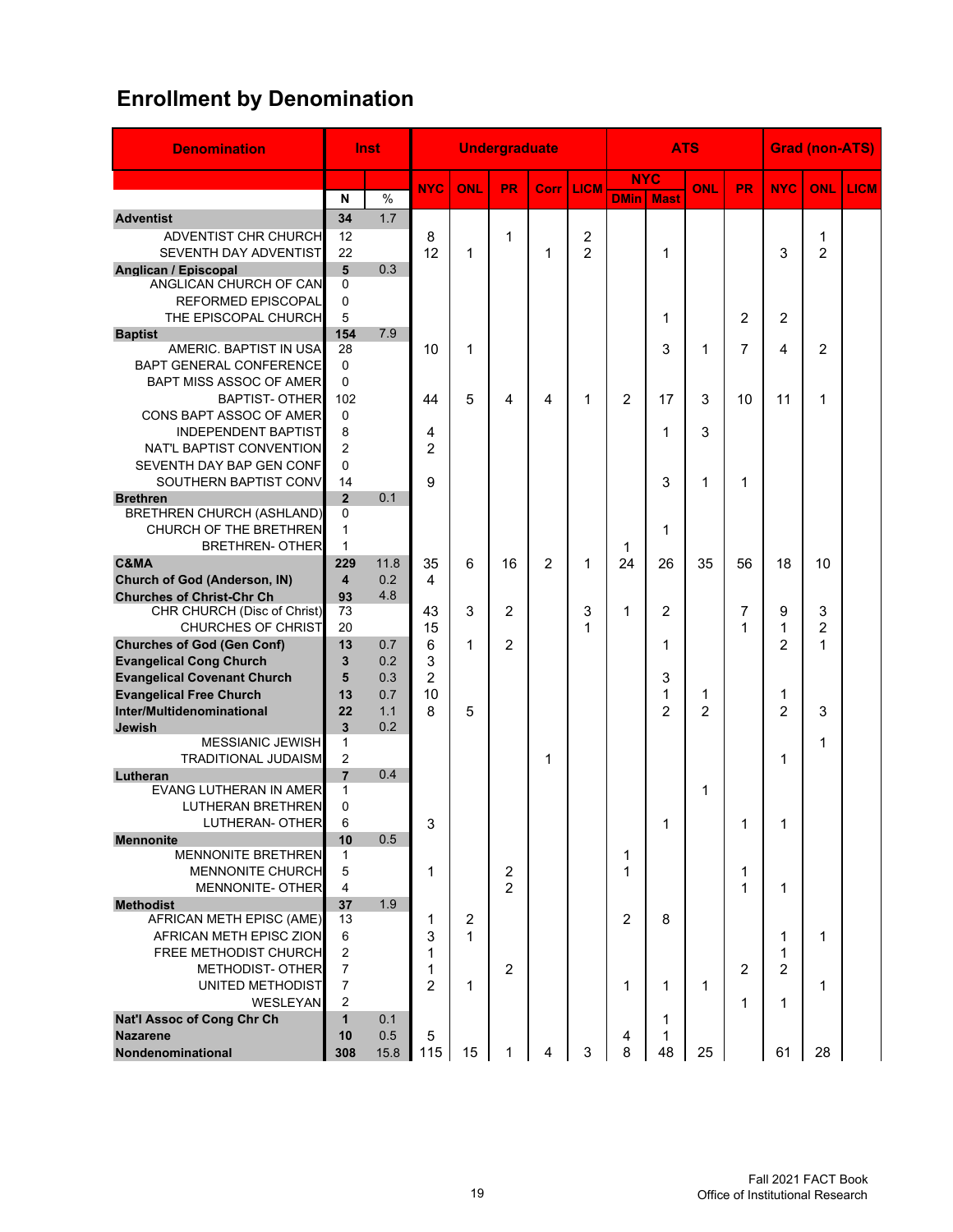# **Enrollment by Denomination (continued)**

| <b>Denomination</b>                        |                            | Inst          | <b>Trad UG</b><br><b>ATS</b> |                | <b>Grad (non-ATS)</b> |        |                |              |                |                |                |                |                |              |
|--------------------------------------------|----------------------------|---------------|------------------------------|----------------|-----------------------|--------|----------------|--------------|----------------|----------------|----------------|----------------|----------------|--------------|
|                                            |                            |               | <b>NYC</b>                   | ONL            | <b>PR</b>             | Corr I | <b>LICM</b>    |              | <b>NYC</b>     | ONL            | <b>PR</b>      | <b>NYC</b>     | ONL            | <b>LICM</b>  |
|                                            | N                          | $\frac{0}{0}$ |                              |                |                       |        |                | <b>DMinI</b> | <b>Mast</b>    |                |                |                |                |              |
| <b>Orthodox</b>                            | $\overline{7}$             | 0.4           |                              |                |                       |        |                |              |                |                |                |                |                |              |
| ORTHODOX CHURCH IN AMER<br>ORTHODOX- OTHER | $\Omega$<br>$\overline{7}$ |               | 2                            |                |                       |        |                |              |                |                |                |                |                |              |
| <b>Pentecostal</b>                         | 319                        | 16.4          |                              | 1              |                       |        | 1              |              |                |                |                | $\overline{2}$ | 1              |              |
| <b>APOSTOLIC</b>                           | 18                         |               | 12                           |                |                       |        |                |              | 1              | 1              |                | $\overline{2}$ | $\mathcal{P}$  |              |
| APOSTOLIC PENTECOSTAL                      | 26                         |               | 11                           | 3              |                       |        |                |              | 5              | $\overline{2}$ | 1              | 4              |                |              |
| ASSEMBLIES OF GOD                          | 66                         |               | 33                           | 1              |                       |        |                | 1            | 8              | $\overline{2}$ | 9              | 8              | 4              |              |
| CHURCH OF GOD (Clev, TN)                   | 9                          |               | 2                            | 1              |                       |        |                | 1            | $\mathfrak{p}$ |                | 1              |                | $\overline{2}$ |              |
| CHURCH OF GOD- OTHER                       | $\mathbf 0$                |               |                              |                |                       |        |                |              |                |                |                |                |                |              |
| CHURCH OF GOD IN CHRIST                    | 16                         |               | 8                            | 1              | 1                     |        |                |              | 3              | 1              |                | $\overline{2}$ |                |              |
| FOUR SQUARE GOSPEL CH                      | $\mathbf 0$                |               |                              |                |                       |        |                |              |                |                |                |                |                |              |
| <b>FULL GOSPEL</b>                         | 12                         |               | 7                            |                |                       |        |                |              | 3              |                |                | 1              | 1              |              |
| PENTECOSTAL ASSEMB OF CAN                  | $\mathbf 0$                |               |                              |                |                       |        |                |              |                |                |                |                |                |              |
| PENTECOSTAL- OTHER                         | 172                        |               | 80                           | 3              | 9                     | 4      |                | 4            | 21             | $\overline{2}$ | 23             | 20             | 6              |              |
| Presbyterian                               | 59                         | 3.0           |                              |                |                       |        |                |              |                |                |                |                |                |              |
| ASSOC REF PRESBYTERIAN                     | 2                          |               | 1                            | 1              |                       |        |                |              |                |                |                |                |                |              |
| EVANGELICAL PRESBYTERIAN                   | 8                          |               | 3                            |                |                       | 1      |                |              | 2              | 1              | 1              |                |                |              |
| ORTHODOX PRESBYTERIAN                      | 3                          |               | 1                            |                |                       | 1      |                |              | 1              |                |                |                |                |              |
| PRESB CHURCH IN AMERICA                    | 19                         |               | 5                            |                |                       |        | 1              |              | 5              |                |                | 5              | 3              |              |
| PRESBYTERIAN CHURCH (USA)                  | 22                         |               | 4                            |                |                       |        |                |              | 9              | 3              | $\mathfrak{p}$ | 4              |                |              |
| REFORMED PRESBYTERIAN                      | 3                          |               | 1                            |                |                       |        |                |              | $\overline{c}$ |                |                |                |                |              |
| PRESBYTERIAN - OTHER                       | 2                          |               |                              |                |                       |        |                |              | 1              |                |                |                | 1              |              |
| <b>Reformed</b>                            | 9                          | 0.5           |                              |                |                       |        |                |              |                |                |                |                |                |              |
| <b>CHRISTIAN REFORMED CHURCH</b>           | 6                          |               | $\overline{c}$               | 1              |                       |        |                |              | 1              |                |                | 1              | 1              |              |
| <b>DUTCH REFORMED</b>                      | $\mathbf 0$                |               |                              |                |                       |        |                |              |                |                |                |                |                |              |
| <b>REFORMED CHURCH IN AMER</b>             | 3                          |               |                              |                |                       |        |                |              | 1              |                |                | $\overline{2}$ |                |              |
| <b>Roman Catholic</b>                      | 91                         | 4.7           | 54                           | $\overline{7}$ |                       | 9      | $\mathfrak{p}$ |              |                |                | 1              | 11             | $\overline{7}$ |              |
| <b>Salvation Army</b>                      | $\overline{\mathbf{4}}$    | 0.2           | $\overline{2}$               |                |                       |        |                |              |                |                |                | 1              | 1              |              |
| <b>United Church of Christ</b>             | $\overline{2}$             | 0.1           | 1                            |                |                       |        |                |              |                |                |                | 1              |                |              |
| <b>Other</b>                               | 87                         | 4.5           |                              |                |                       |        |                |              |                |                |                |                |                |              |
| AFRICAN INLAND CHURCH                      | 2                          |               | 1                            |                |                       |        | 1              |              |                |                |                |                |                |              |
| <b>BIBLE CHURCH / FELLOWSHIP</b>           | $\overline{4}$             |               | $\overline{2}$               |                |                       |        |                |              | 1              | 1              |                |                |                |              |
| <b>EVANGELICAL</b>                         | 26                         |               | $\mathfrak{p}$               |                | 10                    |        | 1              | 1            | 3              |                | $\overline{7}$ | $\overline{2}$ |                |              |
| <b>HOLINESS</b>                            | $\mathbf 0$                |               |                              |                |                       |        |                |              |                |                |                |                |                |              |
| <b>INDEPENDENT</b>                         | 37                         |               |                              |                | $\overline{7}$        |        |                |              |                |                | 30             |                |                |              |
| MORAVIAN CHURCH IN AMERICA                 | $\Omega$                   |               |                              |                |                       |        |                |              |                |                |                |                |                |              |
| <b>MUSLIM</b>                              | 17                         |               | 1                            | $\overline{2}$ |                       | 13     | $\mathbf 1$    |              |                |                |                |                |                |              |
| <b>PROTESTANT</b>                          | $\mathbf 0$                |               |                              |                |                       |        |                |              |                |                |                |                |                |              |
| UNITED CHURCH OF CANADA                    | $\mathbf{0}$               |               |                              |                |                       |        |                |              |                |                |                |                |                |              |
| UNITARIAN UNIVERSALIST                     | $\mathbf{1}$               |               |                              |                |                       |        |                |              | 1              |                |                |                |                |              |
| <b>Undesignated / Unknown</b>              | 413                        | 21.2          | 51                           | 15             | $\overline{2}$        | 45     | 187            | 16           | 26             | 27             | 6              | 23             | 14             | $\mathbf{1}$ |
| <b>Total</b>                               | 1944                       | 100.0         | 633                          | 77             | 61                    | 85     | 207            | 68           | 218            | 113            | 171            | 211            | 99             | 4            |

*\* Major categories are those used by The Association of Theological Schools*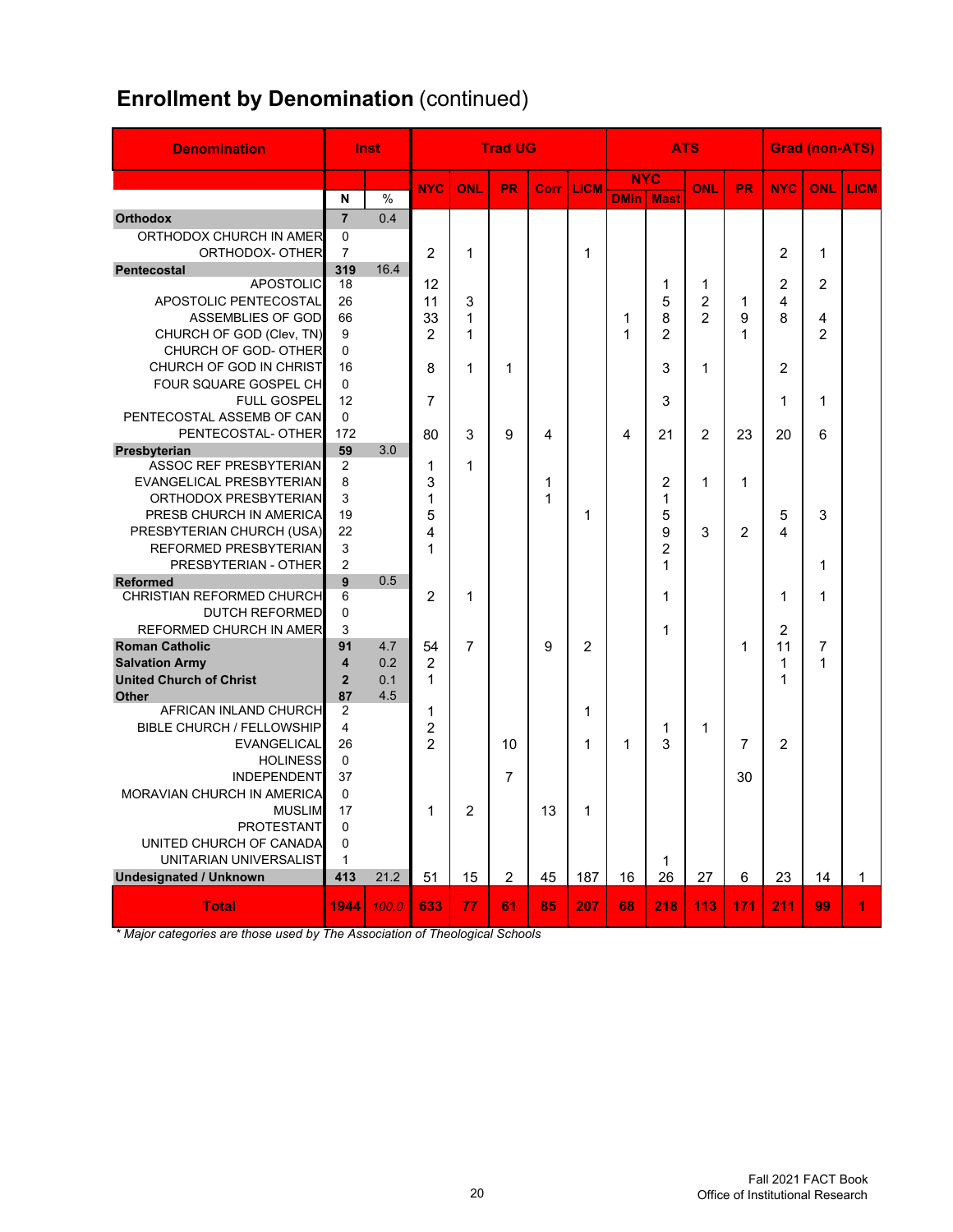| <b>Site</b>                    | Program       | <b>C&amp;MA</b><br><b>Students</b> | <b>Total</b><br><b>Students</b> | <b>Percentage</b> |
|--------------------------------|---------------|------------------------------------|---------------------------------|-------------------|
| <b>NYC</b>                     |               | 103                                | 1130                            | 9.1%              |
|                                | Undergraduate | 35                                 | 633                             | 5.5%              |
|                                | <b>ATS</b>    | 26                                 | 218                             | 11.9%             |
|                                | <b>DMin</b>   | 24                                 | 68                              | 35.3%             |
|                                | <b>AGSC</b>   | 13                                 | 117                             | 11.1%             |
|                                | Grad Ed       | $\mathbf 0$                        | $\overline{2}$                  | 0.0%              |
|                                | <b>MBA</b>    | 1                                  | 24                              | 4.2%              |
|                                | <b>MSOL</b>   | $\mathbf 0$                        | 3                               | 0.0%              |
|                                | <b>MSW</b>    | 4                                  | 65                              | 6.2%              |
| Online                         |               | 51                                 | 289                             | 17.6%             |
|                                | Undergraduate | 6                                  | 77                              | 7.8%              |
|                                | <b>AGSC</b>   | $\overline{7}$                     | 60                              | 11.7%             |
|                                | <b>ATS</b>    | 35                                 | 113                             | 31.0%             |
|                                | Grad Ed       | $\overline{c}$                     | 23                              | 8.7%              |
|                                | <b>MSOL</b>   | 1                                  | 16                              | 6.3%              |
| <b>Puerto Rico</b>             |               | 72                                 | 232                             | 31.0%             |
|                                | <b>ATS</b>    | 46                                 | 149                             | 30.9%             |
|                                | <b>DMin</b>   | 10                                 | 22                              | 45.5%             |
|                                | Undergraduate | 16                                 | 61                              | 26.2%             |
| <b>Correctional Facilities</b> |               | $\overline{\mathbf{2}}$            | 85                              | 2.4%              |
|                                | Undergraduate | $\overline{2}$                     | 85                              | 2.4%              |
| <b>LICM</b>                    |               | $\mathbf{1}$                       | 208                             | 0.5%              |
|                                | Undergraduate | 1                                  | 207                             | 0.5%              |
|                                | <b>MSOL</b>   | $\mathbf 0$                        | 1                               | 0.0%              |
| <b>TOTAL</b>                   |               | 229                                | 1,944                           | 11.8%             |

# **Enrollment by C&MA (Christian & Missionary Alliance)**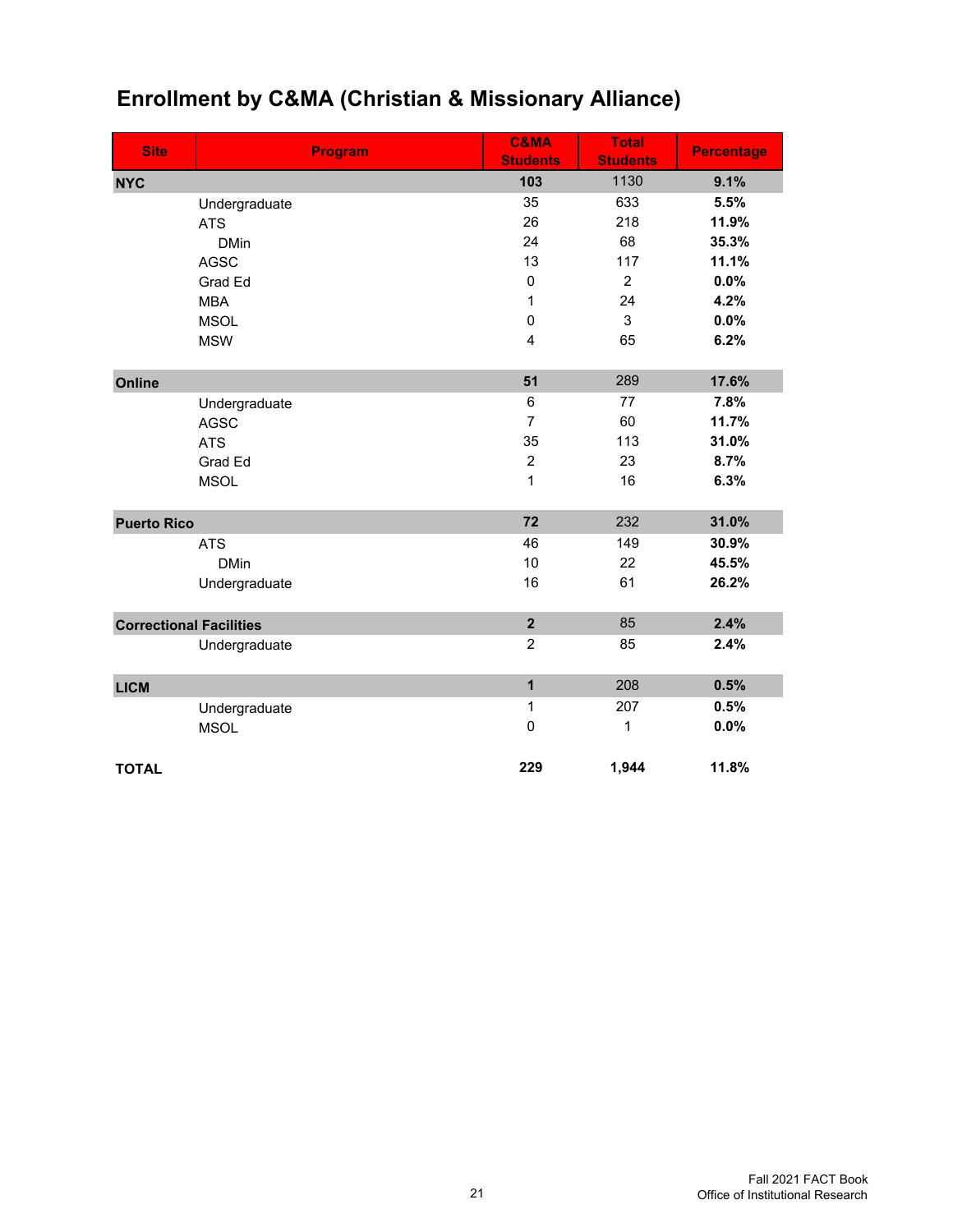## **Enrollment by Pell Grant Recipients & 1st Generation Students**

| <b>Undergraduates</b>                       | <b>TOTAL</b> |       |                  | <b>NYC</b> |                              | Online |                  | <b>Puerto Rico</b> | <b>Corr Fac</b>     |       |               | <b>LICM</b> |
|---------------------------------------------|--------------|-------|------------------|------------|------------------------------|--------|------------------|--------------------|---------------------|-------|---------------|-------------|
|                                             | N            | %     | N                | %          | N                            | %      | N                | %                  | N                   | %     | N             | %           |
| <b>Pell Grant</b>                           | 456          | 43.2  | 311              | 49.3       | 30                           | 41.7   | 39               | 63.9               | 76                  | 89.4  | $\bf{0}$      | 0.0         |
| <b>Total enrollment</b><br>(degree-seeking) | 1,056        |       | 631              |            | 72                           |        | 61               |                    | 85                  |       | 207           |             |
| Female                                      | 218<br>569   | 38.3  | 190<br>388       | 49.0       | 15<br>37                     | 40.5   | 13<br>23         | 56.5               | 0<br>0              | N/A   | 0<br>121      | 0.0         |
| Male                                        | 238<br>487   | 48.9  | 121<br>243       | 49.8       | 15<br>35                     | 42.9   | 26<br>38         | 68.4               | 76<br>85            | 89.4  | 0<br>86       | 0.0         |
| Amer Ind / Alask Nat                        | 3<br>5       | 60.0  | 2<br>4           | 50.0       | 0<br>0                       | N/A    | 0<br>0           | N/A                | 1<br>1              | 100.0 | 0<br>0        | N/A         |
| Asian                                       | 18<br>40     | 45.0  | 16<br>36         | 44.4       | $\mathbf{1}$<br>$\mathbf{1}$ | 100.0  | 0<br>0           | N/A                | 1<br>$\overline{2}$ | 50.0  | 0<br>1        | 0.0         |
| Black / African Amer                        | 172<br>283   | 60.8  | 114<br>206       | 55.3       | 16<br>32                     | 50.0   | 0<br>0           | N/A                | 42<br>45            | 93.3  | 0<br>0        | N/A         |
| Hispanic / Latino                           | 200<br>309   | 64.7  | 143<br>218       | 65.6       | 8<br>19                      | 42.1   | 39<br>61         | 63.9               | 10<br>11            | 90.9  | 0<br>0        | N/A         |
| Nat Hawaii/Other PI                         | 1<br>1       | 100.0 | 1<br>$\mathbf 1$ | 100.0      | 0<br>0                       | N/A    | 0<br>0           | N/A                | 0<br>0              | N/A   | 0<br>0        | N/A         |
| White                                       | 29<br>75     | 38.7  | 18<br>50         | 36.0       | 4<br>16                      | 25.0   | 0<br>0           | N/A                | 7<br>9              | 77.8  | 0<br>0        | N/A         |
| Two or More Races                           | 18<br>29     | 62.1  | 11<br>22         | 50.0       | 0<br>0                       | N/A    | 0<br>$\mathbf 0$ | N/A                | 7<br>7              | 100.0 | 0<br>$\Omega$ | N/A         |
| Non-Resident / Int'l                        | 0<br>289     | 0.0   | 0<br>84          | 0.0        | 0<br>0                       | N/A    | 0<br>0           | N/A                | 0<br>0              | N/A   | 0<br>205      | 0.0         |
| Unknown                                     | 15<br>25     | 60.0  | 6<br>10          | 60.0       | 1<br>4                       | 25.0   | 0<br>0           | N/A                | 8<br>10             | 80.0  | 0<br>1        | 0.0         |
| 1st Generation*                             | 273          | 45.7  | 194              | 42.6       | 27                           | 52.9   | 24               | 55.8               | 28                  | 57.1  | $\mathbf 0$   | N/A         |
| # of FAFSA apps                             | 598          |       | 455              |            | 51                           |        | 43               |                    | 49                  |       | $\Omega$      |             |

*\* as determined by FAFSA applications - applicants included in the ratio when at least one parent's education is known students identified as first-generation when all known parents did not attend college (NOTE: this definition was modified beginning with the 2019-20 AY)*

> Fall 2021 FACT Book Office of Institutional Research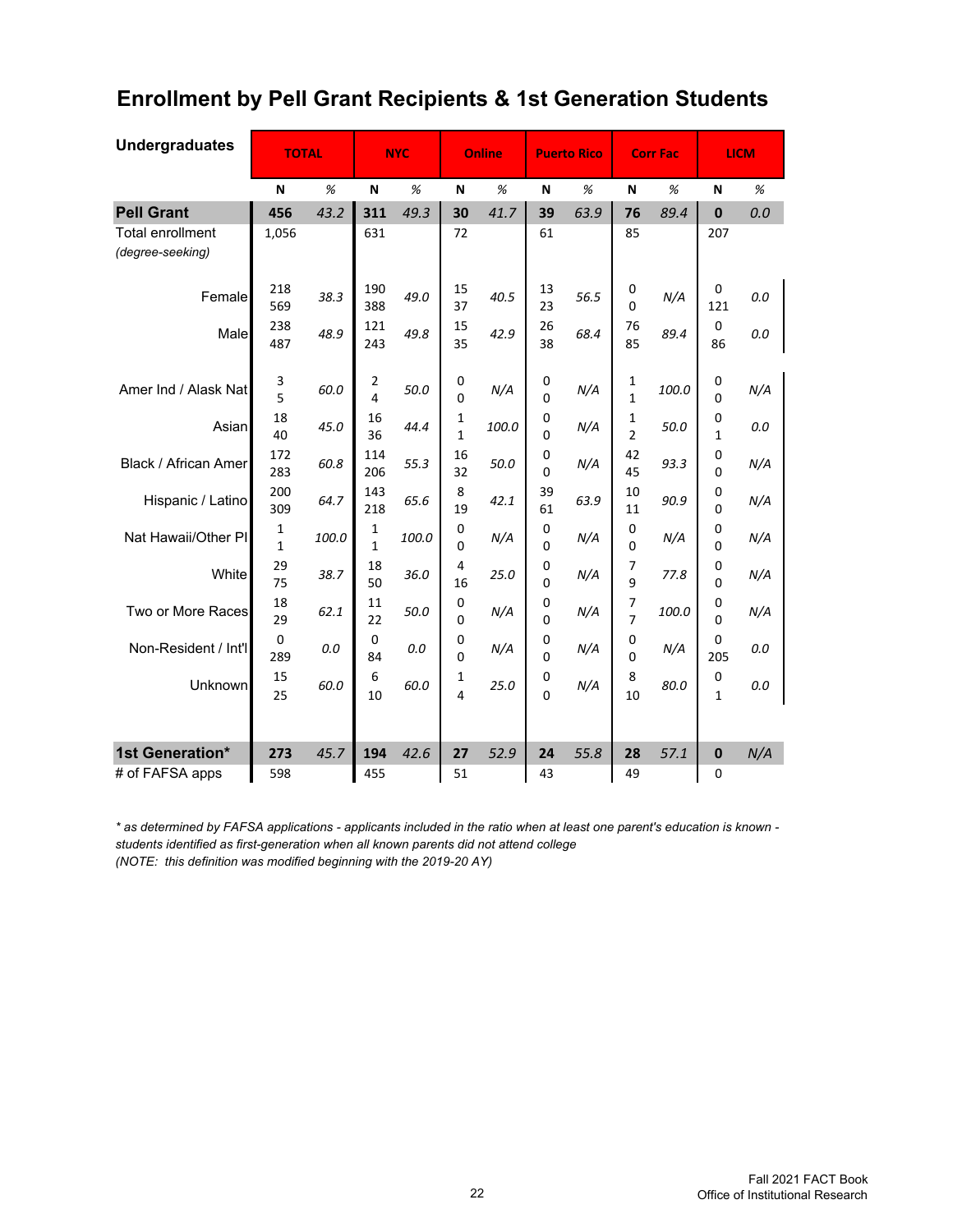# **Degrees / Majors by Site**

|                                                                                   |                         | $A^{\mathcal{C}}$ | $\gamma^2$            | Online | Corr Fac |     |
|-----------------------------------------------------------------------------------|-------------------------|-------------------|-----------------------|--------|----------|-----|
| <b>Alliance Theological Seminary &amp; School of Bible and Christian Ministry</b> |                         |                   |                       |        |          |     |
| <b>Alliance Theological Seminary</b>                                              |                         |                   |                       |        |          |     |
| MA (Biblical Literature)                                                          | 22                      | 12                |                       | 10     |          |     |
| <b>MA in Biblical Studies</b>                                                     | 95                      | 40                |                       | 55     |          |     |
| <b>MA in Intercultural Studies</b>                                                | 14                      | 14                |                       |        |          |     |
| <b>MDiv</b>                                                                       | 246                     | 130               | 68                    | 48     |          |     |
| <b>MPS</b>                                                                        | 91                      | 17                | 74                    |        |          |     |
| <b>DMin</b>                                                                       | 76                      | 54                | 22                    |        |          |     |
| DMin (Project Continuation)                                                       | 14                      | 14                |                       |        |          |     |
| Non-Degree                                                                        | 12                      | 5                 | $\overline{7}$<br>171 |        | 0        | 0   |
| <b>Sub-Total</b>                                                                  | 570                     | 286               |                       | 113    |          |     |
| <b>College of Bible and Christian Ministry</b>                                    |                         |                   |                       |        |          |     |
| AA - Biblical Studies                                                             | 25                      | 7                 |                       | 16     |          | 2   |
| AA - Intercultural Studies                                                        | $\mathbf{1}$            |                   |                       |        |          | 1   |
| BA - Biblical & Theological Studies                                               | 44                      | 31                | 13                    |        |          |     |
| <b>BS</b> - Global Community Development                                          | 5                       | 5                 |                       |        |          |     |
| <b>BS</b> - Pastoral Ministry                                                     | 82                      | 34                | 48                    |        |          |     |
| <b>BS</b> - Youth & Family Studies                                                | $\overline{4}$          | $\overline{4}$    |                       |        |          |     |
| <b>Sub-Total</b>                                                                  | 161                     | 81                | 61                    | 16     | 0        | 3   |
| <b>TOTAL</b>                                                                      | 731                     | 367               | 232                   | 129    | 0        | 3   |
| <b>School of Arts &amp; Sciences</b>                                              |                         |                   |                       |        |          |     |
| AA - Liberal Arts & Sciences                                                      | 270                     | 12                |                       | 7      | 62       | 189 |
| <b>BA</b> - Biology                                                               | 24.5                    | 24.5              |                       |        |          |     |
| <b>BA</b> - English                                                               | 5                       | 5                 |                       |        |          |     |
| BA - Interdisciplinary Studies^                                                   | $\mathbf{1}$            | 1                 |                       |        |          |     |
| <b>BA</b> - Psychology                                                            | 98                      | 80                |                       | 18     |          |     |
| <b>BS</b> - Communications                                                        | 23                      | 23                |                       |        |          |     |
| <b>BS</b> - Criminal Justice                                                      | 28                      | 28                |                       |        |          |     |
| BS - Interdisciplinary Studies <sup>^</sup>                                       | 57                      | 34                |                       |        | 23       |     |
| Non-Degree                                                                        | $\boldsymbol{2}$        | 2                 |                       |        |          |     |
| <b>TOTAL</b>                                                                      | 508.5                   | 209.5             | 0                     | 25     | 85       | 189 |
| <b>School of Education</b>                                                        |                         |                   |                       |        |          |     |
| <b>BS</b> - Childhood Education                                                   | 9                       | 9                 |                       |        |          |     |
| <b>BS/MS - Childhood Special Education</b>                                        | 5                       | 5                 |                       |        |          |     |
| MS - Childhood Education                                                          | 13                      | 1                 |                       | 12     |          |     |
| MS - Childhood Special Education                                                  | 9                       | 1                 |                       | 8      |          |     |
| MS - Inclusive Education                                                          | $\overline{\mathbf{c}}$ |                   |                       | 2      |          |     |
| Non-Degree (Grad Ed)                                                              | $\mathbf{1}$            |                   |                       | 1      |          |     |
| <b>TOTAL</b>                                                                      | 39                      | 16                | 0                     | 23     | 0        | 0   |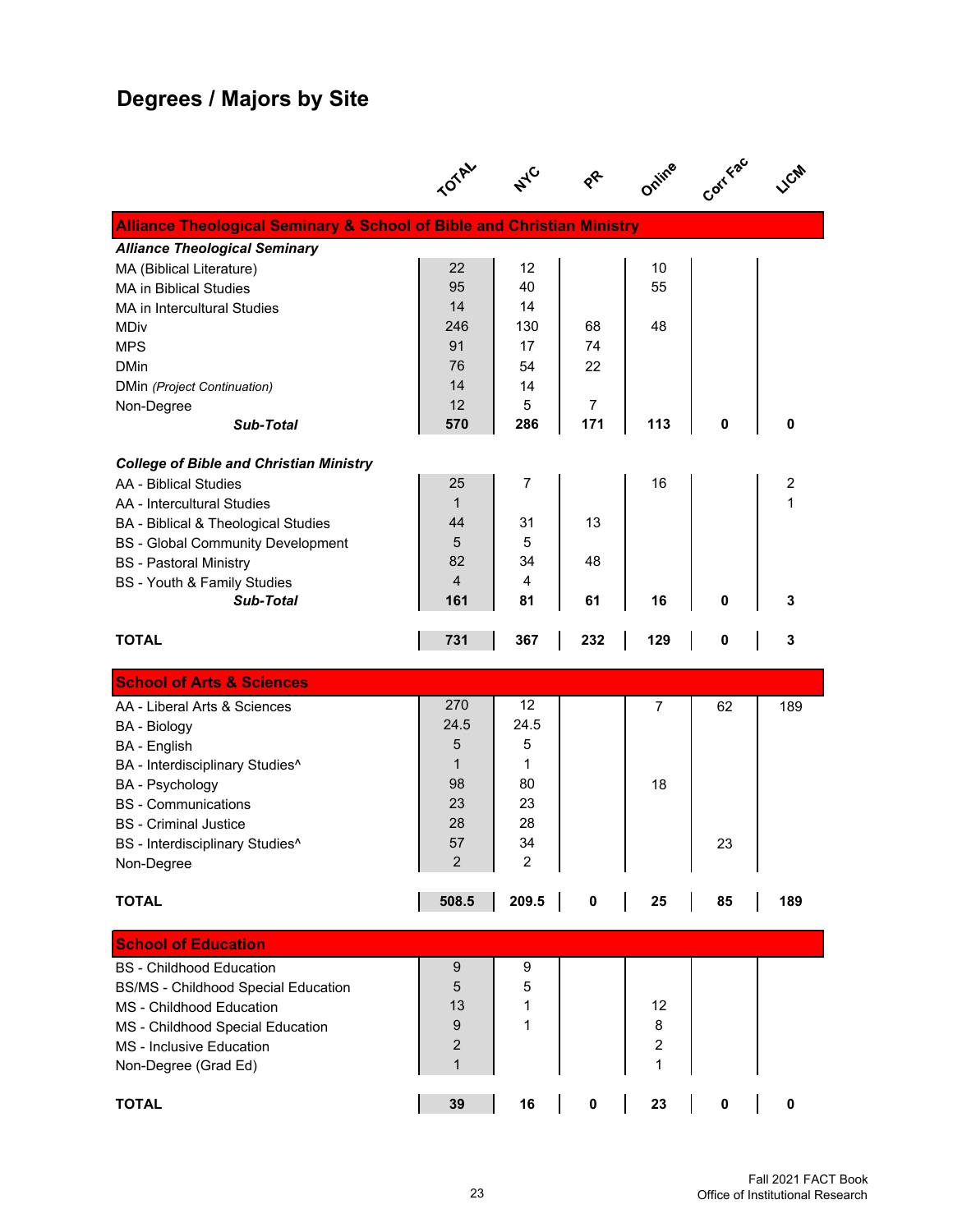# **Degrees / Majors by Site (continued)**

|                                               | <b>TOTAL</b>            |                |             | Online         | Corr Fac |                |
|-----------------------------------------------|-------------------------|----------------|-------------|----------------|----------|----------------|
| <b>School of Music</b>                        |                         |                |             |                |          |                |
| AS - Music                                    | 4                       | 4              |             |                |          |                |
| <b>BA</b> - Music                             | 21                      | 21             |             |                |          |                |
| <b>BS</b> - Music and Worship                 | 9                       | 9              |             |                |          |                |
| MusB - Composition                            | 4                       | 3              |             |                |          | 1              |
| MusB - Gospel Performance                     | 10                      | 10             |             |                |          |                |
| MusB - Music Education                        | 8                       | $\overline{7}$ |             |                |          | 1              |
| MusB - Performance (Instrumental)             | 6                       | 3              |             |                |          | 3              |
| MusB - Performance (Piano / Keyboard)         | $\overline{4}$          | 3              |             |                |          | 1              |
| MusB - Performance (Vocal)                    | 15                      | 12             |             |                |          | 3              |
| <b>TOTAL</b>                                  | 81                      | 72             | 0           | 0              | 0        | 9              |
| <b>Alliance Graduate School of Counseling</b> |                         |                |             |                |          |                |
| MA - Marriage & Family Therapy                | 50                      | 50             |             |                |          |                |
| MA - Mental Health Counseling                 | 126                     | 66             |             | 60             |          |                |
| <b>AGSC Pre-Requisites</b>                    | 5                       |                |             | 5              |          |                |
| Non-Degree (AGSC)                             | 1                       | 1              |             |                |          |                |
| <b>TOTAL</b>                                  | 182                     | 117            | 0           | 65             | 0        | 0              |
| <b>School of Business and Leadership</b>      |                         |                |             |                |          |                |
| AS - Business Administration                  | $\overline{7}$          | 3              |             | 3              |          | 1              |
| <b>BS</b> - Accounting                        | $\overline{7}$          | 7              |             |                |          |                |
| <b>BS</b> - Business Administration           | 105.5                   | 103.5          |             |                |          | 2              |
| <b>BS</b> - Information Technology            | 22                      | 19             |             |                |          | 3              |
| <b>BS/BPS - Organizational Management</b>     | 41                      | 13             |             | 28             |          |                |
| <b>Other Coursework</b>                       | 0                       |                |             |                |          |                |
| <b>Project / Thesis Continuation</b>          | 0                       |                |             |                |          |                |
| <b>MBA</b>                                    | 24                      | 24             |             |                |          |                |
| <b>MSOL</b>                                   | 18                      | 3              |             | 14             |          | 1              |
| <b>MSOL</b> (Thesis Continuation)             | $\overline{\mathbf{c}}$ |                |             | $\overline{c}$ |          |                |
| <b>TOTAL</b>                                  | 226.5                   | 172.5          | $\mathbf 0$ | 47             | 0        | $\overline{7}$ |
| <b>Cheryl Phenecie School of Nursing</b>      |                         |                |             |                |          |                |
| <b>BS</b> - Nursing                           | 73                      | 73             |             |                |          |                |
|                                               |                         |                |             |                |          |                |
| <b>TOTAL</b>                                  | 73                      | 73             | $\pmb{0}$   | 0              | 0        | 0              |
| <b>School of Social Work</b>                  |                         |                |             |                |          |                |
| <b>BS</b> - Social Work                       | 38                      | 38             |             |                |          |                |
| <b>MSW</b>                                    | 65                      | 65             |             |                |          |                |
|                                               |                         |                |             |                |          |                |
| <b>TOTAL</b>                                  | 103                     | 103            | $\pmb{0}$   | 0              | 0        | 0              |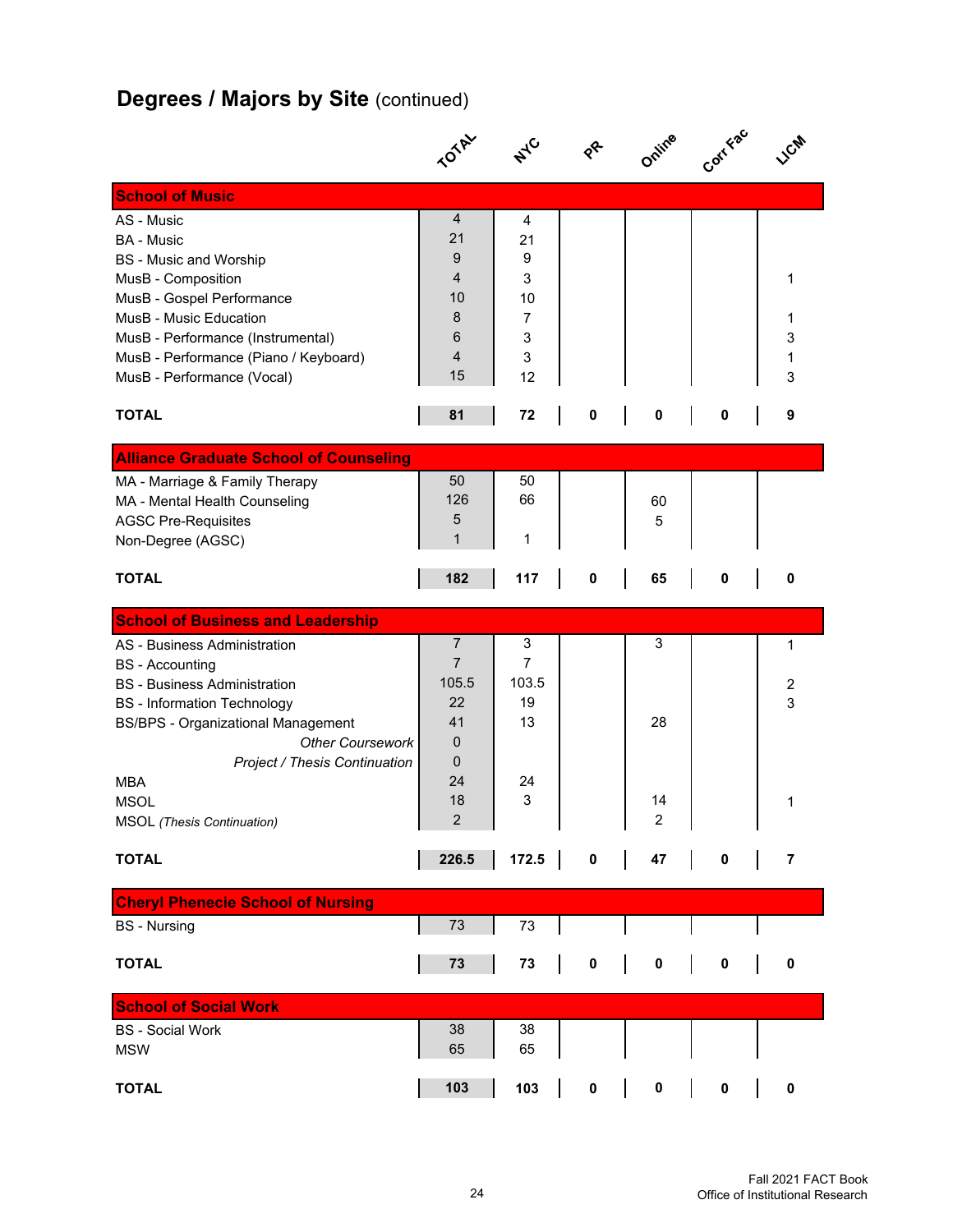# **Degrees / Majors by Site (continued)**

|                                                                                                                       | <b>01AV</b> | $A^{\mathcal{C}}$ | $\gamma^2$ | Online | Corr Fac | <b>CM</b> |
|-----------------------------------------------------------------------------------------------------------------------|-------------|-------------------|------------|--------|----------|-----------|
|                                                                                                                       |             |                   |            |        |          |           |
| <b>SITE TOTALS</b>                                                                                                    |             |                   |            |        |          |           |
|                                                                                                                       | 1944        | 1130              | 232        | 289    | 85       | 208       |
| * Numbers include 6 double/second majors, each counting as 0.5<br>^ Interdisciplinary major breakout: (2 per student) |             |                   |            |        |          |           |
| <b>Biblical &amp; Theological Studies</b>                                                                             |             | 6                 |            |        |          |           |
| Biology                                                                                                               |             | 1                 |            |        |          |           |
| <b>Business Administration</b>                                                                                        |             | 5                 |            |        | 8        |           |
| <b>Childhood Education</b>                                                                                            |             | 14                |            |        |          |           |
| Early Childhood Education                                                                                             |             | 1                 |            |        |          |           |
| Education                                                                                                             |             | 1                 |            |        |          |           |
| English                                                                                                               |             | 5                 |            |        |          |           |
| <b>Intercultural Studies</b>                                                                                          |             | 2                 |            |        |          |           |
| Music                                                                                                                 |             | 6                 |            |        |          |           |
| <b>Pastoral Ministry</b>                                                                                              |             | 10                |            |        |          |           |
| Psychology                                                                                                            |             | 16                |            |        | 23       |           |
| Social Work                                                                                                           |             | 2                 |            |        | 15       |           |
| Youth Ministry                                                                                                        |             | 1                 |            |        |          |           |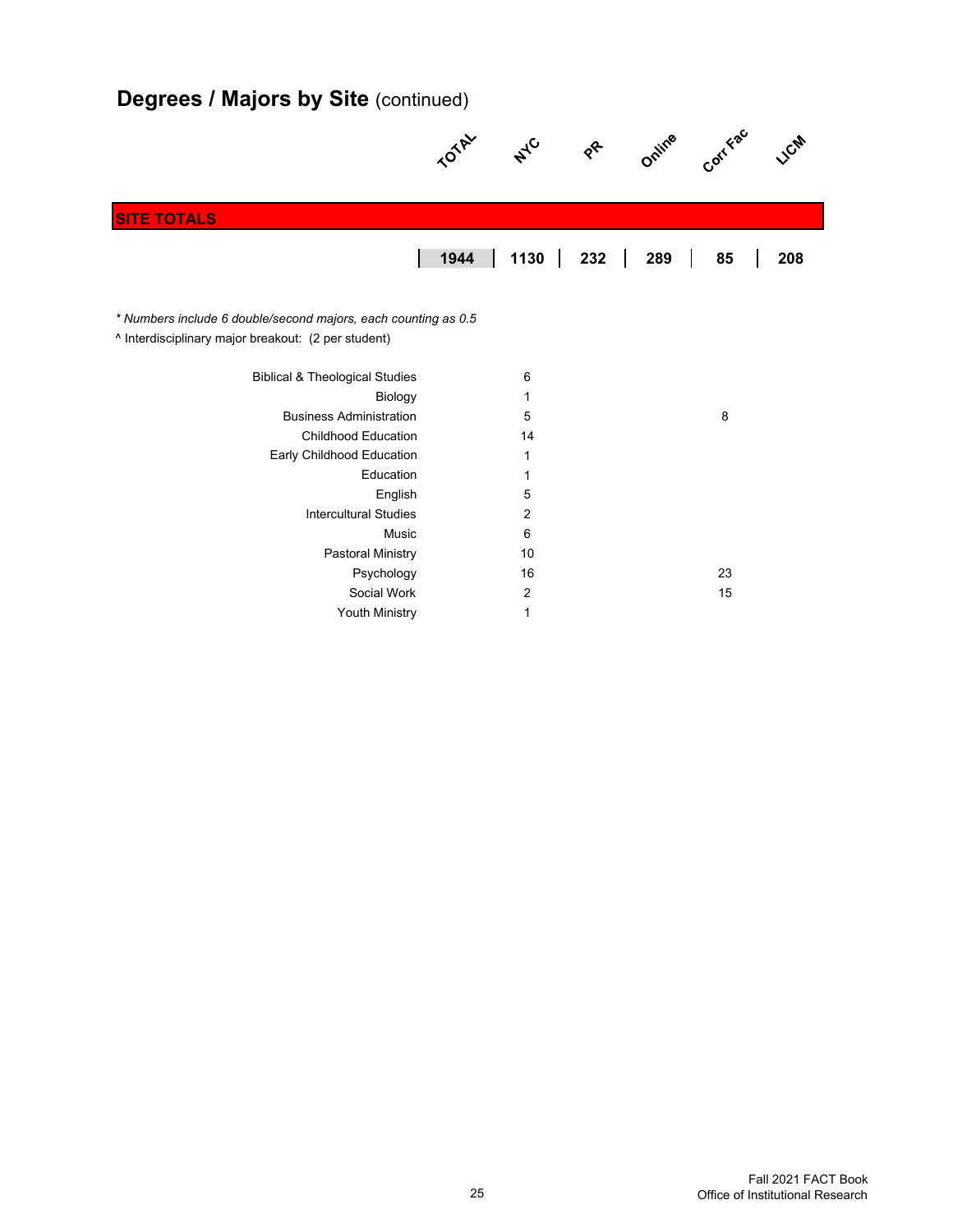

#### **Enrollment by Department (Undergraduate - Assoc & Bach)**

*\* LICM has an additional 189 students*

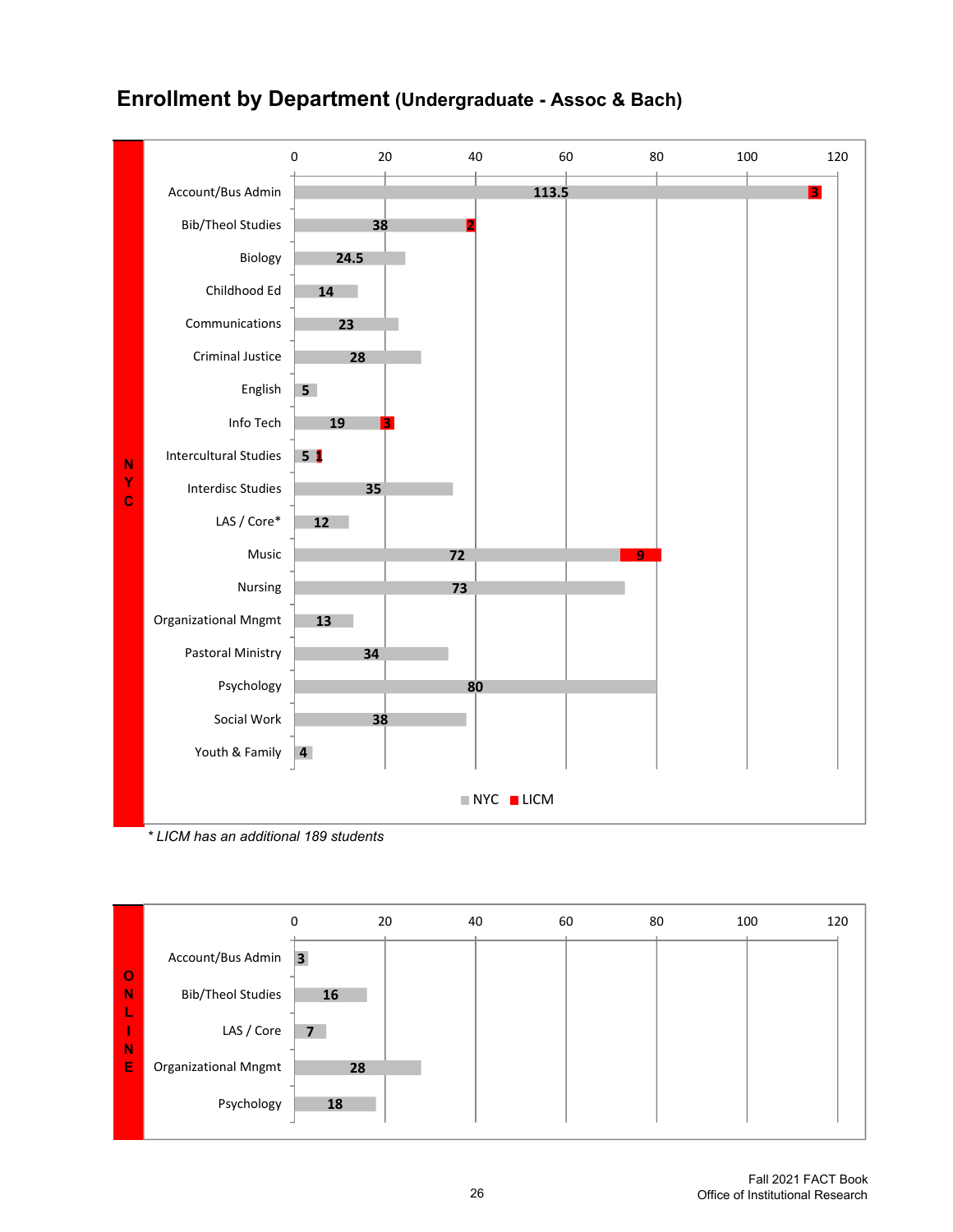|                          |     | Total | <b>NYC</b> |      | Online |       | <b>Puerto Rico</b> |       | <b>Corr Fac</b> |       | <b>LICM</b> |       |
|--------------------------|-----|-------|------------|------|--------|-------|--------------------|-------|-----------------|-------|-------------|-------|
|                          | N   | %     | N          | %    | N      | %     | N                  | %     | N               | %     | N           | %     |
| FTF (degree-seeking)     |     |       |            |      |        |       |                    |       |                 |       |             |       |
| Applied (completed apps) | 284 |       | 231        |      | 6      |       | 8                  |       | 35              |       | 4           |       |
| Admitted                 | 283 | 99.6  | 230        | 99.6 | 6      | 100.0 | 8                  | 100.0 | 35              | 100.0 |             | 100.0 |
| Enrolled <sup>^</sup>    | 116 | 41.0  | 84         | 36.5 | 2      | 33.3  | 8                  | 100.0 | 18              | 51.4  |             | 100.0 |

## **Admissions (Traditional Undergraduate)**



\* Additional FTF information on subsequent pages

#### **Transfer (degree-seeking)**

| Applied (completed apps)        | 222 |       | 160      |       | 22       |       | 14 |       | 10       |       | 16       |       |
|---------------------------------|-----|-------|----------|-------|----------|-------|----|-------|----------|-------|----------|-------|
| Admitted                        | 222 | 100.0 | 160      | 100.0 | 22       | 100.0 | 14 | 100.0 | 10       | 100.0 | 16       | 100.0 |
| Enrolled <sup>^</sup>           | 126 | 56.8  | 86       | 53.8  | 10       | 45.5  | 12 | 85.7  | 7        | 70.0  | 11       | 68.8  |
|                                 |     |       |          |       |          |       |    |       |          |       |          |       |
| Female                          | 81  | 64.3  | 63       | 73.3  | 9        | 90.0  | 3  | 25.0  | 0        | 0.0   | 6        | 54.5  |
| Male                            | 45  | 35.7  | 23       | 26.7  |          | 10.0  | 9  | 75.0  | 7        | 100.0 | 5        | 45.5  |
|                                 |     |       |          |       |          |       |    |       |          |       |          |       |
| Amer Indian / Alaskan Nat       | 0   | 0.0   | $\Omega$ | 0.0   | $\Omega$ | 0.0   | 0  | 0.0   | 0        | 0.0   | $\Omega$ | 0.0   |
| Asian                           | 9   | 7.1   | 8        | 9.3   | 0        | 0.0   | 0  | 0.0   | 1        | 14.3  | $\Omega$ | 0.0   |
| <b>Black / African American</b> | 37  | 29.4  | 31       | 36.0  | 4        | 40.0  | 0  | 0.0   | 2        | 28.6  | $\Omega$ | 0.0   |
| Hispanic / Latino               | 42  | 33.3  | 26       | 30.2  | 4        | 40.0  | 12 | 100.0 | $\Omega$ | 0.0   | $\Omega$ | 0.0   |
| Nat Hawaiian / Pac Island       | 0   | 0.0   | 0        | 0.0   | 0        | 0.0   | 0  | 0.0   | 0        | 0.0   | 0        | 0.0   |
| Two or More Races               | 4   | 3.2   | 2        | 2.3   | 0        | 0.0   | 0  | 0.0   | 2        | 28.6  | $\Omega$ | 0.0   |
| White                           | 8   | 6.3   | 4        | 4.7   | 2        | 20.0  | 0  | 0.0   | 2        | 28.6  | $\Omega$ | 0.0   |
| Non-Resident / Int'l            | 25  | 19.8  | 14       | 16.3  | 0        | 0.0   | 0  | 0.0   | $\Omega$ | 0.0   | 11       | 100.0 |
| Unknown                         |     | 0.8   |          | 1.2   | 0        | 0.0   | 0  | 0.0   | 0        | 0.0   | 0        | 0.0   |



*NOTE: "Admitted" numbers include those students who enrolled in the summer term but not in the fall*

*^ Percentages based on number of admissions Sources: "Applied" & "Admitted" data - Office of Admissions*

*"Enrolled" breakdowns - Office of Institutional Research*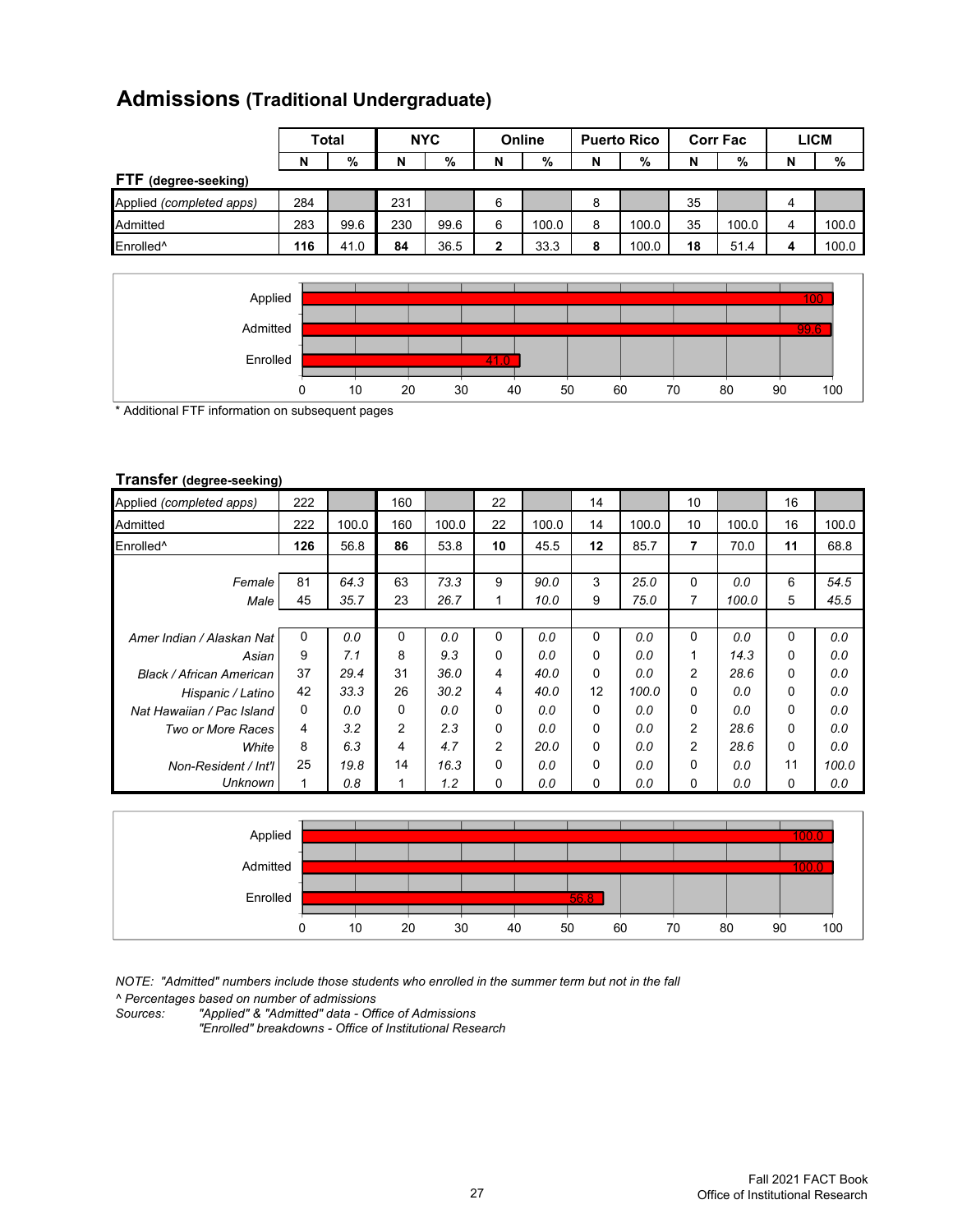#### **Full-Time First-Time Freshmen**

*Degree-Seeking*

|                        |    |                           |          |              |          | <b>Bachelor</b> |             |           |          |           |              |             |
|------------------------|----|---------------------------|----------|--------------|----------|-----------------|-------------|-----------|----------|-----------|--------------|-------------|
|                        |    | <b>TOTAL</b>              |          | <b>NYC</b>   |          | <b>ONL</b>      |             | <b>PR</b> |          | Corr Fac  |              | <b>LICM</b> |
| <b>FTFTF</b>           |    | 77                        |          | 76           |          | 1               |             | 0         |          | $\pmb{0}$ |              | 0           |
|                        | N  | $\%$                      | N        | $\%$         | N        | $\%$            | N           | $\%$      | N        | $\%$      | $\mathsf{N}$ | $\%$        |
| Female                 | 43 | 55.8                      | 42       | 55.3         | 1        | 100.0           | $\mathbf 0$ | N/A       | 0        | N/A       | 0            | N/A         |
| Male                   | 34 | 44.2                      | 34       | 44.7         | 0        | 0.0             | 0           | N/A       | 0        | N/A       | 0            | N/A         |
| Am Ind / Alask Nat     | 0  | 0.0                       | 0        | 0.0          | 0        | 0.0             | $\mathbf 0$ | N/A       | 0        | N/A       | 0            | N/A         |
| Asian                  | 1  | 1.3                       | 1        | 1.3          | 0        | 0.0             | $\Omega$    | N/A       | $\Omega$ | N/A       | $\Omega$     | N/A         |
| Black / Afr Amer       | 21 | 27.3                      | 21       | 27.6         | 0        | 0.0             | $\Omega$    | N/A       | 0        | N/A       |              | N/A         |
| Hispanic / Latino      | 27 | 35.1                      | 27       | 35.5         | 0        | 0.0             | $\Omega$    | N/A       | 0        | N/A       |              | N/A         |
| Nat Hawaii / Pac Isl   | 0  | 0.0                       | 0        | 0.0          | 0        | 0.0             | $\Omega$    | N/A       | 0        | N/A       | 0            | N/A         |
| Two or More Races      | 1  | 1.3                       | 1        | 1.3          | 0        | 0.0             | $\Omega$    | N/A       | 0        | N/A       | 0            | N/A         |
| White                  | 10 | 13.0                      | 9        | 11.8         | 1        | 100.0           | 0           | N/A       | 0        | N/A       | 0            | N/A         |
| Non-Res / Int'l        | 17 | 22.1                      | 17       | 22.4         | 0        | 0.0             | $\Omega$    | N/A       | 0        | N/A       | 0            | N/A         |
| Unknown                | 0  | 0.0                       | 0<br>0.0 |              | 0<br>0.0 |                 | 0<br>N/A    |           | 0<br>N/A |           | 0            | N/A         |
| <b>HS GPA Avg</b>      |    | 2.88                      |          | 2.88         |          | N/A             |             | N/A       |          | N/A       |              | N/A         |
| N                      |    | 53                        |          | 53           |          | 0               |             | 0         |          | 0         |              | 0           |
| % Reporting            |    | 68.8                      |          | 69.7         |          | N/A             |             | N/A       |          | N/A       |              | N/A         |
| HS Rank Avg*           |    | 47.9                      |          | 47.8         | 50.0     |                 | N/A         |           | N/A      |           |              | N/A         |
| N                      |    | 23                        | 22       |              |          | $\mathbf{1}$    |             | 0         | 0        |           |              | 0           |
| % Reporting            |    | 29.9                      |          | 28.9         | 100.0    |                 |             | N/A       |          | N/A       |              | N/A         |
| <b>SAT - ERW</b>       |    | 496                       |          | 496          | N/A      |                 |             | N/A       | N/A      |           |              | N/A         |
| 25th %ile - ERW        |    | 435                       |          | 435          |          | N/A             | N/A         |           |          | N/A       |              | N/A         |
| 75th %ile - ERW        |    | 545                       |          | 545          |          | N/A             |             | N/A       |          | N/A       |              | N/A         |
| SAT - Math             |    | 483                       |          | 483          |          | N/A             |             | N/A       |          | N/A       |              | N/A         |
| 25th %ile - Math       |    | 413                       |          | 413          |          | N/A             |             | N/A       |          | N/A       |              | N/A         |
| 75th %ile - Math       |    | 548                       |          | 548          |          | N/A             |             | N/A       |          | N/A       |              | N/A         |
| <b>SAT - Total</b>     |    | 979                       |          | 979          |          | N/A             |             | N/A       |          | N/A       |              | N/A         |
| N                      |    | 16                        |          | 16           |          | 0               |             | 0         |          | 0         |              | 0           |
| % Reporting            |    | 20.8                      |          | 21.1         |          | N/A             |             | N/A       |          | N/A       |              | N/A         |
| <b>ACT</b> - Composite |    | 21.3                      |          | 21.3         |          | N/A             |             | N/A       |          | N/A       |              | N/A         |
| 25th %ile              |    | N/A                       |          | N/A          |          | N/A             |             | N/A       |          | N/A       |              | N/A         |
| 75th %ile              |    | N/A                       |          | N/A          |          | N/A             |             | N/A       |          | N/A       |              | N/A         |
| Ν                      |    | $\ensuremath{\mathsf{3}}$ |          | $\mathbf{3}$ |          | 0               |             | 0         |          | $\cal O$  |              | $\cal O$    |
| % Reporting            |    | 3.9                       |          | 3.9          |          | N/A             |             | N/A       |          | N/A       |              | N/A         |
| ACT/SAT^               |    | 999                       |          | 999          |          | N/A             |             | N/A       |          | N/A       |              | N/A         |
| ${\cal N}$             |    | 18                        |          | 18           |          | 0               |             | 0         |          | 0         |              | 0           |
| % Reporting            |    | 23.4                      |          | 23.7         |          | N/A             |             | N/A       |          | N/A       |              | N/A         |

*NOTE: New SAT scores effective fall 2017*

*\* As a percentage, with lower numbers representing a higher rank*

*^ Includes SAT equivalents of ACT scores when only ACT scores are available*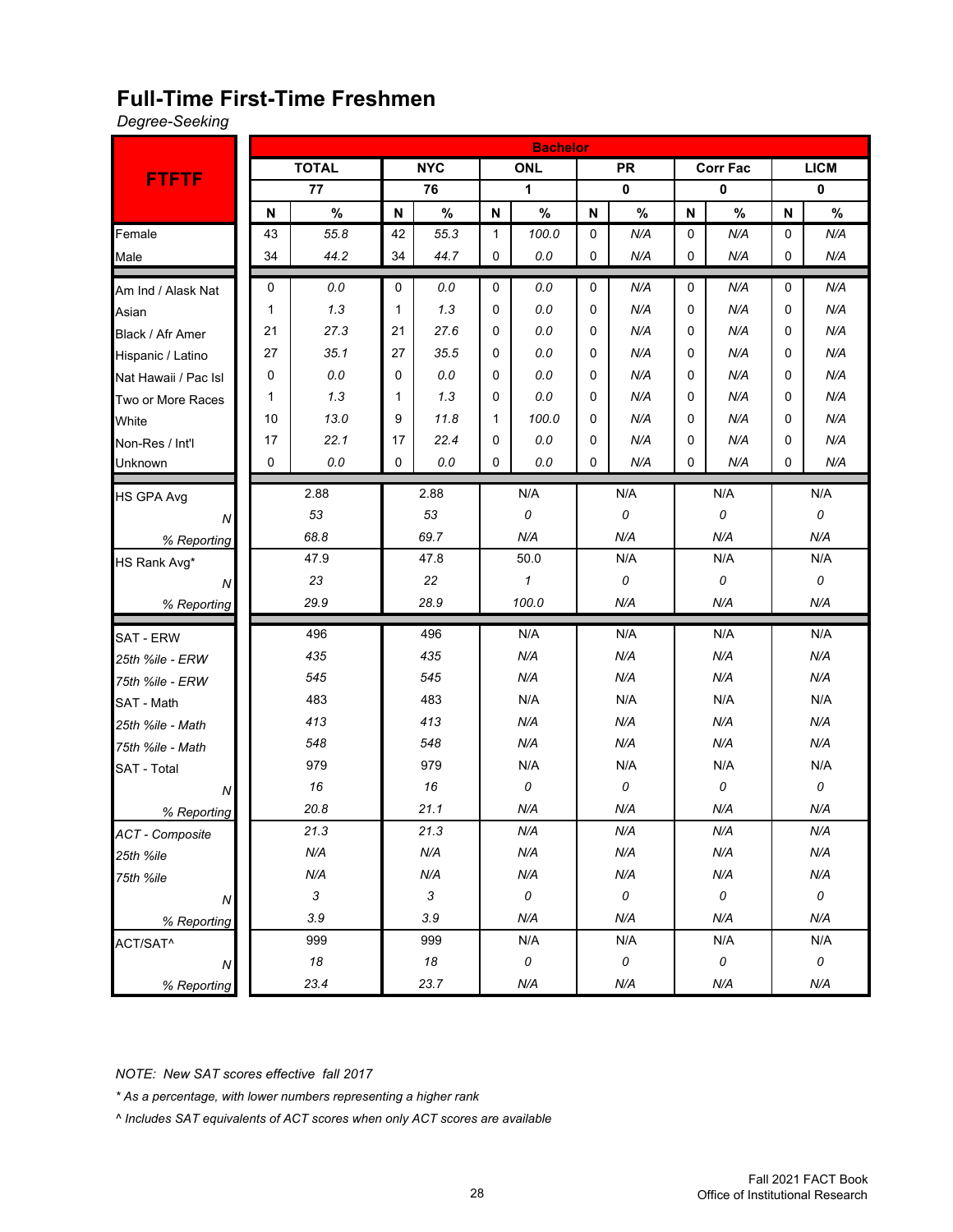#### **First-Time Freshmen**

*Degree-Seeking*

|                        |    |              | <b>Bachelor &amp; Associate</b> |                |                      |             |                |       |             |                 |              |             |
|------------------------|----|--------------|---------------------------------|----------------|----------------------|-------------|----------------|-------|-------------|-----------------|--------------|-------------|
|                        |    | <b>TOTAL</b> |                                 | <b>NYC</b>     |                      | <b>ONL</b>  |                | PR.   |             | <b>Corr Fac</b> |              | <b>LICM</b> |
| <b>FTF</b>             |    | 116          |                                 | 84             |                      | $\mathbf 2$ |                | 8     |             | 18              |              | 4           |
|                        | N  | $\%$         | N                               | $\%$           | N                    | $\%$        | N              | $\%$  | N           | $\%$            | $\mathsf{N}$ | $\%$        |
| Female                 | 48 | 41.4         | 43                              | 51.2           | 2                    | 100.0       | $\overline{2}$ | 25.0  | $\mathbf 0$ | 0.0             | $\mathbf{1}$ | 25.0        |
| Male                   | 68 | 58.6         | 41                              | 48.8           | 0                    | 0.0         | 6              | 75.0  | 18          | 100.0           | 3            | 75.0        |
| Am Ind / Alask Nat     | 0  | $0.0\,$      | 0                               | 0.0            | 0                    | 0.0         | 0              | 0.0   | $\mathbf 0$ | 0.0             | 0            | 0.0         |
| Asian                  | 1  | 0.9          | 1                               | 1.2            | 0                    | 0.0         | 0              | 0.0   | $\Omega$    | 0.0             | 0            | 0.0         |
| Black / Afr Amer       | 35 | 30.2         | 25                              | 29.8           | 0                    | 0.0         | $\Omega$       | 0.0   | 10          | 55.6            | 0            | $0.0\,$     |
| Hispanic / Latino      | 44 | 37.9         | 30                              | 35.7           | 1                    | 50.0        | 8              | 100.0 | 5           | 27.8            | 0            | $0.0\,$     |
| Nat Hawaii / Pac Isl   | 0  | 0.0          | 0                               | 0.0            | 0                    | 0.0         | 0              | 0.0   | $\Omega$    | 0.0             | 0            | $0.0\,$     |
| Two or More Races      | 3  | 2.6          | 2                               | 2.4            | 0                    | 0.0         | $\Omega$       | 0.0   | 1           | 5.6             | 0            | $0.0\,$     |
| White                  | 11 | 9.5          | 9                               | 10.7           | 1                    | 50.0        | 0              | 0.0   | 1           | 5.6             | 0            | 0.0         |
| Non-Res / Int'l        | 21 | 18.1         | 17                              | 20.2           | 0                    | 0.0         | 0              | 0.0   | 0           | 0.0             | 4            | 100.0       |
| Unknown                | 1  | 0.9          | 0                               | 0.0            | 0                    | 0.0         | 0              | 0.0   | 1           | 5.6             | 0            | 0.0         |
| FT                     | 91 | 78.4         | 80                              | 95.2           | 1                    | 50.0        | 0              | 0.0   | 6           | 33.3            | 4            | 100.0       |
| PT                     | 25 | 21.6         | 4                               | 4.8            | 50.0<br>$\mathbf{1}$ |             | 8              | 100.0 | 12<br>66.7  |                 | 0            | 0.0         |
| HS GPA Avg             |    | 2.76         |                                 | 2.80           |                      | N/A         |                | N/A   |             | 0.50            |              | N/A         |
| Ν                      |    | 59           |                                 | 58             |                      | 0           |                | 0     |             | $\mathbf{1}$    |              | 0           |
| % Reporting            |    | 50.9         |                                 | 69.0           |                      | 0.0         |                | 0.0   | 5.6         |                 |              | $0.0\,$     |
| HS Rank Avg*           |    | 49.8         |                                 | 49.7           | 50.0                 |             | N/A            |       | N/A         |                 |              | N/A         |
| N                      |    | 24           |                                 | 23             | $\mathbf{1}$         |             | 0              |       | 0           |                 |              | 0           |
| % Reporting            |    | 20.7         |                                 | 27.4           |                      | 50.0        | 0.0            |       | 0.0         |                 |              | $0.0\,$     |
| <b>SAT - ERW</b>       |    | 496          |                                 | 496            |                      | N/A         |                | N/A   |             | N/A             |              | N/A         |
| 25th %ile - ERW        |    | 435          |                                 | 435            |                      | N/A         |                | N/A   |             | N/A             |              | N/A         |
| 75th %ile - ERW        |    | 545          |                                 | 545            |                      | N/A         |                | N/A   |             | N/A             |              | N/A         |
| SAT - Math             |    | 483          |                                 | 483            |                      | N/A         |                | N/A   |             | N/A             |              | N/A         |
| 25th %ile - Math       |    | 413          |                                 | 413            |                      | N/A         |                | N/A   |             | N/A             |              | N/A         |
| 75th %ile - Math       |    | 548          |                                 | 548            |                      | N/A         |                | N/A   |             | N/A             |              | N/A         |
| <b>SAT - Total</b>     |    | 979          |                                 | 979            |                      | N/A         |                | N/A   |             | N/A             |              | N/A         |
| ${\cal N}$             |    | 16           |                                 | 16             |                      | 0           |                | 0     |             | 0               |              | 0           |
| % Reporting            |    | 13.8         |                                 | 19.0           |                      | $0.0$       |                | 0.0   |             | 0.0             |              | $0.0\,$     |
| <b>ACT</b> - Composite |    | 21.3         |                                 | 21.3           |                      | N/A         |                | N/A   |             | N/A             |              | N/A         |
| 25th %ile              |    | N/A          |                                 | N/A            |                      | N/A         |                | N/A   |             | N/A             |              | N/A         |
| 75th %ile              |    | N/A          | N/A                             |                |                      | N/A         |                | N/A   |             | N/A             |              | N/A         |
| Ν                      |    | 3            |                                 | $\mathfrak{Z}$ |                      | $\cal O$    |                | 0     |             | $\cal O$        |              | $\cal O$    |
| % Reporting            |    | 2.6          |                                 | 3.6            |                      | 0.0         |                | 0.0   |             | 0.0             |              | 0.0         |
| ACT/SAT^               |    | 999          |                                 | 999            |                      | N/A         |                | N/A   |             | N/A             |              | N/A         |
| ${\cal N}$             |    | $18\,$       |                                 | 18             |                      | 0           |                | 0     |             | $\cal O$        |              | $\cal O$    |
| % Reporting            |    | 15.5         |                                 | 21.4           |                      | 0.0         |                | 0.0   |             | $0.0\,$         |              | 0.0         |

*NOTE: New SAT scores effective fall 2017*

*\* As a percentage, with lower numbers representing a higher rank*

*^ Includes SAT equivalents of ACT scores when only ACT scores are available*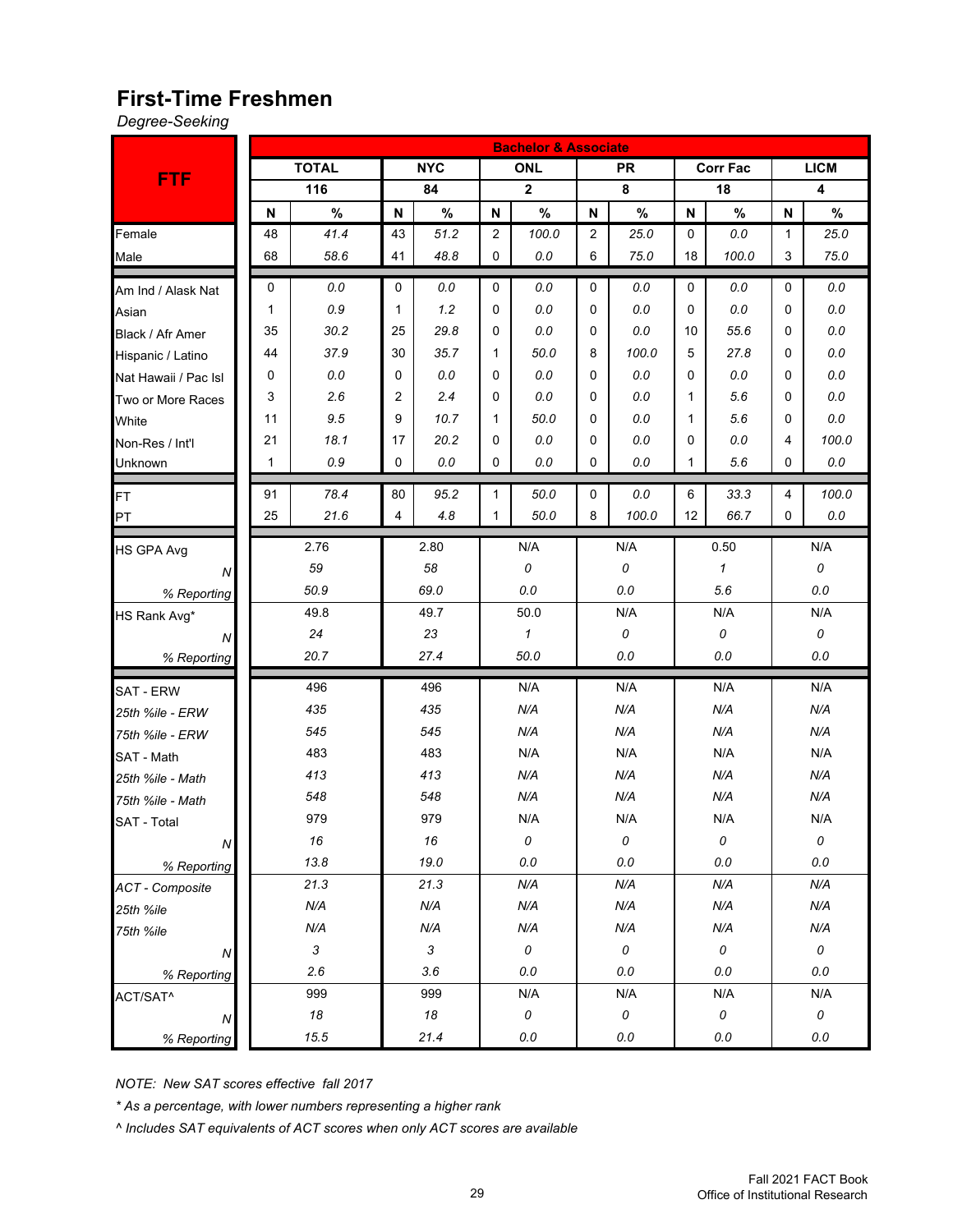#### **Retention Rates**

| <b>Traditional UG/</b> |   | <b>TOTAL</b> |   | <b>NYC</b> |   | <b>Online</b> |   | PR |   | <b>Corr Fac</b> | <b>ICM</b> |    |
|------------------------|---|--------------|---|------------|---|---------------|---|----|---|-----------------|------------|----|
|                        | N | 70           | W |            | N | V.            | W | V. | N | V.              | N          | Y. |

*Fall 2020 cohort of first-time, degree-seeking undergraduate students*

|             | <b>Full-time</b>         | 81  | 59.3% | 78 | 59.0%  |   | 0.0% |                | 100.0% | 0           | N/A   |    | 100.0% |
|-------------|--------------------------|-----|-------|----|--------|---|------|----------------|--------|-------------|-------|----|--------|
|             | Re-enrolled in Fall 2021 | 48  |       | 46 |        | 0 |      |                |        | 0           |       |    |        |
| Bachelor    | <b>Part-time</b>         | 3   | 0.0%  |    | 0.0%   | 0 | N/A  | $\overline{2}$ | 0.0%   | 0           | N/A   | 0  | N/A    |
|             | Re-enrolled in Fall 2021 | 0   |       | 0  |        | 0 |      | 0              |        | 0           |       | 0  |        |
|             | Full-time & part-time    | 84  | 57.1% | 79 | 58.2%  |   | 0.0% | 3              | 33.3%  | 0           | N/A   |    | 100.0% |
|             | Re-enrolled in Fall 2021 | 48  |       | 46 |        | 0 |      |                |        | 0           |       |    |        |
|             |                          |     |       |    |        |   |      |                |        |             |       |    |        |
|             | <b>Full-time</b>         | 35  | 60.0% | 4  | 100.0% | 0 | N/A  |                |        | $\mathbf 0$ | N/A   | 31 | 54.8%  |
|             | Re-enrolled in Fall 2021 | 21  |       | 4  |        | 0 |      |                |        | 0           |       | 17 |        |
| Associate   | <b>Part-time</b>         | 14  | 42.9% | 0  | N/A    | 1 | 0.0% |                |        | 13          | 46.2% | 0  | N/A    |
|             | Re-enrolled in Fall 2021 | 6   |       | 0  |        | 0 |      |                |        | 6           |       | 0  |        |
|             | Full-time & part-time    | 49  | 55.1% | 4  | 100.0% | 1 | 0.0% |                |        | 13          | 46.2% | 31 | 54.8%  |
|             | Re-enrolled in Fall 2021 | 27  |       | 4  |        | 0 |      |                |        | 6           |       | 17 |        |
|             |                          |     |       |    |        |   |      |                |        |             |       |    |        |
|             | <b>Full-time</b>         | 116 | 59.5% | 82 | 61.0%  |   | 0.0% |                | 100.0% | 0           | N/A   | 32 | 56.3%  |
| Assoc       | Re-enrolled in Fall 2021 | 69  |       | 50 |        | 0 |      |                |        | 0           |       | 18 |        |
|             | <b>Part-time</b>         | 17  | 35.3% |    | 0.0%   | 1 | 0.0% | $\overline{2}$ | 0.0%   | 13          | 46.2% | 0  | N/A    |
| త           | Re-enrolled in Fall 2021 | 6   |       | 0  |        | 0 |      | 0              |        | 6           |       | 0  |        |
| <b>Bach</b> | Full-time & part-time    | 133 | 56.4% | 83 | 60.2%  | 2 | 0.0% | 3              | 33.3%  | 13          | 46.2% | 32 | 56.3%  |
|             | Re-enrolled in Fall 2021 | 75  |       | 50 |        | 0 |      |                |        | 6           |       | 18 |        |
|             |                          |     |       |    |        |   |      |                |        |             |       |    |        |

#### **HEOP (Bach & Assoc)**

| ≁ull<br>tim.                     | n r<br>$- -$ | 70<br>7% | $\sim$<br>--- | 7%<br>$\overline{\phantom{a}}$ |
|----------------------------------|--------------|----------|---------------|--------------------------------|
| 202<br>Re-enrolled<br>-all<br>ın | ۔ ا<br>b     | $\sim$   | 16            | .                              |

**Percentages in bold** are published by the U.S. Department of Education (IPEDS)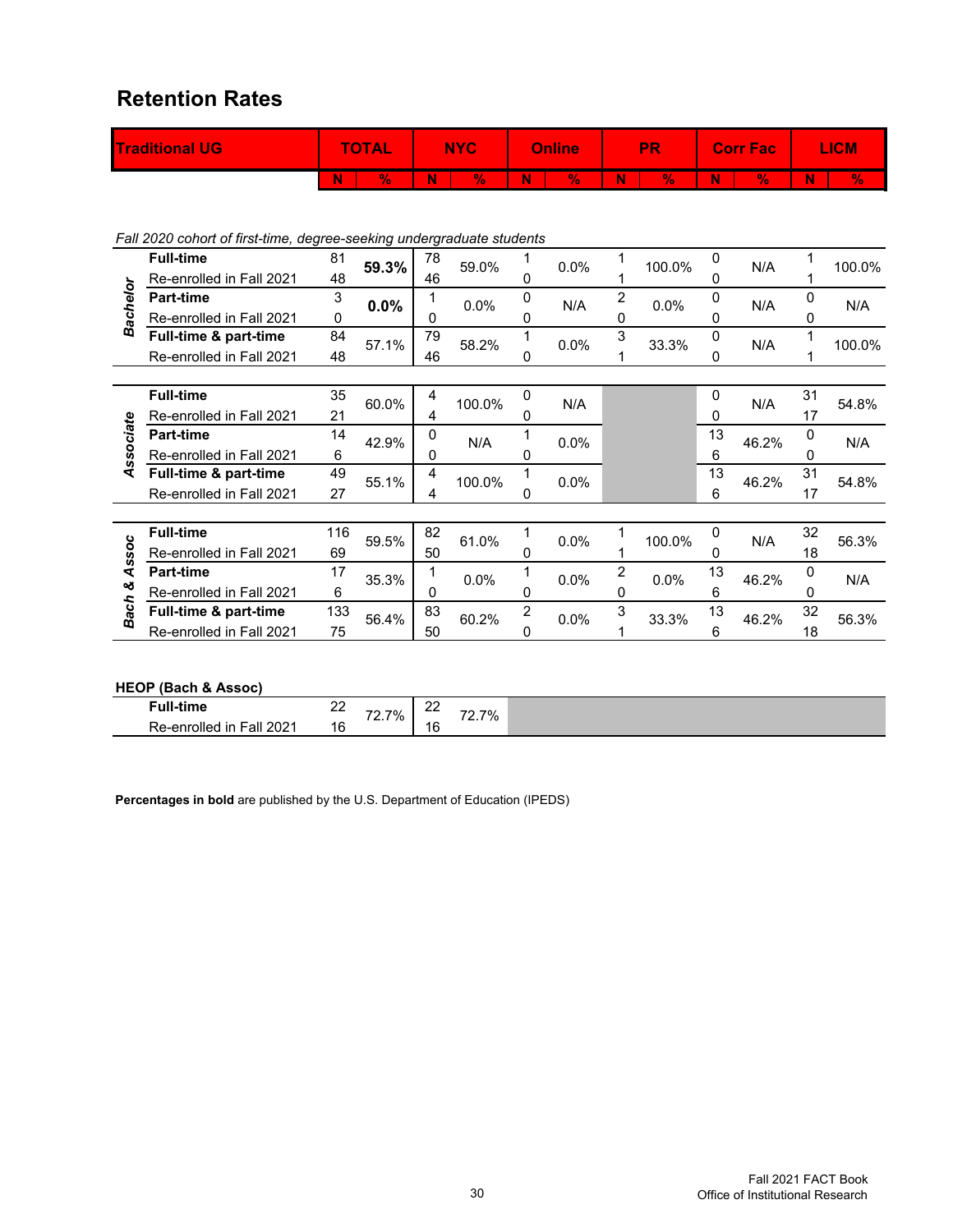#### **Retention Rates**

| <b>Graduate</b> |                                                                        |                           | <b>TOTAL</b>  |                  | <b>NYC</b>               |                         | <b>Online</b> |                | <b>PR</b>                |
|-----------------|------------------------------------------------------------------------|---------------------------|---------------|------------------|--------------------------|-------------------------|---------------|----------------|--------------------------|
|                 |                                                                        | N                         | $\frac{9}{6}$ | N                | $\overline{\frac{9}{6}}$ | $\overline{\mathsf{N}}$ | $\frac{9}{6}$ | N              | $\overline{\frac{9}{6}}$ |
|                 | Fall 2020 cohort of degree-seeking<br>students (first-time & transfer) |                           |               |                  |                          |                         |               |                |                          |
|                 | <b>MDiv</b>                                                            | 48                        | 64.6%         | 22               | 68.2%                    | 16                      | 56.3%         | 10             | 70.0%                    |
|                 | Re-enrolled in Fall 2021                                               | 31                        |               | 15               |                          | 9                       |               | $\overline{7}$ |                          |
|                 | <b>MPS</b>                                                             | 17                        | 82.4%         | 5                | 80.0%                    |                         |               | 12             | 83.3%                    |
|                 | Re-enrolled in Fall 2021                                               | 14                        |               | 4                |                          |                         |               | 10             |                          |
|                 | <b>MA Biblical Literature</b>                                          | 5                         | 40.0%         | 3                | $0.0\%$                  | $\boldsymbol{2}$        | 100.0%        |                |                          |
| ATS             | Re-enrolled in Fall 2021<br><b>MA Biblical Studies</b>                 | $\boldsymbol{2}$<br>23    |               | $\mathbf 0$<br>7 |                          | $\overline{c}$<br>16    |               |                |                          |
|                 |                                                                        |                           | 69.6%         | 5                | 71.4%                    |                         | 68.8%         |                |                          |
|                 | Re-enrolled in Fall 2021<br><b>MA in Intercultural Studies</b>         | 16<br>3                   |               | 3                |                          | 11                      |               |                |                          |
|                 | Re-enrolled in Fall 2021                                               | 1                         | 33.3%         | 1                | 33.3%                    |                         |               |                |                          |
|                 | <b>TOTAL</b>                                                           | 96                        |               | 40               |                          | 34                      |               | 22             |                          |
|                 | Re-enrolled in Fall 2021                                               | 64                        | 66.7%         | 25               | 62.5%                    | 22                      | 64.7%         | 17             | 77.3%                    |
|                 | <b>Mental Health Counseling</b>                                        | 35                        |               | 13               |                          | 22                      |               |                |                          |
|                 | Re-enrolled in Fall 2021                                               | 28                        | 80.0%         | 9                | 69.2%                    | 19                      | 86.4%         |                |                          |
|                 | <b>Marriage &amp; Family Therapy</b>                                   | 14                        |               | 14               |                          |                         |               |                |                          |
| AGSC            | Re-enrolled in Fall 2021                                               | 13                        | 92.9%         | 13               | 92.9%                    |                         |               |                |                          |
|                 | <b>TOTAL</b>                                                           | 49                        |               | 27               |                          | 22                      |               |                |                          |
|                 | Re-enrolled in Fall 2021                                               | 41                        | 83.7%         | 22               | 81.5%                    | 19                      | 86.4%         |                |                          |
|                 | <b>Childhood Education</b>                                             | $\ensuremath{\mathsf{3}}$ |               |                  |                          | $\mathsf 3$             |               |                |                          |
|                 | Re-enrolled in Fall 2021                                               | $\boldsymbol{2}$          | 66.7%         |                  |                          | $\boldsymbol{2}$        | 66.7%         |                |                          |
|                 | <b>Childhood Special Education</b>                                     | $\overline{\mathbf{4}}$   |               |                  |                          | $\overline{4}$          |               |                |                          |
| Grad Ed         | Re-enrolled in Fall 2021                                               | 1                         | 25.0%         |                  |                          | 1                       | 25.0%         |                |                          |
|                 | <b>Inclusive Education</b>                                             | 1                         | 100.0%        |                  |                          | 1                       | 100.0%        |                |                          |
|                 | Re-enrolled in Fall 2021                                               | 1                         |               |                  |                          | 1                       |               |                |                          |
|                 | <b>TOTAL</b>                                                           | 8                         | 50.0%         |                  |                          | 8                       | 50.0%         |                |                          |
|                 | Re-enrolled in Fall 2021                                               | $\overline{\mathbf{4}}$   |               |                  |                          | 4                       |               |                |                          |
|                 | <b>MBA</b>                                                             | 16                        |               | 16               | 81.3%                    |                         |               |                |                          |
|                 | Re-enrolled in Fall 2021                                               | 13                        |               | 13               |                          |                         |               |                |                          |
| TES             | <b>MSOL</b>                                                            | 14                        | 50.0%         | 3                | 33.3%                    | 11                      | 54.5%         |                |                          |
|                 | Re-enrolled in Fall 2021                                               | $\overline{7}$            |               | 1                |                          | 6                       |               |                |                          |
|                 | <b>TOTAL</b>                                                           | 30                        | 66.7%         | 19               | 73.7%                    | 11                      | 54.5%         |                |                          |
|                 | Re-enrolled in Fall 2021                                               | 20                        |               | 14               |                          | 6                       |               |                |                          |
| ZУ              | <b>MSW</b>                                                             | 24                        | 91.7%         | 24               | 91.7%                    |                         |               |                |                          |
|                 | Re-enrolled in Fall 2021                                               | 22                        |               | 22               |                          |                         |               |                |                          |

*NOTE: "Re-enrolled" includes students who changed programs, but remained within the same school (e.g., ATS, AGSC,*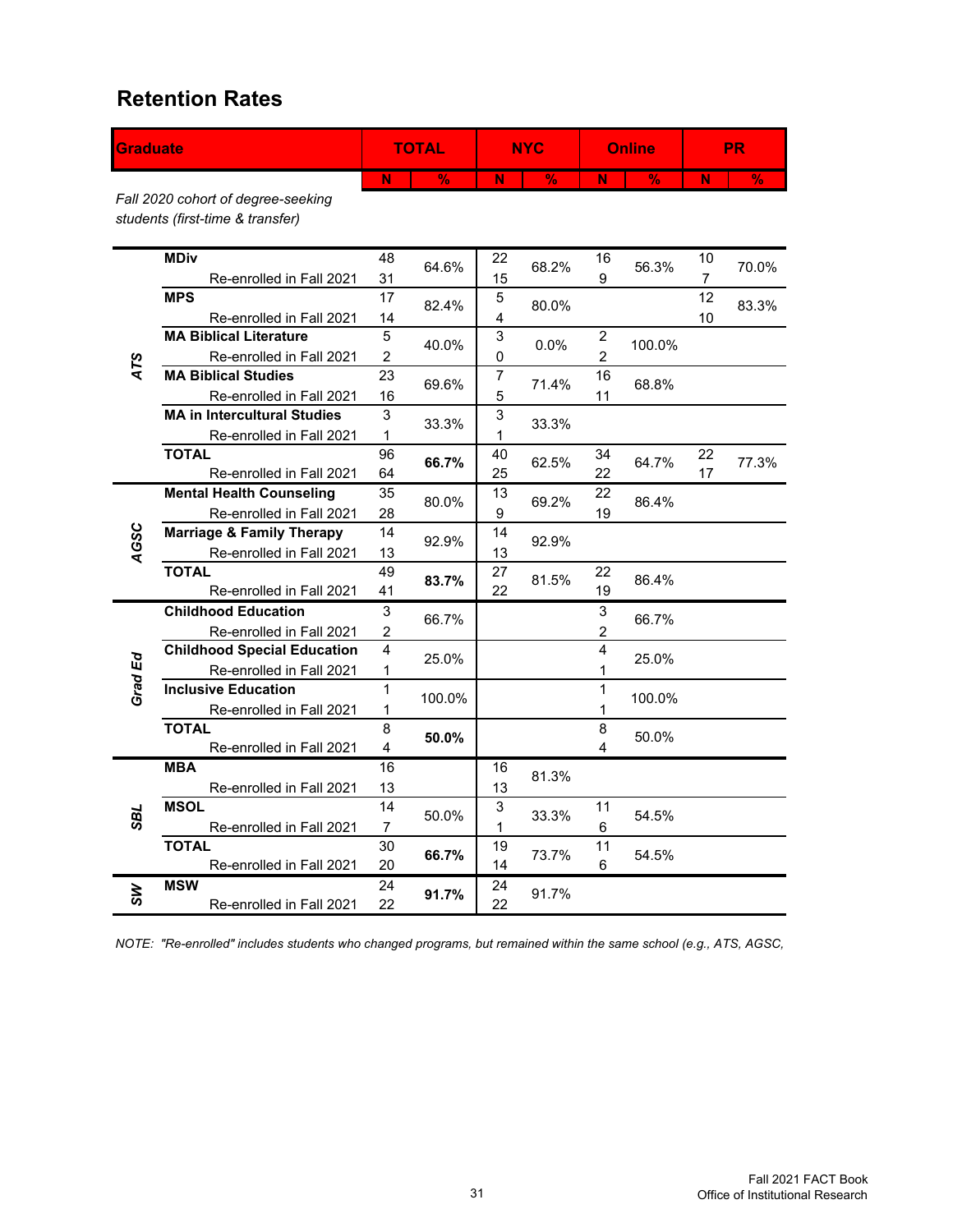#### **Graduation Rates**

Fall 2015 cohort

| <b>Traditional UG (degree-seeking)</b>                                     |                     | <b>TOTAL</b>   |                       | <b>NYC</b>     |                                    | <b>Rockland</b> |                  | <b>Online</b> |        | <b>Puerto</b><br><b>Rico</b> |
|----------------------------------------------------------------------------|---------------------|----------------|-----------------------|----------------|------------------------------------|-----------------|------------------|---------------|--------|------------------------------|
| 150% Rate (unless otherwise noted)                                         | N                   | $\%$           | N                     | $\%$           | N.                                 | $\frac{9}{6}$   | N                | $\frac{9}{6}$ | N      | $\frac{9}{6}$                |
| (Completed assoc. or bach. degree in 3 or 6 yrs)                           |                     |                |                       |                |                                    |                 |                  |               |        |                              |
| First-Time (FT only)                                                       |                     |                |                       |                |                                    |                 |                  |               |        |                              |
| <b>Total # Graduated</b><br><b>Total # Entered</b>                         | 93<br>232           | 40.1%          | 18<br>60              | 30.0%          | 75<br>171                          | 43.9%           | 0<br>0           | N/A           | 0<br>1 | 0.0%                         |
| Female                                                                     | 59<br>141           | 41.8%          | 11<br>38              | 28.9%          | 48<br>103                          | 46.6%           | 0<br>0           | N/A           | 0<br>0 | N/A                          |
| Male                                                                       | 34<br>91            | 37.4%          | 7<br>22               | 31.8%          | 27<br>68                           | 39.7%           | 0<br>0           | N/A           | 0<br>1 | 0.0%                         |
| Amer Indian / Alaskan Nat                                                  | 0<br>2              | 0.0%           | $\boldsymbol{0}$<br>0 | N/A            | 0<br>2                             | 0.0%            | 0<br>0           | N/A           | 0<br>0 | N/A                          |
| Asian                                                                      | 3<br>10             | 30.0%          | 1<br>3                | 33.3%          | $\boldsymbol{2}$<br>$\overline{7}$ | 28.6%           | 0<br>0           | N/A           | 0<br>0 | N/A                          |
| Black / African American                                                   | 22<br>52            | 42.3%          | 5<br>17               | 29.4%          | 17<br>35                           | 48.6%           | 0<br>0           | N/A           | 0<br>0 | N/A                          |
| Hispanic / Latino                                                          | 27<br>84            | 32.1%          | 11<br>34              | 32.4%          | 16<br>49                           | 32.7%           | 0<br>0           | N/A           | 0<br>1 | 0.0%                         |
| Nat Hawaiian / Other Pac Isl                                               | 1<br>1              | 100.0%         | 0<br>0                | N/A            | 1<br>1                             | 100.0%          | 0<br>0           | N/A           | 0<br>0 | N/A                          |
| White                                                                      | 30<br>59            | 50.8%          | 1<br>4                | 25.0%          | 29<br>55                           | 52.7%           | 0<br>0           | N/A           | 0<br>0 | N/A                          |
| Two or More Races                                                          | 0<br>$\overline{c}$ | 0.0%           | 0<br>1                | 0.0%           | 0<br>1                             | 0.0%            | 0<br>0           | N/A           | 0<br>0 | N/A                          |
| Non-Resident / Int'l                                                       | 10<br>19            | 52.6%          | 0<br>0                | N/A            | 10<br>19                           | 52.6%           | 0<br>0           | N/A           | 0<br>0 | N/A                          |
| Unknown                                                                    | 0<br>3              | 0.0%           | 0<br>1                | 0.0%           | 0<br>$\overline{2}$                | 0.0%            | 0<br>0           | N/A           | 0<br>0 | N/A                          |
| Pell Grant                                                                 | 50<br>136           | 36.8%          | 16<br>48              | 33.3%          | 34<br>88                           | 38.6%           | 0<br>0           | N/A           | 0<br>0 | N/A                          |
| Stafford Loan (no Pell)                                                    | 23<br>50            | 46.0%          | 1<br>$\overline{7}$   | 14.3%          | 22<br>43                           | 51.2%           | 0<br>0           | N/A           | 0<br>0 | N/A                          |
| No Pell or Stafford                                                        | 20<br>46            | 43.5%          | 1<br>5                | 20.0%          | 19<br>40                           | 47.5%           | 0<br>$\mathsf 0$ | N/A           | 0<br>1 | 0.0%                         |
| Transfer-out rate                                                          | 79                  | 34.1%          | 17                    | 28.3%          | 62                                 | 36.3%           | $\pmb{0}$        | N/A           | 0      | 0.0%                         |
| <b>Bachelor-seeking only</b>                                               | 201                 |                | 51                    |                | 149                                |                 | 0                |               | 1      |                              |
| Completed bach in 4 yrs (100% rate)                                        | 61                  | 30.3%          | 10                    | 19.6%          | 51                                 | 34.2%           | $\pmb{0}$        | N/A           | 0      | 0.0%                         |
| Completed bach in 5 yrs (125% rate)<br>Completed bach in 6 yrs (150% rate) | 79<br>81            | 39.3%<br>40.3% | 14<br>15              | 27.5%<br>29.4% | 65<br>66                           | 43.6%<br>44.3%  | 0<br>0           | N/A<br>N/A    | 0<br>0 | 0.0%<br>0.0%                 |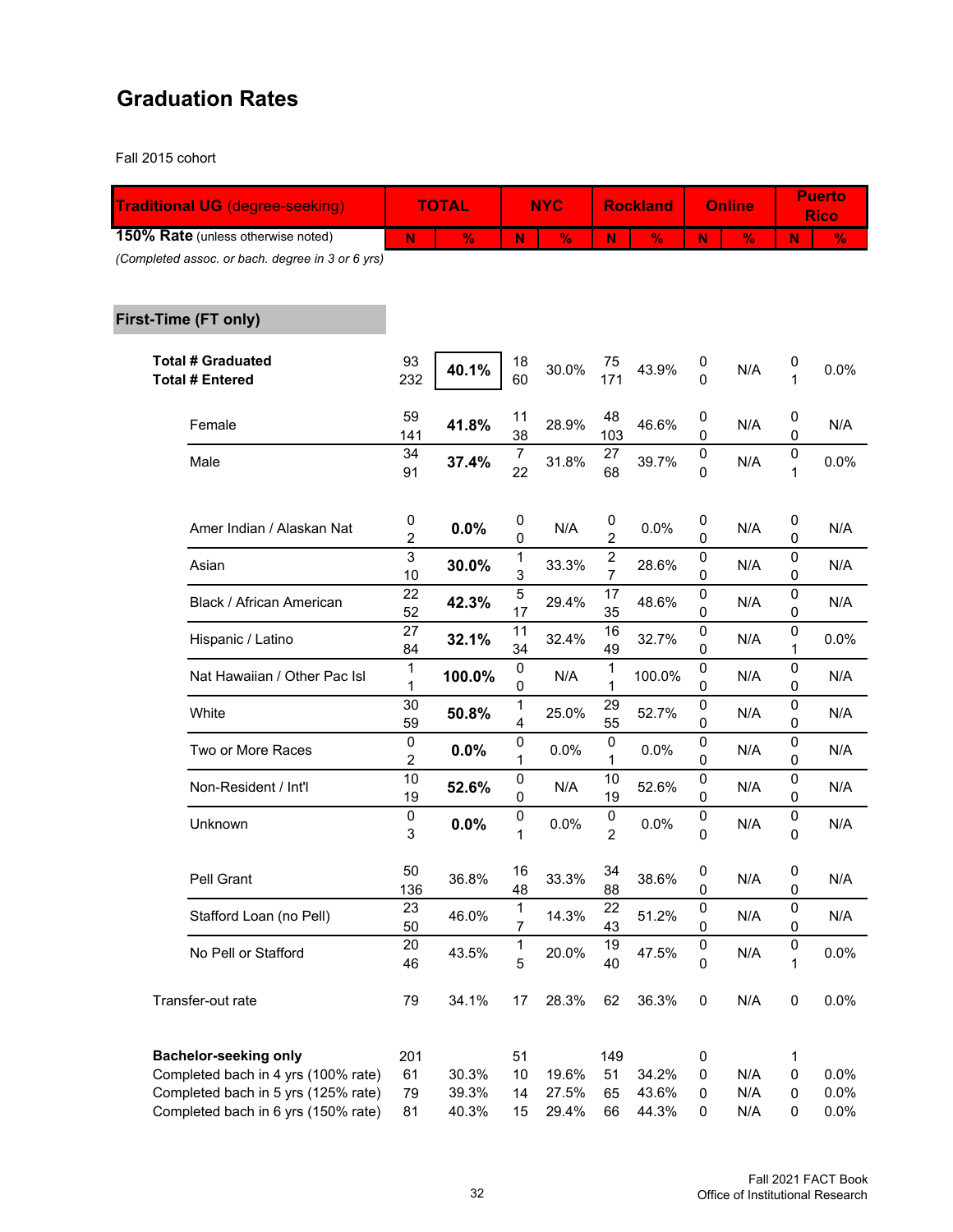### **Graduation Rates** (continued)

Fall 2015 cohort

|                                                  | <b>Traditional UG (degree-seeking)</b><br>150% Rate (unless otherwise noted) |                      | <b>TOTAL</b>  |                | <b>NYC</b>    |                                       | <b>Rockland</b> |                                  | <b>Online</b> | <b>Puerto</b><br><b>Rico</b> |        |
|--------------------------------------------------|------------------------------------------------------------------------------|----------------------|---------------|----------------|---------------|---------------------------------------|-----------------|----------------------------------|---------------|------------------------------|--------|
|                                                  |                                                                              | N                    | $\frac{9}{6}$ | N              | $\frac{9}{6}$ | N                                     | $\frac{9}{6}$   | Ν                                | $\frac{9}{6}$ | Ν                            | %      |
| (Completed assoc. or bach. degree in 3 or 6 yrs) |                                                                              |                      |               |                |               |                                       |                 |                                  |               |                              |        |
|                                                  | First-Time (both FT & PT)                                                    |                      |               |                |               |                                       |                 |                                  |               |                              |        |
|                                                  | Total # Graduated<br>Total # Entered                                         | 93<br>239            | 38.9%         | 18<br>61       | 29.5%         | 75<br>173                             | 43.4%           | $\begin{matrix}0\\0\end{matrix}$ | N/A           | $\frac{0}{5}$                | 0.0%   |
| <b>Transfer (FT)</b>                             |                                                                              |                      |               |                |               |                                       |                 |                                  |               |                              |        |
|                                                  | Total # Graduated<br>Total # Entered                                         | 86<br>172            | 50.0%         | 31<br>70       | 44.3%         | 50<br>96                              | 52.1%           | 3<br>$\overline{4}$              | 75.0%         | $\frac{2}{2}$                | 100.0% |
| <b>Transfer (PT)</b>                             |                                                                              |                      |               |                |               |                                       |                 |                                  |               |                              |        |
|                                                  | Total # Graduated<br>Total # Entered                                         | $\overline{c}$<br>22 | 9.1%          | $\frac{1}{13}$ | 7.7%          | $\begin{array}{c} 0 \\ 1 \end{array}$ | $0.0\%$         | $\begin{matrix}0\\0\end{matrix}$ | N/A           | 1<br>8                       | 12.5%  |
| <b>Total / Overall</b>                           |                                                                              |                      |               |                |               |                                       |                 |                                  |               |                              |        |
|                                                  | Total # Graduated<br>Total # Entered                                         | 181<br>433           | 41.8%         | 50<br>144      | 34.7%         | 125<br>270                            | 46.3%           | 3<br>$\overline{4}$              | 75.0%         | 3<br>15                      | 20.0%  |



**Percentages in bold** are published by the U.S. Department of Education (IPEDS)

^ Still enrolled "as of the fall census date of the fall term following 150% of the normal time to completion of their program." (IPEDS)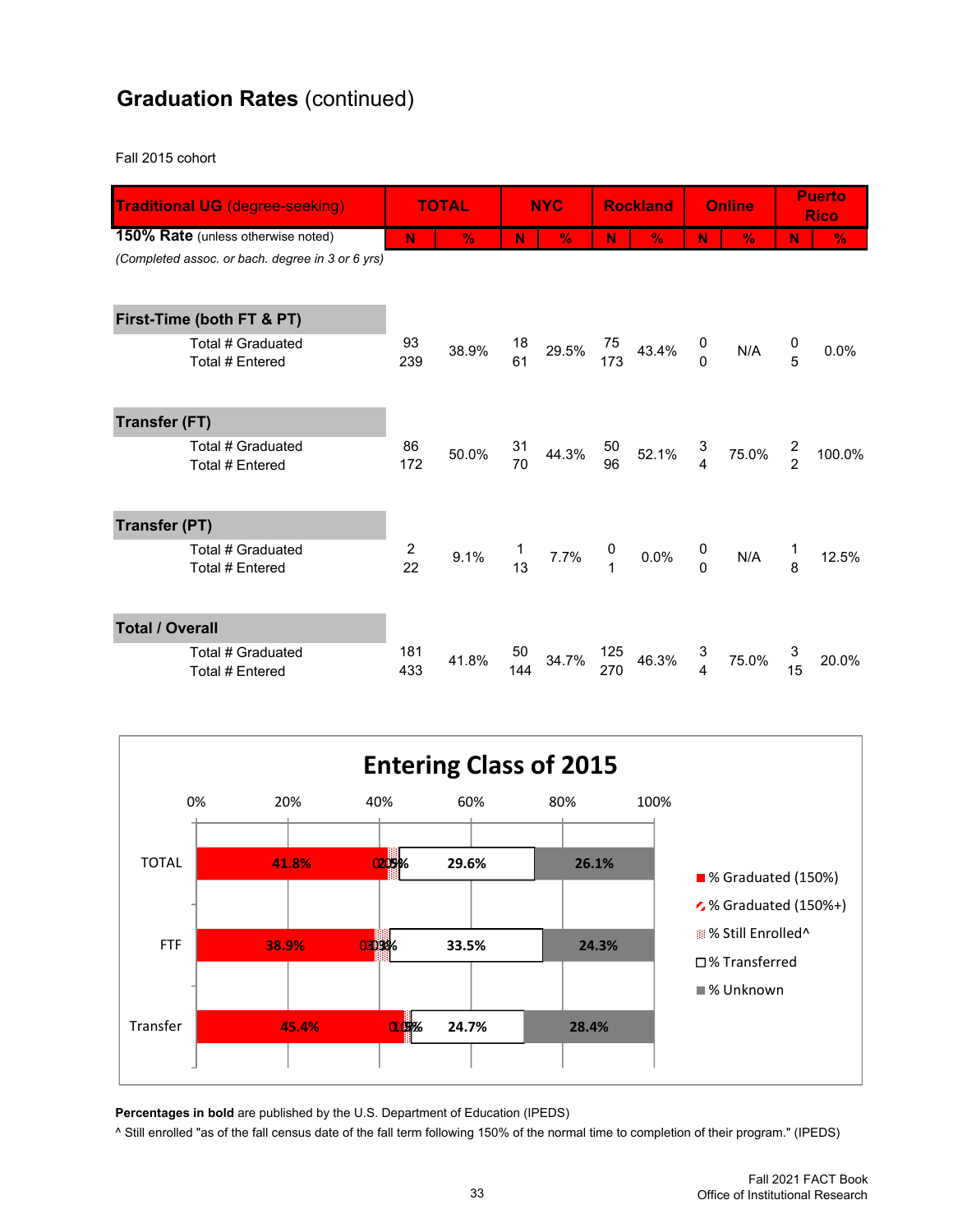#### **Graduation Rates**

Cohorts beginning 9/1/14 - 8/31/15 (Full-time)

| <b>Organizational Management (OM)</b> |                 |    | <b>TOTAL</b> | <b>NY</b>     |       | <b>Online</b> |          |                | <b>Corr Fac</b> |
|---------------------------------------|-----------------|----|--------------|---------------|-------|---------------|----------|----------------|-----------------|
|                                       |                 | N  | V.           | N             | V.    | N             | $\%$     | N              | y.              |
| <b>Total # Entered</b>                | 87              |    | 43           |               | 20    |               | 24       |                |                 |
| # Graduated within time to completion |                 |    |              |               |       |               |          |                |                 |
| 150%                                  | up to 1.5 years | 11 | 12.6%        | 5             | 11.6% | 4             | 20.0%    | $\mathfrak{p}$ | 8.3%            |
| 200%                                  | up to 2 years   | 17 | 32.2%        | 6             | 25.6% | 3             | $35.0\%$ | 8              | 41.7%           |
| 300%                                  | up to 3 years   | 13 | 47.1%        | 7             | 41.9% | 3             | 50.0%    | 3              | 54.2%           |
| 400%<br>up to 4 years                 |                 | 3  | 50.6%        |               | 44.2% | 1             | 55.0%    | 1              | 58.3%           |
| 500%                                  | up to 5 years   |    | 55.2%        | $\mathcal{P}$ | 48.8% | 1             | $60.0\%$ |                | 62.5%           |
| 600%                                  | up to 6 years   |    | 56.3%        | 0             | 48.8% |               | 65.0%    | 0              | 62.5%           |

*NOTE: The OM graduation rates listed here differ from those included in the IPEDS Graduation Rate report. The rates listed here include all students who were FT in their first term starting at any point in the year period indicated. The IPEDS rates include only those students whose first term overlapped the data freeze date of a given year.*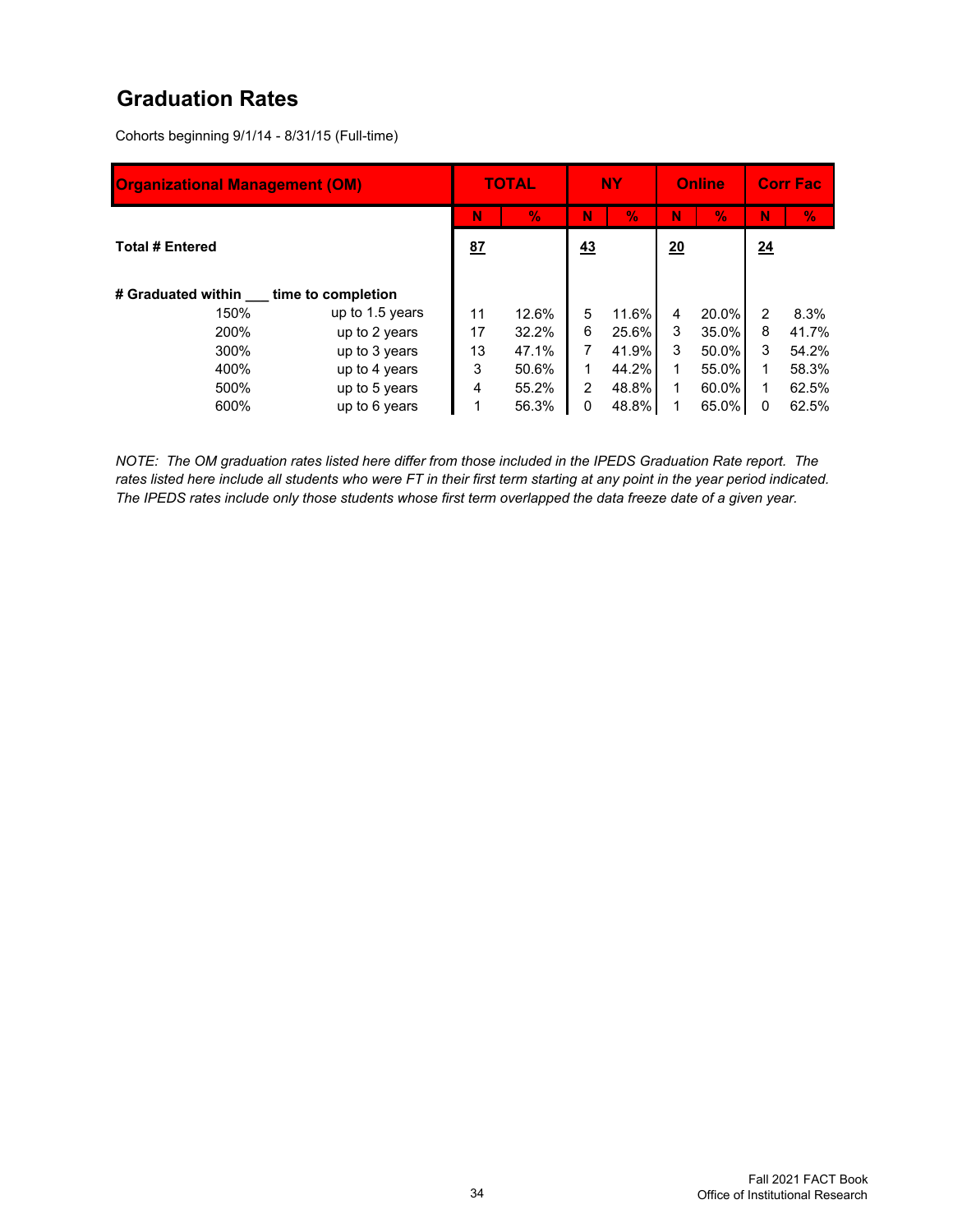#### **Graduation Rates**

Degree-seeking students (first-time & transfer) at entry

| <b>Graduate Programs</b>             |                      |                             |                          | <b>TOTAL</b>            |                  | <b>NYC</b>              |                                  | <b>Rockland</b>         |                                     | <b>Online</b>           |                              | <b>PR</b>             |
|--------------------------------------|----------------------|-----------------------------|--------------------------|-------------------------|------------------|-------------------------|----------------------------------|-------------------------|-------------------------------------|-------------------------|------------------------------|-----------------------|
|                                      |                      |                             | ${\bf N}$                | $\frac{9}{6}$           | ${\bf N}$        | $\frac{9}{6}$           | N                                | $\frac{9}{6}$           | ${\bf N}$                           | $\%$                    | $\mathbf N$                  | $\frac{9}{6}$         |
| ATS* (SS/FA 2015 cohort)             |                      |                             | <u>120</u>               |                         | 49               |                         | 36                               |                         | 12                                  |                         | 23                           |                       |
| <b>MDiv</b>                          | 100%<br>150%<br>200% | 3 yrs<br>$4.5$ yrs<br>6 yrs | 8<br>13<br>10            |                         | 1<br>5<br>6      |                         | $\boldsymbol{7}$<br>$\bf 8$<br>1 |                         | 1                                   |                         | $\overline{c}$               |                       |
| <b>MPS</b>                           | 100%<br>150%<br>200% | 2 yrs<br>3 yrs<br>4 yrs     | 1<br>2<br>3              |                         | 1<br>$\mathbf 1$ |                         | 1<br>1                           |                         |                                     |                         | 1<br>$\mathbf{1}$            |                       |
| MA (Bib Lit)                         | 100%<br>150%<br>200% | 2 yrs<br>3 yrs<br>4 yrs     | 0<br>1<br>3              |                         | $\overline{c}$   |                         | 1                                |                         | 1                                   |                         |                              |                       |
| MA (Bib Stu)                         | 100%<br>150%<br>200% | 2 yrs<br>3 yrs<br>4 yrs     | 4<br>$\mathbf{1}$<br>1   |                         |                  |                         | 1                                |                         | 4<br>$\mathbf 1$                    |                         |                              |                       |
| <b>MA in IC</b>                      | 100%<br>150%<br>200% | 2 yrs<br>3 yrs<br>4 yrs     | 3<br>3<br>0              |                         |                  |                         | 3<br>3                           |                         |                                     |                         |                              |                       |
| <b>TOTAL</b>                         | 100%<br>150%<br>200% |                             | 16<br>20<br>17           | 13.3%<br>30.0%<br>44.2% | 1<br>6<br>9      | 2.0%<br>14.3%<br>32.7%  | 10<br>13<br>3                    | 27.8%<br>63.9%<br>72.2% | 4<br>$\mathbf{1}$<br>$\overline{2}$ | 33.3%<br>41.7%<br>58.3% | 1<br>$\pmb{0}$<br>$\sqrt{3}$ | 4.3%<br>4.3%<br>17.4% |
| AGSC (SS/FA 2015 cohort)             |                      |                             | 38                       |                         | 20               |                         | <u>18</u>                        |                         |                                     |                         |                              |                       |
| <b>MHC</b>                           | 100%<br>150%<br>200% | 2 yrs<br>3 yrs<br>4 yrs     | 32<br>3<br>12<br>6       | 9.4%<br>46.9%<br>65.6%  | 20<br>8<br>5     | 0.0%<br>40.0%<br>65.0%  | 12<br>$\mathsf 3$<br>4<br>1      | 25.0%<br>58.3%<br>66.7% |                                     |                         |                              |                       |
| <b>MFT</b>                           | 100%<br>150%<br>200% | 2 yrs<br>3 yrs<br>4 yrs     | 6<br>0<br>$\pmb{0}$<br>3 | 0.0%<br>0.0%<br>50.0%   |                  |                         | 6<br>$\mathsf 3$                 | 0.0%<br>0.0%<br>50.0%   |                                     |                         |                              |                       |
| <b>TOTAL</b>                         | 100%<br>150%<br>200% | 2 yrs<br>3 yrs<br>4 yrs     | 3<br>12<br>9             | 7.9%<br>39.5%<br>63.2%  | 0<br>8<br>5      | 0.0%<br>40.0%<br>65.0%  | 3<br>$\overline{4}$<br>4         | 16.7%<br>38.9%<br>61.1% |                                     |                         |                              |                       |
| <b>Education (SS/FA 2015 cohort)</b> |                      |                             |                          |                         |                  |                         |                                  |                         |                                     |                         |                              |                       |
| MSEd/TESOL 100%                      | 150%<br>200%         | 2 yrs<br>3 yrs<br>4 yrs     | 26<br>13<br>0<br>0       | 50.0%<br>50.0%<br>50.0% | $rac{7}{5}$      | 71.4%<br>71.4%<br>71.4% | 11<br>$6\phantom{a}$             | 54.5%<br>54.5%<br>54.5% | $\frac{8}{2}$                       | 25.0%<br>25.0%<br>25.0% |                              |                       |

*\* Due to the number of ATS students who change degrees, rates are based on the total number of entering students (of any ATS degree) who then completed the respective degrees above*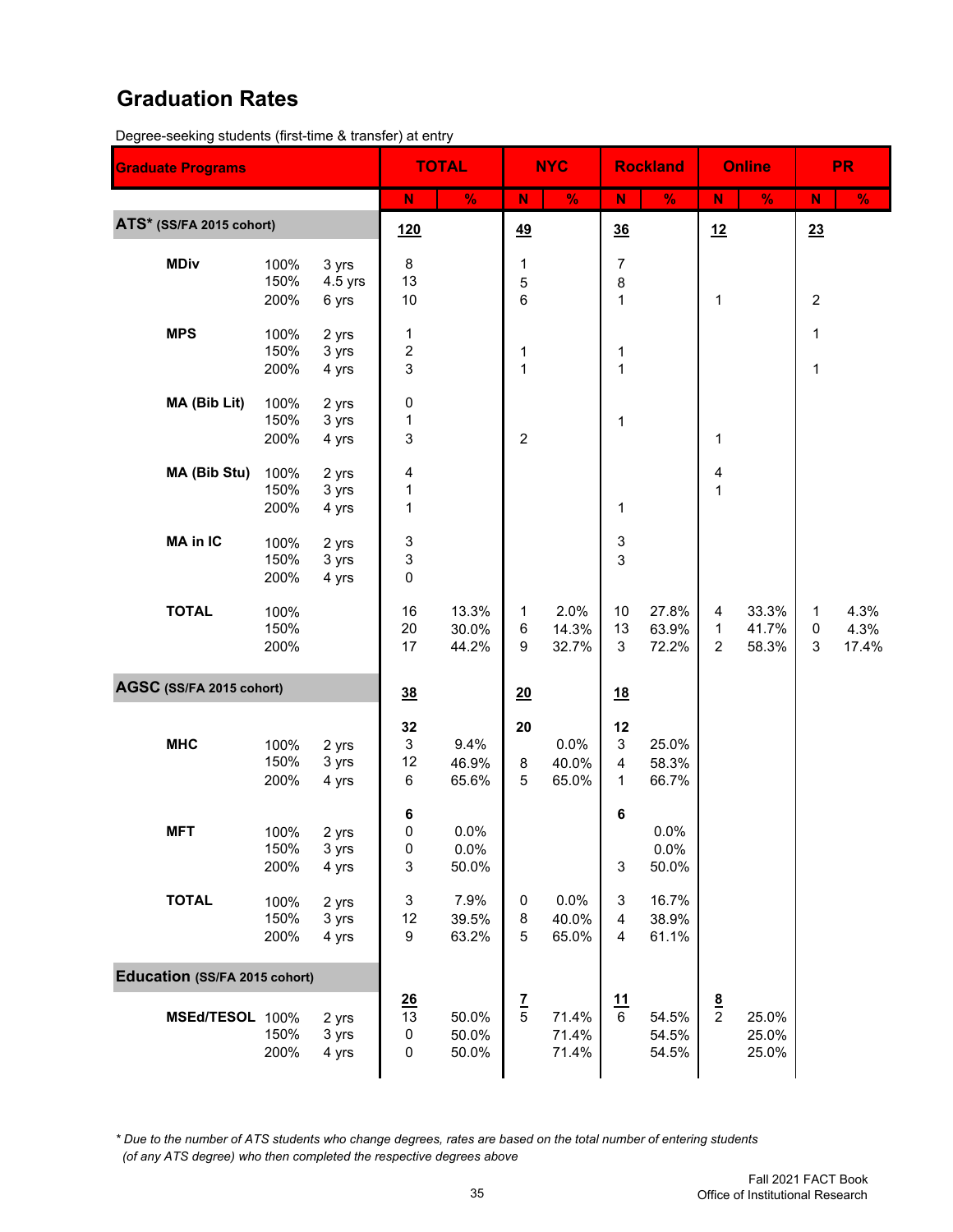## **Graduation Rates** (continued)

Degree-seeking students (first-time & transfer) at entry

| <b>Graduate Programs</b>             |                      |                            |                                        | <b>TOTAL</b>            |                           | <b>NYC</b>              |    | <b>Rockland</b> | <b>Online</b>                       |                         | <b>PR</b> |               |
|--------------------------------------|----------------------|----------------------------|----------------------------------------|-------------------------|---------------------------|-------------------------|----|-----------------|-------------------------------------|-------------------------|-----------|---------------|
|                                      |                      |                            | N                                      | $\frac{9}{6}$           | N                         | $\frac{9}{6}$           | N. | $\frac{9}{6}$   | N                                   | $\frac{9}{6}$           | N         | $\frac{9}{6}$ |
| Bible & Ministry (SS/FA 2015 cohort) |                      |                            |                                        |                         |                           |                         |    |                 |                                     |                         |           |               |
| <b>MAJCO</b>                         | 100%<br>150%<br>200% | 2 yrs<br>3 yrs<br>4 yrs    | $\frac{3}{1}$<br>0<br>0                | 33.3%<br>33.3%<br>33.3% | $\frac{3}{1}$             | 33.3%<br>33.3%<br>33.3% |    |                 |                                     |                         |           |               |
| Social Work (SS/FA 2015 cohort)      |                      |                            |                                        |                         |                           |                         |    |                 |                                     |                         |           |               |
| <b>MSW</b>                           | 100%<br>150%<br>200% | 2 yrs<br>3 yrs<br>4 yrs    | $\frac{29}{18}$<br>$\overline{7}$<br>2 | 62.1%<br>86.2%<br>93.1% | $\frac{29}{18}$<br>7<br>2 | 62.1%<br>86.2%<br>93.1% |    |                 |                                     |                         |           |               |
| <b>Business &amp; Leadership**</b>   |                      |                            |                                        |                         |                           |                         |    |                 |                                     |                         |           |               |
| <b>MBA</b><br>2018<br>$(18XX-XX)$    | 100%<br>150%<br>200% | 16 mos<br>24 mos<br>32 mos | $\frac{12}{10}$<br>1<br>$\pmb{0}$      | 83.3%<br>91.7%<br>91.7% | $\frac{12}{10}$<br>1      | 83.3%<br>91.7%<br>91.7% |    |                 | $\underline{\mathbf{0}}$            | N/A<br>N/A<br>N/A       |           |               |
| <b>MSOL</b><br>2019                  | 100%<br>150%<br>200% | 1 yr<br>$1.5$ yrs<br>2 yrs | $\frac{21}{7}$<br>3<br>4               | 33.3%<br>47.6%<br>66.7% | $rac{7}{5}$               | 71.4%<br>71.4%<br>71.4% |    |                 | $\frac{14}{2}$<br>$\mathbf{3}$<br>4 | 14.3%<br>35.7%<br>64.3% |           |               |

*\*\* Rates based on degree conferral date which corresponds to traditional semester system*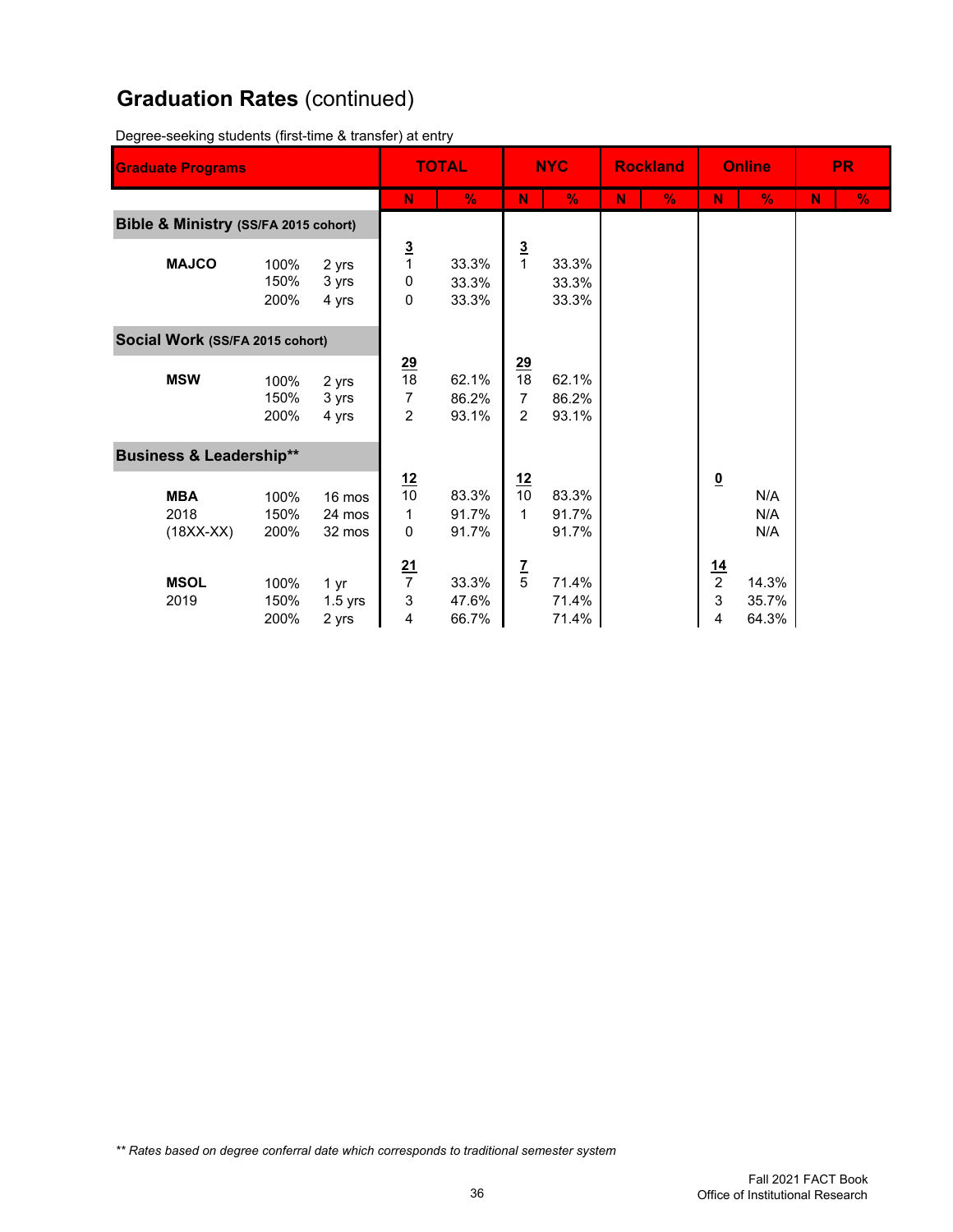# **Degrees Conferred** by Program & Site

#### **July 2020 - June 2021**

| <b>Program</b>                                  | <b>TOTAL</b>                 | NYC*                    | <b>ONL</b>     | <b>PR</b> | <b>Corr Fac</b> |
|-------------------------------------------------|------------------------------|-------------------------|----------------|-----------|-----------------|
| Undergraduate                                   |                              |                         |                |           |                 |
| <b>Associate of Arts</b>                        |                              |                         |                |           |                 |
| <b>Biblical Studies</b>                         | 3                            | $\overline{c}$          | $\mathbf{1}$   |           |                 |
| Liberal Arts & Sciences                         | 14                           | $\overline{4}$          |                |           | 10              |
| <b>Associate of Science</b>                     |                              |                         |                |           |                 |
| <b>Business Administration</b>                  | 8                            | $\overline{c}$          | 6              |           |                 |
| <b>Music</b>                                    | 4                            | 4                       |                |           |                 |
| <b>Bachelor of Arts</b>                         |                              |                         |                |           |                 |
| <b>Biblical &amp; Theological Studies</b>       | 3                            | 3                       |                |           |                 |
| Biology                                         | 0                            |                         |                |           |                 |
| English                                         | $\overline{\mathbf{c}}$      | $\overline{c}$          |                |           |                 |
| <b>Intercultural Studies</b>                    | 3                            | 3                       |                |           |                 |
| <b>Interdisciplinary Studies</b>                | 0                            |                         |                |           |                 |
| Mathematics                                     | 1                            | 1                       |                |           |                 |
| Music                                           | 4                            | 4                       |                |           |                 |
| Psychology                                      | 20                           | 16                      | 4              |           |                 |
| Sociology                                       | 1                            | $\mathbf{1}$            |                |           |                 |
| <b>Bachelor of Music</b>                        |                              |                         |                |           |                 |
| Composition                                     | 0                            |                         |                |           |                 |
| <b>Gospel Performance</b>                       | 1                            | 1                       |                |           |                 |
| Keyboard Instruments                            | 2                            | $\overline{c}$          |                |           |                 |
| <b>Music Education</b>                          | $\overline{\mathbf{c}}$<br>1 | $\overline{c}$          |                |           |                 |
| Performance: Instrumental                       | 5                            | $\mathbf{1}$            |                |           |                 |
| Performance: Vocal                              |                              | 5                       |                |           |                 |
| <b>Bachelor of Professional Studies</b>         | 7                            |                         | $\overline{7}$ |           |                 |
| Organizational Management                       |                              |                         |                |           |                 |
| <b>Bachelor of Sacred Music</b><br>Sacred Music | 1                            | 1                       |                |           |                 |
| <b>Bachelor of Science</b>                      |                              |                         |                |           |                 |
| Accounting                                      | 5                            | 5                       |                |           |                 |
| <b>Business Administration</b>                  | 23                           | 23                      |                |           |                 |
| <b>Childhood Education</b>                      | $\overline{7}$               | $\overline{7}$          |                |           |                 |
| Communications                                  | 7                            | 7                       |                |           |                 |
| <b>Criminal Justice</b>                         | 7                            | $\overline{7}$          |                |           |                 |
| Early Childhood Education                       | 1                            | 1                       |                |           |                 |
| Early Childhood / Childhood Ed                  | 1                            | 1                       |                |           |                 |
| Information Technology                          | $\mathbf 2$                  | $\overline{\mathbf{c}}$ |                |           |                 |
| <b>Interdisciplinary Studies</b>                | 15                           | 13                      |                |           | $\overline{2}$  |
| Music in Worship                                | 3                            | 3                       |                |           |                 |
| Nursing                                         | 18                           | 18                      |                |           |                 |
| Organizational Management                       | 40                           | 12                      | 27             |           | 1               |
| Pastoral Ministry                               | 13                           | 9                       |                | 4         |                 |
| Social Work                                     | 14                           | 14                      |                |           |                 |
| Youth & Family Studies                          | 4                            | 4                       |                |           |                 |
|                                                 |                              |                         |                |           |                 |
| <b>UNDERGRADUATE Sub-Total</b>                  | 242                          | 180                     | 45             | 4         | 13              |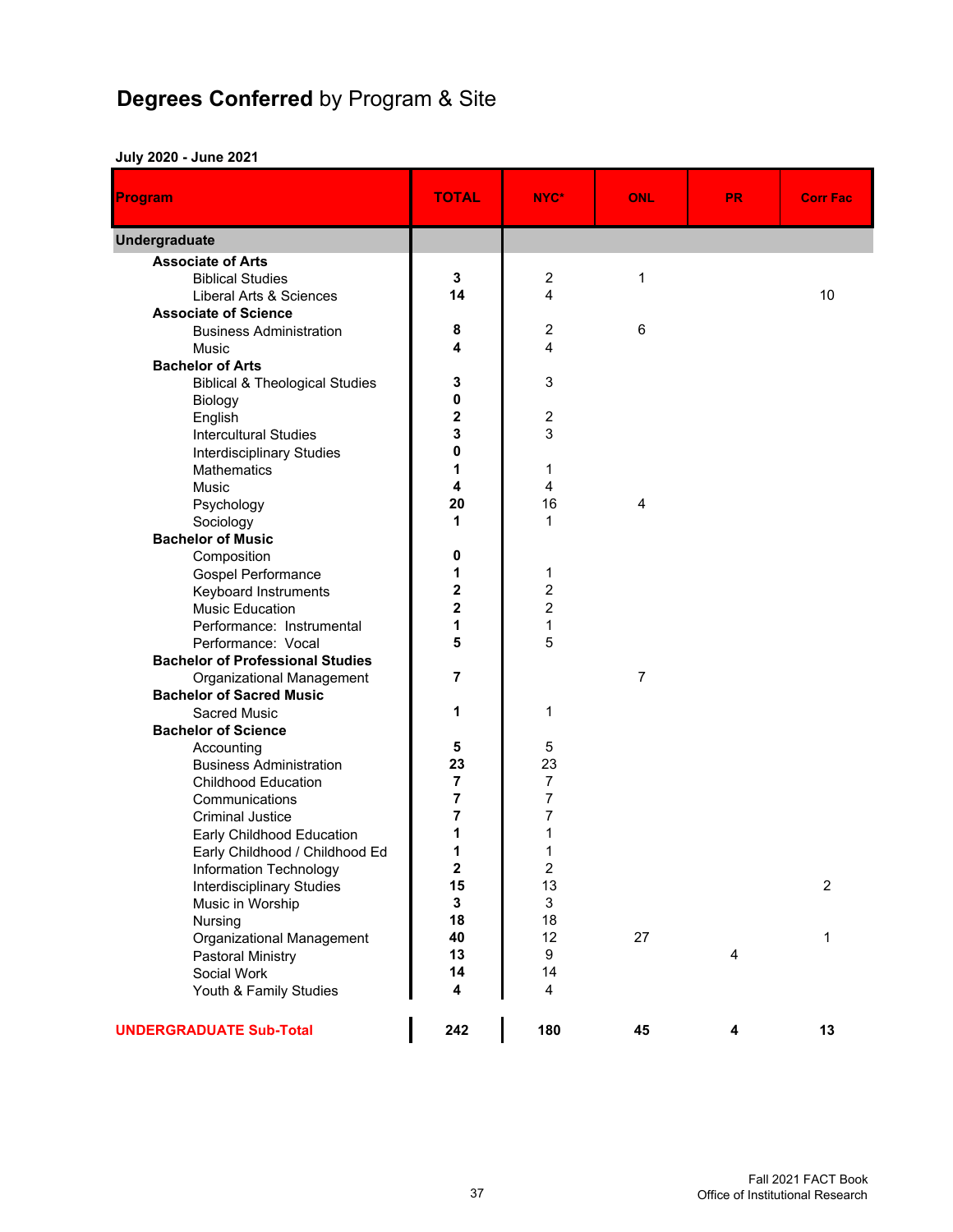## **Degrees Conferred** by Program & Site (continued)

#### **July 2020 - June 2021**

| Program                                                                                                                                                                                                           | <b>TOTAL</b>                    | NYC*                                     | <b>ONL</b>                    | <b>PR</b>      | <b>Corr Fac</b> |
|-------------------------------------------------------------------------------------------------------------------------------------------------------------------------------------------------------------------|---------------------------------|------------------------------------------|-------------------------------|----------------|-----------------|
| <b>Alliance Theological Seminary</b>                                                                                                                                                                              | 95                              | 65                                       | 13                            | 17             | $\overline{0}$  |
| <b>Master of Arts</b><br><b>Biblical Literature</b><br><b>Biblical Studies</b><br><b>Intercultural Studies</b><br><b>Master of Professional Studies</b><br><b>Master of Divinity</b><br><b>Doctor of Ministry</b> | 10<br>23<br>1<br>17<br>32<br>12 | 8<br>15<br>$\mathbf{1}$<br>5<br>24<br>12 | $\overline{c}$<br>8<br>3      | 12<br>5        |                 |
| <b>Alliance Grad. School of Counseling</b>                                                                                                                                                                        | 51                              | 37                                       | 14                            | $\overline{0}$ | $\overline{0}$  |
| <b>Master of Arts</b><br>Marriage & Family Therapy<br>Mental Health Counseling                                                                                                                                    | 10<br>41                        | 10<br>27                                 | 14                            |                |                 |
| <b>School of Bible &amp; Christian Ministry</b><br>MA in Anc Jud & Chr Origins                                                                                                                                    | $\mathbf{1}$<br>1               | 1                                        |                               |                |                 |
| <b>School of Business &amp; Leadership</b>                                                                                                                                                                        | 25                              | 15                                       | 10                            | $\mathbf{0}$   | $\overline{0}$  |
| <b>MBA</b><br><b>MS in Org Ldrshp</b>                                                                                                                                                                             | 9<br>16                         | 9<br>6                                   | 10                            |                |                 |
| <b>School of Education</b>                                                                                                                                                                                        | 13                              | $\overline{3}$                           | 10                            | $\mathbf{0}$   | $\overline{0}$  |
| <b>MAT in TESOL</b><br><b>Master of Science</b><br><b>Childhood Education</b><br><b>Childhood Special Education</b><br>Inclusive Education                                                                        | 1<br>4<br>5<br>3                | 3                                        | 1<br>4<br>$\overline{c}$<br>3 |                |                 |
| <b>School of Social Work</b>                                                                                                                                                                                      | 38                              |                                          |                               |                |                 |
| <b>MSW</b>                                                                                                                                                                                                        | 38                              | 38                                       |                               |                |                 |
| <b>GRADUATE Sub-Total</b>                                                                                                                                                                                         | 223                             | 159                                      | 47                            | 17             | $\mathbf 0$     |
| <b>Total</b>                                                                                                                                                                                                      | 465                             | 339                                      | 92                            | 21             | 13              |
| Percent                                                                                                                                                                                                           | 100.0                           | 72.9                                     | 19.8                          | 4.5            | 2.8             |

*NOTE: Double majors counted at 0.5 for each major*

*\* Former Rockland students included in NYC counts (OM students included in NYC or Online counts based on primary coursework location)*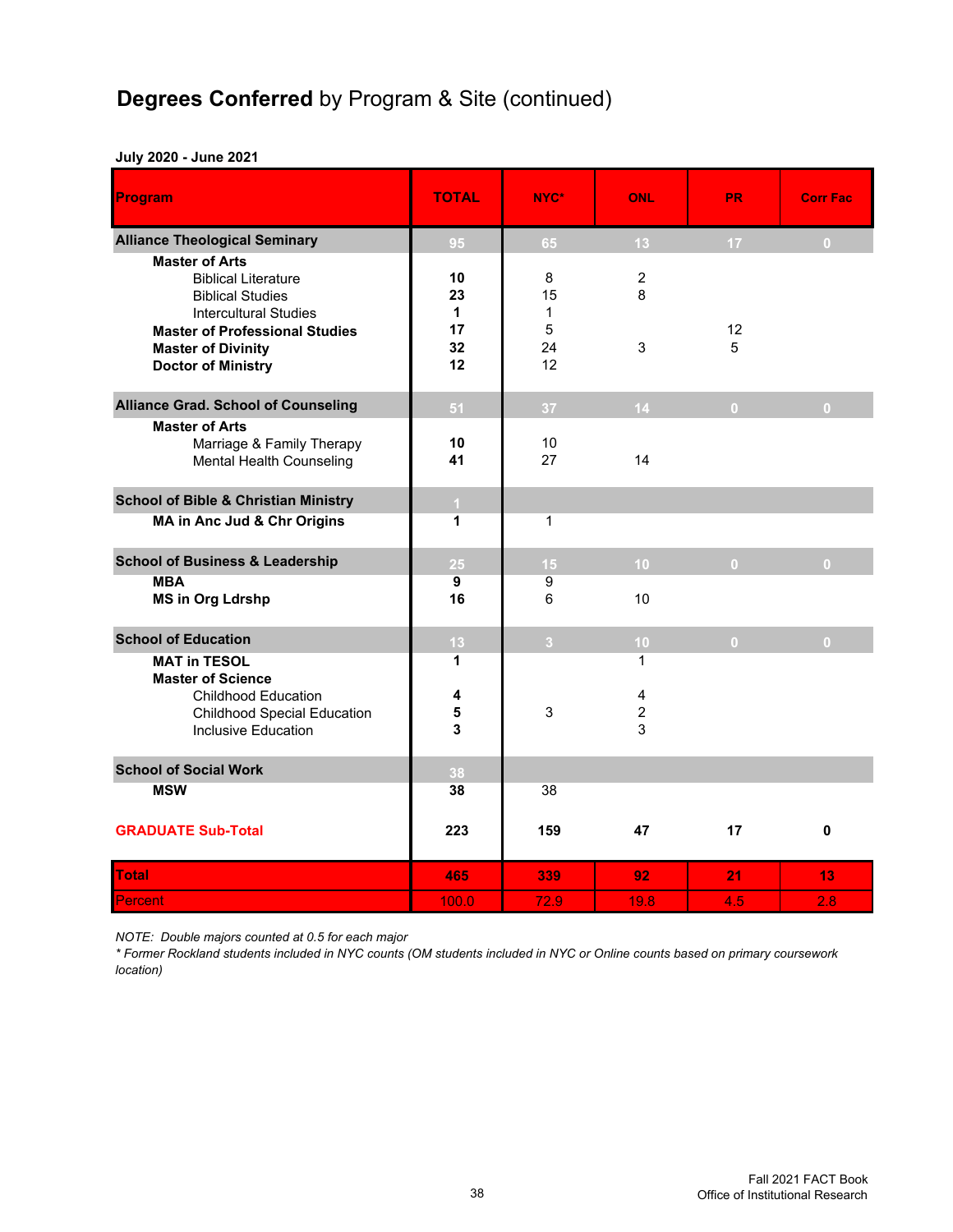### **Faculty**

|                         | <b>Instructional Faculty</b> |                 |                |                                      |                |                                      |    |                  |    |                  |             |                |    |                  |              |              |
|-------------------------|------------------------------|-----------------|----------------|--------------------------------------|----------------|--------------------------------------|----|------------------|----|------------------|-------------|----------------|----|------------------|--------------|--------------|
|                         |                              |                 |                |                                      |                | FT                                   |    |                  |    |                  |             |                | PT |                  |              |              |
|                         |                              | <b>Lecturer</b> |                | <b>Assistant</b><br><b>Professor</b> |                | <b>Associate</b><br><b>Professor</b> |    | <b>Professor</b> |    | <b>Sub Total</b> | Adi         | Oth*           |    | <b>Sub Total</b> |              | <b>TOTAL</b> |
| <b>Total</b>            |                              | 6               |                | 11                                   |                | 12                                   |    | 22               |    | 51               | 132         | 13             |    | 145              |              | 196          |
|                         |                              |                 |                |                                      |                |                                      |    |                  |    |                  |             |                |    |                  |              |              |
| Female                  | 3                            | 50%             | 6              | 55%                                  | 4              | 33%                                  | 12 | 55%              | 25 | 49%              | 67          | 5              | 72 | 50%              | 97           | 49%          |
| Male                    | 3                            | 50%             | 5              | 45%                                  | 8              | 67%                                  | 10 | 45%              | 26 | 51%              | 65          | 8              | 73 | 50%              | 99           | 51%          |
|                         |                              |                 |                |                                      |                |                                      |    |                  |    |                  |             |                |    |                  |              |              |
| Amer Ind/<br>Alaska Nat | $\Omega$                     | 0%              | 0              | 0%                                   | 0              | 0%                                   | 0  | 0%               | 0  | 0%               | $\mathbf 0$ | $\mathbf 0$    | 0  | 0%               | 0            | 0%           |
| Asian                   | 1                            | 17%             | $\overline{2}$ | 18%                                  | $\overline{2}$ | 17%                                  | 5  | 23%              | 10 | 20%              | 11          | 1              | 12 | 8%               | 22           | 11%          |
| Black/Afr<br>Amer       | $\overline{c}$               | 33%             | 3              | 27%                                  | $\overline{c}$ | 17%                                  | 3  | 14%              | 10 | 20%              | 31          | 7              | 38 | 26%              | 48           | 24%          |
| Hispanic/<br>Latino     | 1                            | 17%             | 4              | 36%                                  | 3              | 25%                                  | 0  | 0%               | 8  | 16%              | 40          | $\overline{c}$ | 42 | 29%              | 50           | 26%          |
| NonRes/ Int'l           | 0                            | 0%              | 0              | 0%                                   | $\mathbf 0$    | 0%                                   | 0  | 0%               | 0  | 0%               | 0           | 0              | 0  | 0%               | $\mathbf{0}$ | 0%           |
| White                   | 2                            | 33%             | 2              | 18%                                  | 5              | 42%                                  | 14 | 64%              | 23 | 45%              | 50          | 3              | 53 | 37%              | 76           | 39%          |

|                         |                | <b>Admin</b><br>Faculty** |    | <b>Emeritus</b> |  |
|-------------------------|----------------|---------------------------|----|-----------------|--|
| <b>Total</b>            |                | 16                        | 24 |                 |  |
|                         |                |                           |    |                 |  |
| Female                  | 8              | 50%                       | 6  | 25%             |  |
| Male                    | 8              | 50%                       | 18 | 75%             |  |
|                         |                |                           |    |                 |  |
| Amer Ind/<br>Alaska Nat | 0              | 0%                        | 0  | 0%              |  |
| Asian                   | $\overline{2}$ | 13%                       | 0  | 0%              |  |
| Black/Afr<br>Amer       | 6              | 38%                       | 3  | 13%             |  |
| Hispanic/<br>Latino     | 3              | 19%                       | 1  | 4%              |  |
| Nonres Alien            | 0              | 0%                        | 0  | 0%              |  |
| White                   | 5              | 31%                       | 20 | 83%             |  |





**UG Student‐Faculty Ratio^: 15:1**

*\* Non‐instructional faculty or staff teaching as adjuncts*

*\*\* Administrative faculty who teach PT are also included in the "Oth" count above*

*^ As defined by the Common Data Set*

*Data provided by Human Resources (all except Emeritus) & the Provost's Office (Emeritus)*

*Table contains faculty from all sites*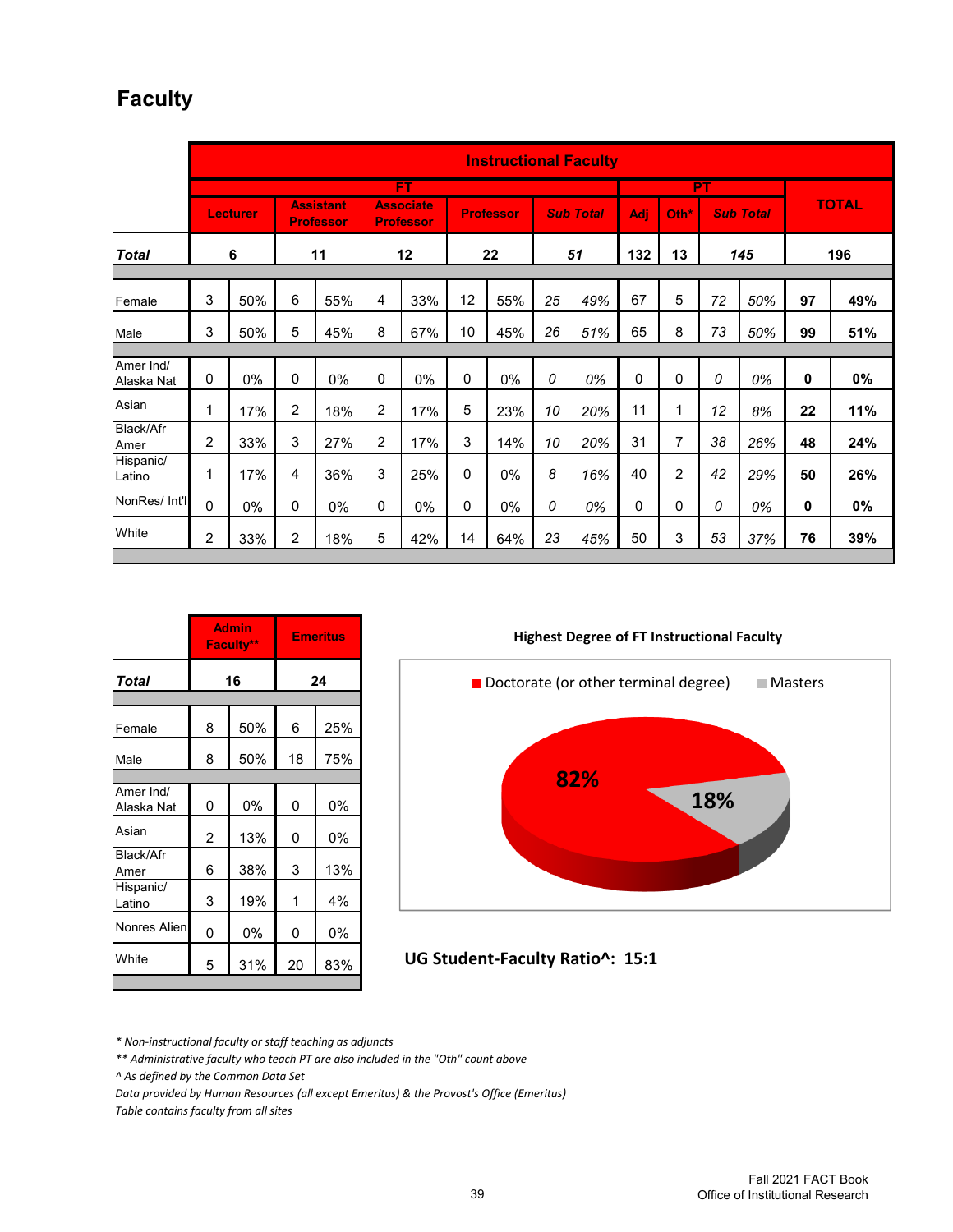| <b>Structures Owned</b> | # Firs   | Sq Ft   | <b>Primary Functions</b>                       |
|-------------------------|----------|---------|------------------------------------------------|
| <b>NYC Campus</b>       |          |         |                                                |
| 2 Washington Street     | 8        |         |                                                |
| LL                      |          | 18,604  | Offices, classrooms, lounge                    |
| 1st                     |          | 6,509   | Lobby, offices                                 |
| 17th                    |          | 13,214  | Offices, classrooms, lounge                    |
| 18th                    |          | 14,729  | Offices, classrooms, lounges, conference room  |
| 19th                    |          | 14,542  | Offices, library                               |
| 20th                    |          | 14,056  | Offices, classrooms, lounges, conference rooms |
| 21st                    |          | 16,257  | Offices, classrooms, lounge, board room        |
| 22 <sub>nd</sub>        |          |         | Offices, classrooms, lounge, conference room,  |
|                         |          | 15,592  | practice rooms, auditorium                     |
| <b>Total</b>            |          | 113,503 |                                                |
| <b>Housing</b>          | Capacity |         |                                                |
| Jersey City             | 414<br>4 |         |                                                |
| 1st                     |          | 2,638   | Lobby, kitchen                                 |
| 4th                     |          | 35,145  | Dorm rooms, cafeteria                          |
| 5th                     |          | 35,974  | Dorm rooms, fitness center                     |
| 6th                     |          | 36,048  | Dorm rooms, training room, offices             |
| Total                   |          | 109,805 |                                                |

## **Facilities & Student Housing**

*Sources: Facilities, Auxiliary & Conference Services*